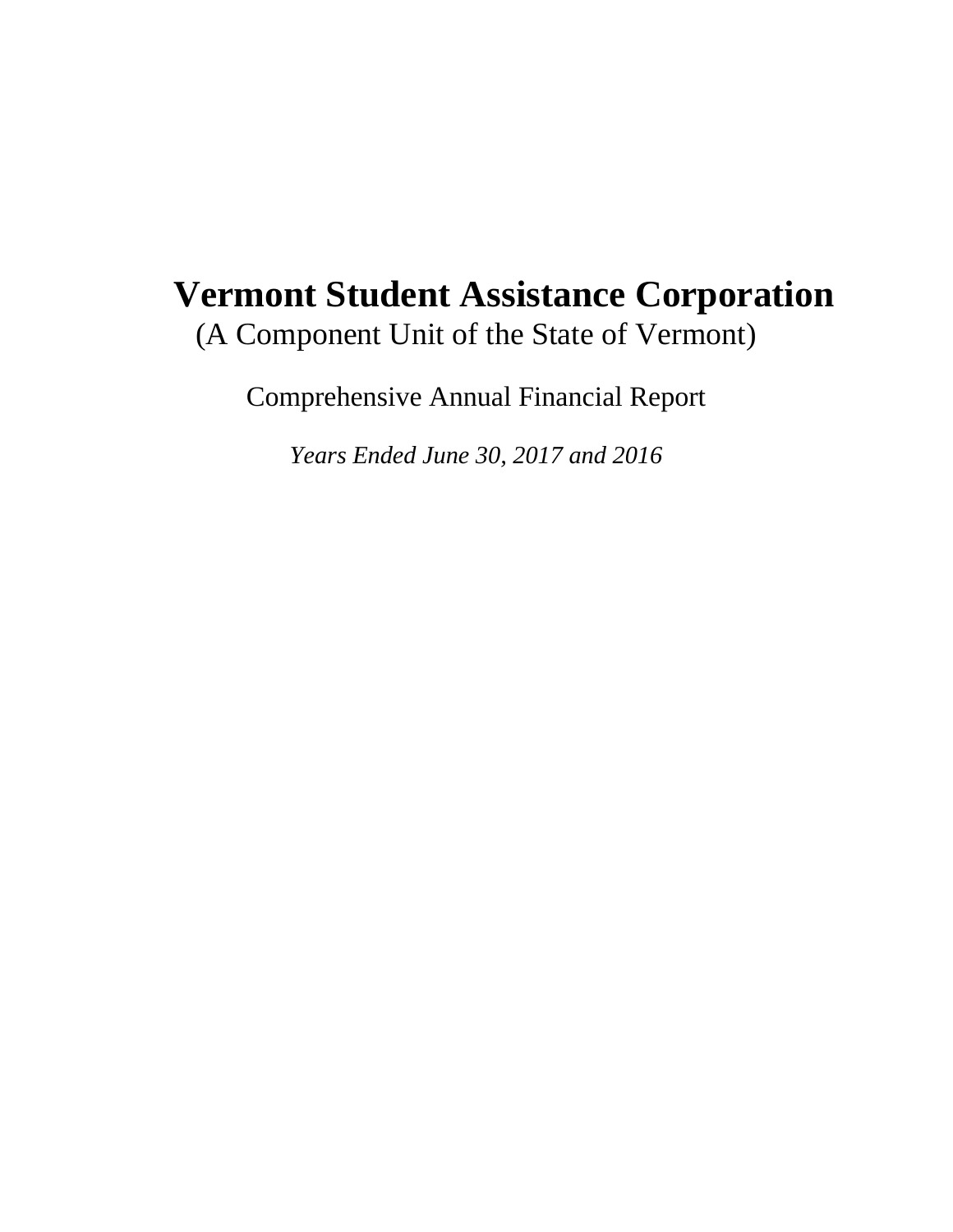(A Component Unit of the State of Vermont)

### BASIC FINANCIAL STATEMENTS AND MANAGEMENT'S DISCUSSION AND ANALYSIS

Years Ended June 30, 2017 and 2016

### TABLE OF CONTENTS

|                                                                            | Page(s)   |
|----------------------------------------------------------------------------|-----------|
| Independent Auditor's Report                                               | $1 - 2$   |
| Management's Discussion and Analysis (Unaudited)                           | $3 - 18$  |
| <b>Basic Financial Statements:</b>                                         |           |
| <b>Statements of Net Position</b>                                          | $19 - 20$ |
| Statements of Revenues, Expenses and Changes in Net Position               | 21        |
| <b>Statements of Cash Flows</b>                                            | $22 - 23$ |
| Statements of Fiduciary Net Position – Agency Funds                        | 24        |
| Notes to Financial Statements                                              | $25 - 50$ |
| Combining Schedule of Changes in Assets and Liabilities – All Agency Funds | 51        |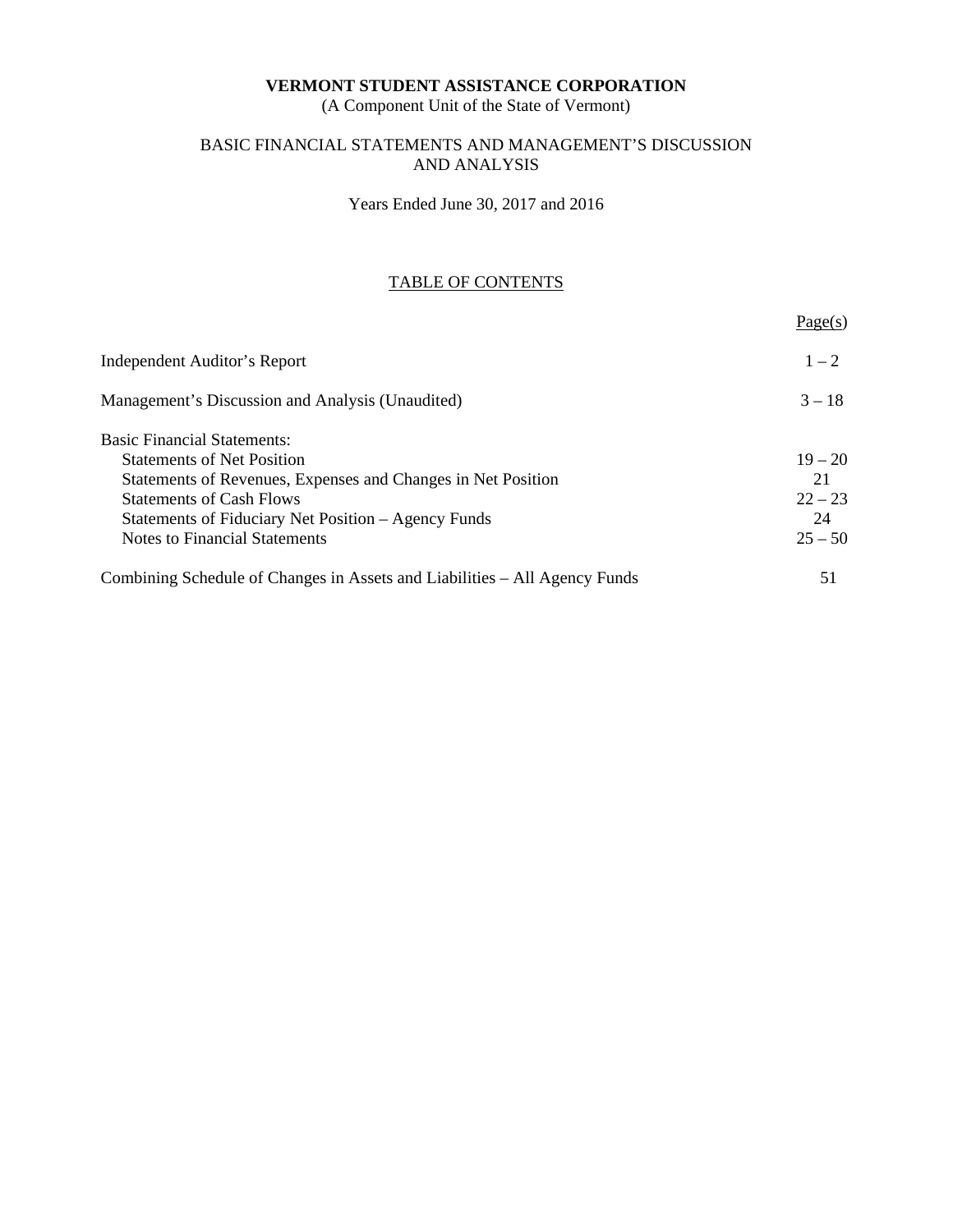

### **INDEPENDENT AUDITOR'S REPORT**

Board of Directors Vermont Student Assistance Corporation

We have audited the accompanying financial statements of the business-type activities and the fiduciary fund information of Vermont Student Assistance Corporation (VSAC), a component unit of the State of Vermont, as of and for the years ended June 30, 2017 and 2016, and the related notes to the financial statements, which collectively comprise VSAC's basic financial statements as listed in the table of contents.

### *Management's Responsibility for the Financial Statements*

Management is responsible for the preparation and fair presentation of these financial statements in accordance with U.S. generally accepted accounting principles; this includes the design, implementation and maintenance of internal control relevant to the preparation and fair presentation of financial statements that are free from material misstatement, whether due to fraud or error.

### *Auditor's Responsibility*

Our responsibility is to express opinions on these financial statements based on our audits. We conducted our audits in accordance with U.S. generally accepted auditing standards. Those standards require that we plan and perform the audit to obtain reasonable assurance about whether the financial statements are free from material misstatement.

An audit involves performing procedures to obtain audit evidence about the amounts and disclosures in the financial statements. The procedures selected depend on the auditor's judgment, including the assessment of the risks of material misstatement of the financial statements, whether due to fraud or error. In making those risk assessments, the auditor considers internal control relevant to the entity's preparation and fair presentation of the financial statements in order to design audit procedures that are appropriate in the circumstances, but not for the purpose of expressing an opinion on the effectiveness of the entity's internal control. Accordingly, we express no such opinion. An audit also includes evaluating the appropriateness of accounting policies used and the reasonableness of significant accounting estimates made by management, as well as evaluating the overall presentation of the financial statements.

We believe that the audit evidence we have obtained is sufficient and appropriate to provide a basis for our audit opinions.

#### *Opinion*

In our opinion, the financial statements referred to above present fairly, in all material respects, the financial position of the business-type activities and fiduciary fund information of VSAC as of June 30, 2017 and 2016, and the changes in its net position of the business-type activities and, where applicable, cash flows thereof for the years then ended in accordance with U.S. generally accepted accounting principles.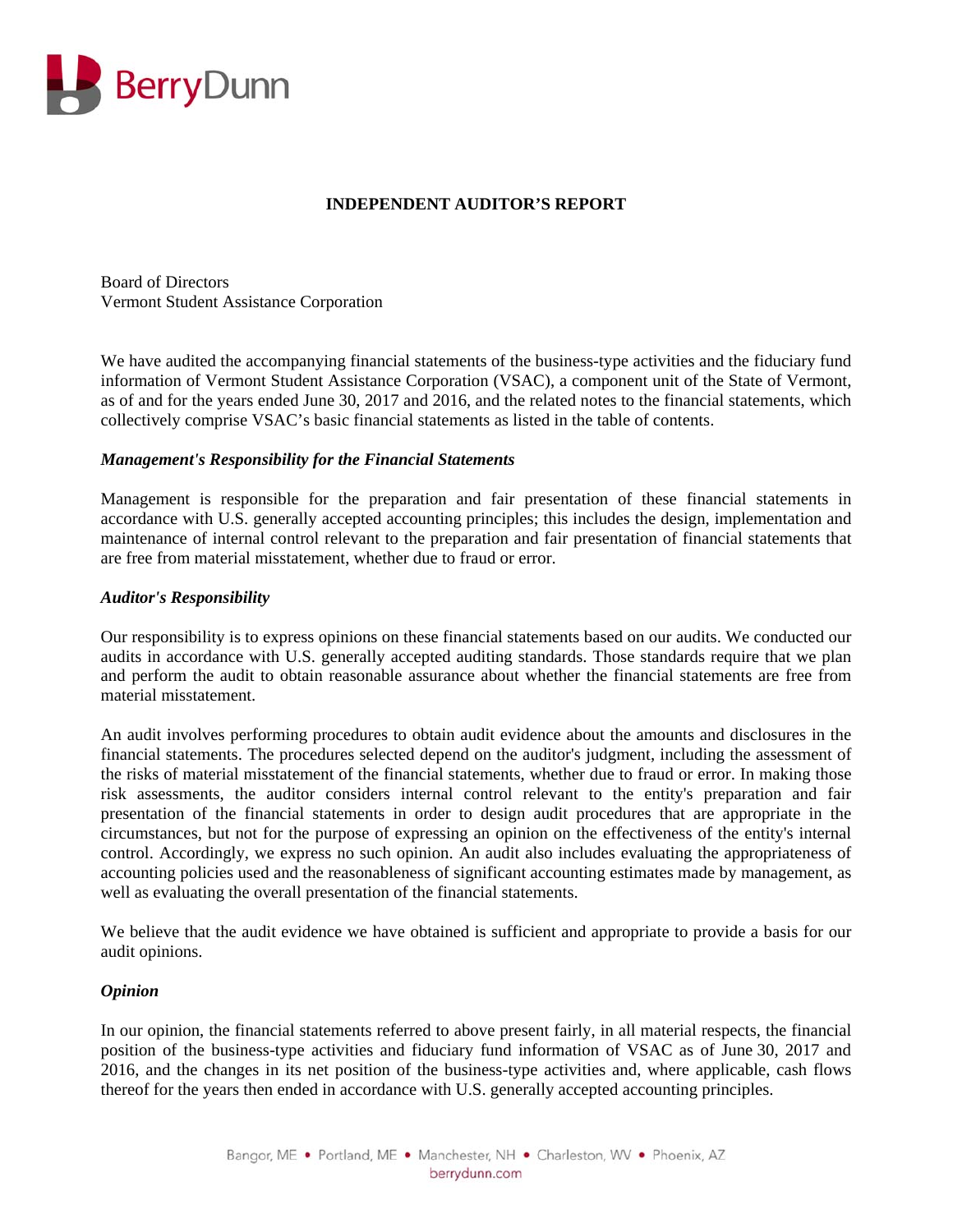Board of Directors Vermont Student Assistance Corporation Page 2

### *Other Matters*

#### *Required Supplementary Information*

U.S. generally accepted accounting principles require that management's discussion and analysis on pages 3 through 18 be presented to supplement the basic financial statements. Such information, although not part of the basic financial statements, is required by the Governmental Accounting Standards Board, who considers it to be an essential part of financial reporting for placing the basic financial statements in an appropriate operational, economic, or historical context. We have applied certain limited procedures to the required supplementary information in accordance with U.S. generally accepted auditing standards, which consisted of inquiries of management about the methods of preparing the information and comparing the information for consistency with management's responses to our inquiries, the basic financial statements, and other knowledge we obtained during our audit of the basic financial statements. We do not express an opinion or provide any assurance on the information because the limited procedures do not provide us with sufficient evidence to express an opinion or provide any assurance.

### *Other Information*

Our audits were conducted for the purpose of forming an opinion on the financial statements that collectively comprise VSAC's basic financial statements. The combining schedule of changes in assets and liabilities – all agency funds is presented for purposes of additional analysis and is not a required part of the basic financial statements. The combining schedule is the responsibility of management and was derived from and relates directly to the underlying accounting and other records used to prepare the basic financial statements. Such information has been subjected to the auditing procedures applied in the audit of the basic financial statements and certain additional procedures, including comparing and reconciling such information directly to the underlying accounting and other records used to prepare the basic financial statements or to the basic financial statements themselves, and other additional procedures in accordance with U.S. auditing standards generally accepted. In our opinion, the combining schedule is fairly stated, in all material respects, in relation to the basic financial statements as a whole.

Berry Dunn McNeil & Parker, LLC

Manchester, New Hampshire October 17, 2017

Registration No: 92-0000278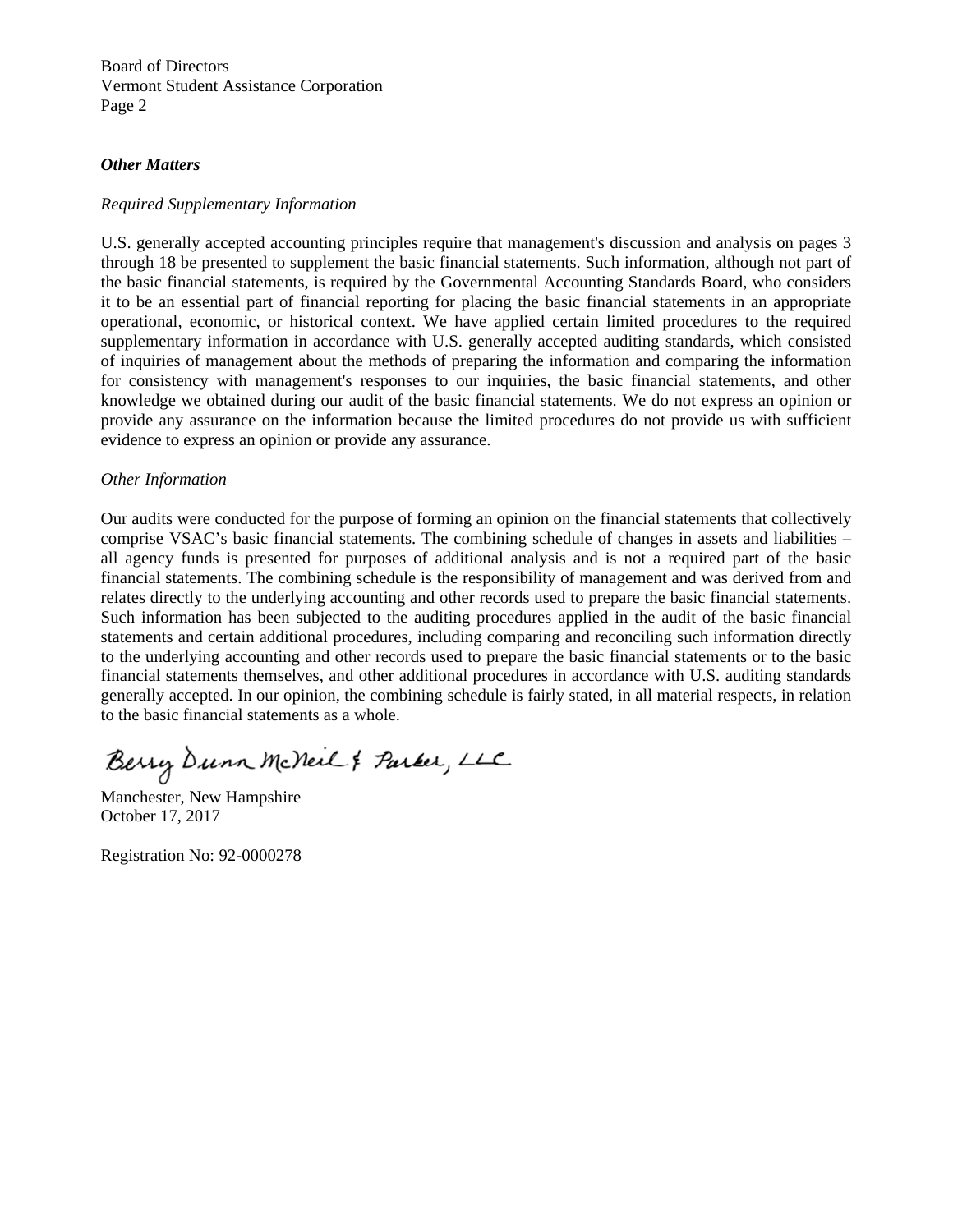(A Component Unit of the State of Vermont)

### MANAGEMENT'S DISCUSSION AND ANALYSIS (UNAUDITED)

Years Ended June 30, 2017 and 2016

The Vermont Student Assistance Corporation (VSAC or the Corporation), a public nonprofit corporation, was created as an instrumentality and agency of the State of Vermont (the State) by the State's Legislature in 1965 and exists under Chapter 87 of Title 16, Vermont Statutes Annotated for the purpose of ensuring that Vermont students and parents have the necessary information and financial resources to pursue their education goals beyond high school. VSAC awards grants and scholarships, and finances, guarantees, originates, and services education loans to students and parents. VSAC also administers outreach services to students seeking postsecondary education opportunities. Finally, VSAC manages the Vermont Higher Education Investment Plan.

VSAC administers the State grant program, funded by State appropriations, at no cost to the State. VSAC administers and awards over 144 scholarship funds, including VSAC assisted scholarships and scholarship funds held and managed by VSAC.

VSAC's education loan programs are financed through issuance of limited obligation bonds. Certain education loans are guaranteed by VSAC as a guarantor and/or reinsured by the U.S. Department of Education (ED) through the Federal Family Education Loan (FFEL) Program. VSAC education loans are available to Vermont students attending both in-state and out-of-state institutions, and to students of Vermont institutions.

VSAC's outreach services are funded through a variety of federal grants including GEAR UP and Talent Search, as well as through State grants, and general corporate support.

Management's Discussion and Analysis Report includes Fiscal 2017 and Fiscal 2016 information due to the fact that the Financial Statements include Fiscal 2017 and Fiscal 2016 information.

#### *The Financial Statements*

VSAC's financial statements are a series of reports that detail financial information using accounting methods similar to those used by private businesses, especially financial institutions.

The statement of revenues, expenses and changes in net position present the results of VSAC's operations. The statement reports all revenues and expenses, and reconciles the beginning and end of year net position balances.

The statement of net position includes all the Corporation's assets, liabilities and deferred inflows/outflows. The statement also presents the balance of assets in excess of liabilities and deferred inflows or net position.

The statement of cash flows supplements these statements providing relevant information about cash receipts and payments for the Corporation.

The notes to financial statements are an integral part of the financial statements and contain information necessary to get a complete view of VSAC's financial position.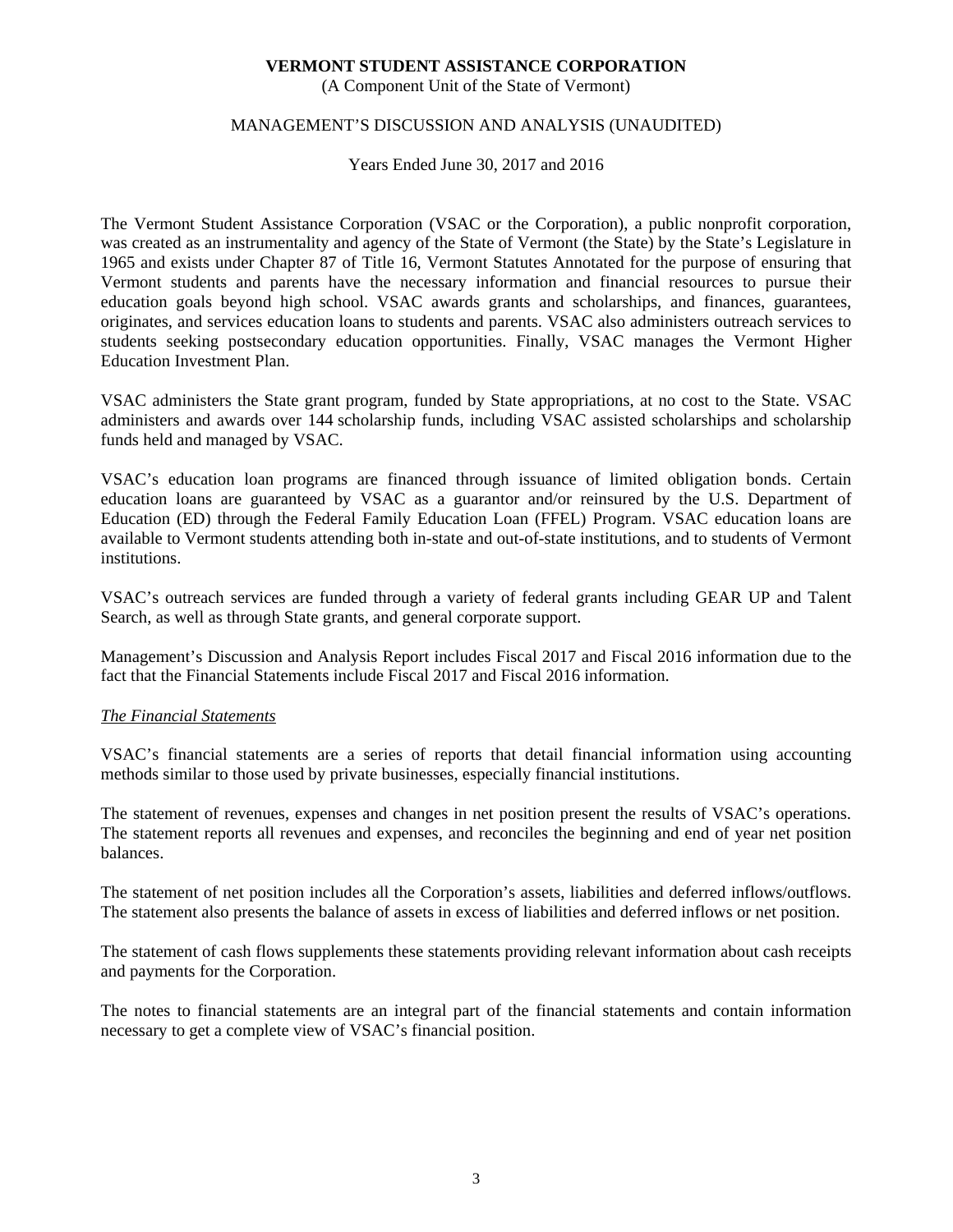(A Component Unit of the State of Vermont)

### MANAGEMENT'S DISCUSSION AND ANALYSIS (CONTINUED) (UNAUDITED)

#### Years Ended June 30, 2017 and 2016

### **FISCAL 2017**

### *Fiscal 2017 Highlights and Overall Financial Position*

- VSAC's total net surplus for the years ended June 30, 2017 and 2016 was \$9.2 million and \$3.5 million, respectively. VSAC's total net position increased to \$179.1 million.
- Interest expense, which is a combination of bond interest costs offset by amortization of deferred gains on early bond retirement, increased \$3.0 million from 2016 to 2017. Bond interest payments were up \$1.8 million due primarily to rate increases on variable rate bonds. The deferred gain amortization for 2017 was \$6.2 million versus \$7.4 million in 2016.
- During the year ended June 30, 2017, VSAC provided \$25.9 million in grants and scholarships to Vermont students.
- VSAC originated \$43.8 million in new loans to students and parents. VSAC holds and services \$865.7 million in education loans receivable and related interest at June 30, 2017.
- VSAC returned over \$2.1 million in interest rebates to students in its loan programs during fiscal 2017.
- VSAC terminated its participation in the Federal Loan servicing contract during fiscal 2017. VSAC incurred separation-related expenses of \$2.2 million, in association with this non-recurring event, with a reduction in staff count of 54 employees.
- VSAC changed its methodology for estimating future default losses on its education loans during fiscal 2017. The new methodology more explicitly incorporates pool seasoning across default curves and varying loss performance of individual loan pools. Management expects the change to better estimate loan loss experience by loan type going forward, resulting in more accurate valuations of its student loan portfolio for financial reporting purposes. This change in accounting estimate resulted in a onetime adjustment to VSAC's loan loss reserve allowance in 2017. The overall impact of this change in accounting estimate on VSAC's results of operations was:

| Change in net position as reported                                 | \$9,249 |
|--------------------------------------------------------------------|---------|
| Effect of change in accounting estimate                            | (4,958) |
|                                                                    |         |
| Change in net position before impact of accounting estimate change | \$4,291 |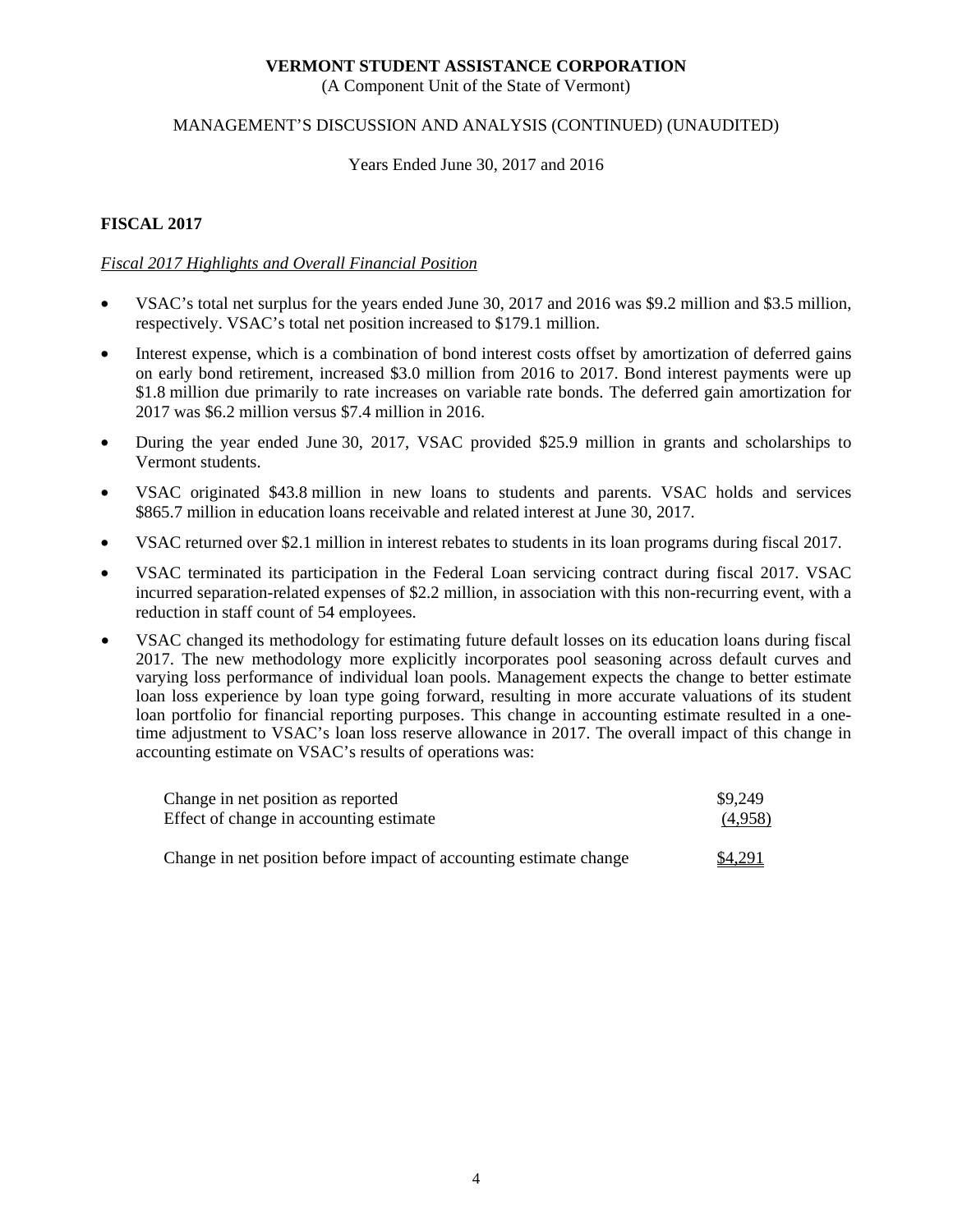(A Component Unit of the State of Vermont)

# MANAGEMENT'S DISCUSSION AND ANALYSIS (CONTINUED) (UNAUDITED)

Years Ended June 30, 2017 and 2016

### Condensed Financial Information

### Statements of Net Position

|                                                                   | 2017           | 2016<br>(In Thousands)  |
|-------------------------------------------------------------------|----------------|-------------------------|
| Assets:                                                           |                |                         |
| Cash and investments                                              | 120,671<br>\$  | 107,301<br>$\mathbb{S}$ |
| Education loans receivable (plus interest)                        | 865,711        | 968,227                 |
| Other assets                                                      | 16,315         | 19,455                  |
| <b>Total assets</b>                                               | \$1,002,697    | \$1,094,983             |
| Liabilities:                                                      |                |                         |
| Bonds and notes payable (plus interest)                           | 782,804<br>\$. | 876,453<br>S.           |
| U.S. Treasury rebates payable                                     | 3,255          | 2,457                   |
| Other liabilities                                                 | 8,874          | 11,332                  |
| <b>Total liabilities</b>                                          | 794,933        | 890,242                 |
| Deferred inflows of resources:                                    |                |                         |
| Deferred gains on early refunding of bonds payable                | 28,670         | 34,896                  |
| Total liabilities and deferred inflows of resources               | 823,603        | 925,138                 |
| Net position:                                                     |                |                         |
| Net investment in capital assets                                  | 14,564         | 15,201                  |
| Restricted                                                        | 90,163         | 78,204                  |
| Unrestricted                                                      | 74,367         | 76,440                  |
| Total net position                                                | 179,094        | 169,845                 |
| Total liabilities, deferred inflows of resources and net position | \$1,002,697    | \$1,094,983             |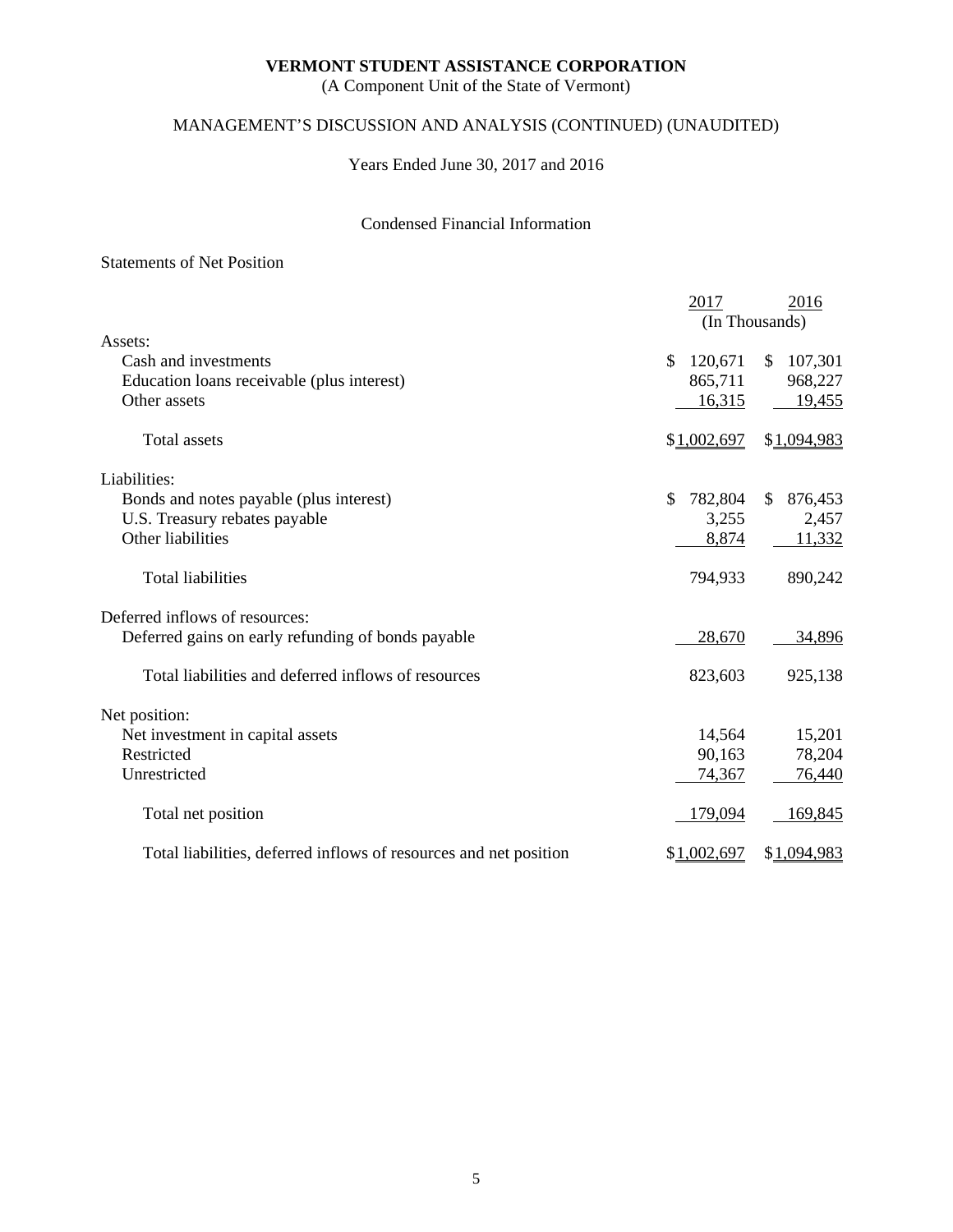(A Component Unit of the State of Vermont)

### MANAGEMENT'S DISCUSSION AND ANALYSIS (CONTINUED) (UNAUDITED)

#### Years Ended June 30, 2017 and 2016

#### Statements of Revenues, Expenses and Changes in Net Position

|                                               |                | 2017    |     | 2016    |
|-----------------------------------------------|----------------|---------|-----|---------|
|                                               | (In Thousands) |         |     |         |
| Operating revenues:                           |                |         |     |         |
| Interest earned from education loan financing | \$             | 40,983  | \$. | 41,640  |
| Other loan and guarantee program revenues     |                | 4,807   |     | 5,528   |
| Investment interest                           |                | 532     |     | 393     |
| Vermont state appropriations                  |                | 21,069  |     | 20,275  |
| Federal grants                                |                | 4,902   |     | 5,340   |
| Scholarship and gift income                   |                | 4,218   |     | 4,523   |
| Federal loan servicing income                 |                | 379     |     | 3,821   |
| Other income                                  |                | 1,008   |     | 785     |
| Total operating revenues                      |                | 77,898  |     | 82,305  |
| Operating expenses:                           |                |         |     |         |
| Grants and scholarships                       |                | 25,885  |     | 25,999  |
| Interest rebated to borrowers                 |                | 2,124   |     | 2,617   |
| Interest on debt, net of amortization         |                | 9,770   |     | 6,816   |
| Other loan financing costs                    |                | 6,454   |     | 13,842  |
| Corporate operating expenses and depreciation |                | 24,416  |     | 29,561  |
| Total operating expenses                      |                | 68,649  |     | 78,835  |
| Change in net position                        |                | 9,249   |     | 3,470   |
| Net position, beginning of year               |                | 169,845 |     | 166,375 |
| Net position, end of year                     |                | 179,094 |     | 169,845 |

#### *Net Position*

Cash and investment balances increased \$13.4 million from June 30, 2016 to June 30, 2017 from \$107.3 to \$120.7 million. The cash balance associated with restricted bonds increased \$12.6 million during this time, primarily due to the June 2017 issuance of the 2017A series bonds.

Student loans and interest receivable totaled \$865.7 million at June 30, 2017, down from \$968.2 million in 2016. This decrease is due to loan principal collections being in excess of new loan originations in the VSAC private loan program.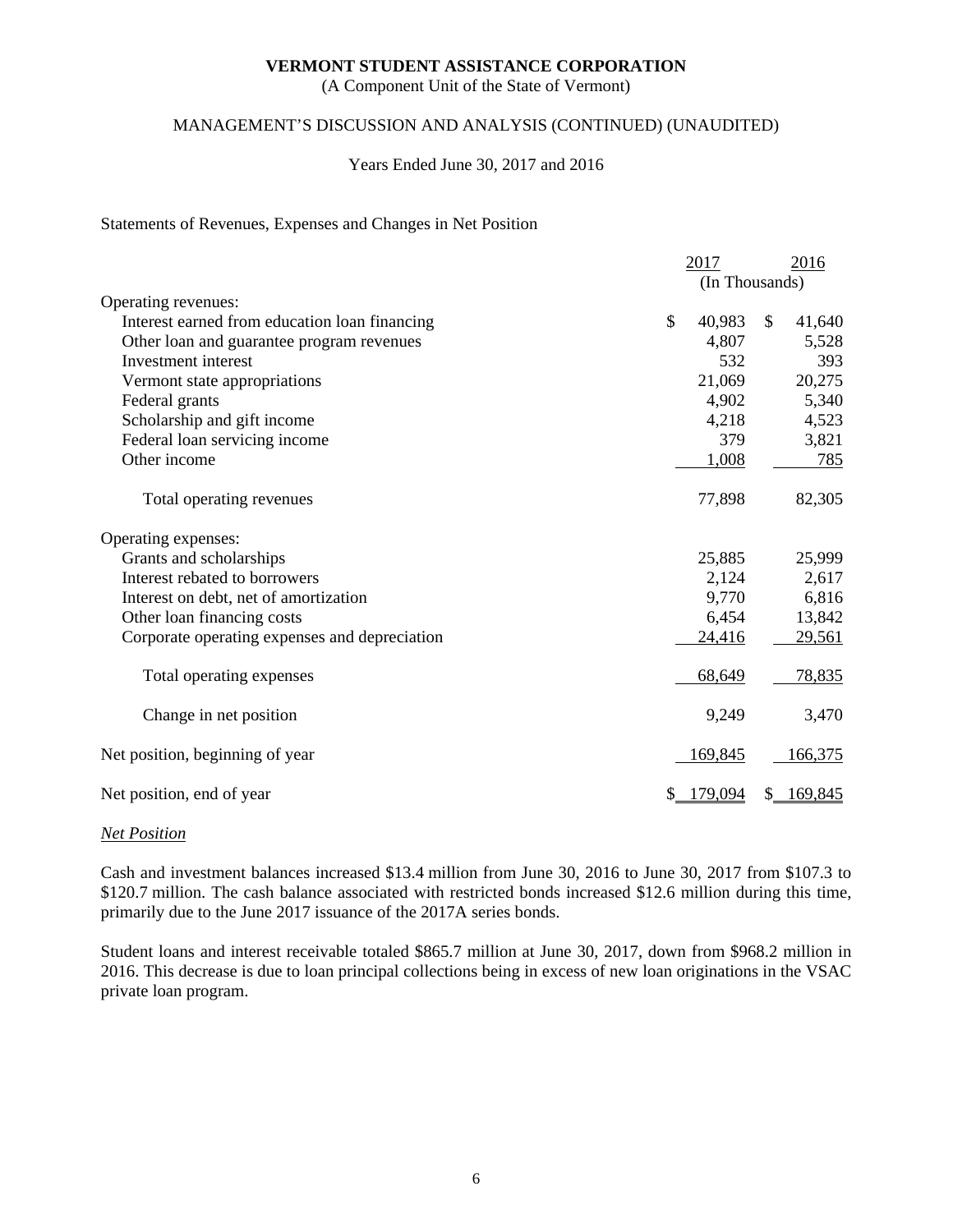(A Component Unit of the State of Vermont)

### MANAGEMENT'S DISCUSSION AND ANALYSIS (CONTINUED) (UNAUDITED)

Years Ended June 30, 2017 and 2016

Bonds and notes payable decreased \$93.7 million from \$876.5 million at June 30, 2016 to \$782.8 million at June 30, 2017. VSAC's financing activity in 2017 was comprised primarily of the following (in millions):

| Principal payments, 2012-13-14 variable rate notes | \$ (133.3) |
|----------------------------------------------------|------------|
| Principal payments, VSAC fixed rate bonds          | (11.2)     |
| Issuance of 2017A/B student loan financing bond    | 50.4       |
| Principal payments, State of Vermont note payable  | (0.8)      |
| Other changes                                      | 1.2        |
|                                                    | .93.7      |

The 2012, 2013 and 2014 variable rate notes, which were issued in those years to refund letter of credit bonds, the ABCP Conduit note, and auction rate bonds, include a feature which requires periodic calculations of available cash used to pay bond principal. For more information regarding bonds and notes payable, see Note 8 to the audited financial statements.

U.S. Treasury rebates payable is described in the expense discussion. This liability increased as of June 30, 2017 to \$3.3 million from \$2.5 million as of June 30, 2016.

Unrestricted net position decreased from \$76.4 million at June 30, 2016 to \$74.4 million at June 30, 2017. Including the Net Investment in Capital Assets section of Net Position, the year over year decrease is \$2.7 million. VSAC's unrestricted net position at June 30, 2017 and 2016 consists of the following (in millions):

|                                                                    | 2017  | 2016  |
|--------------------------------------------------------------------|-------|-------|
| Cash/investments held for new bond issuance and operating reserves | 16.2  | 17.1  |
| Investment in student loans and related interest                   | 38.5  | 40.7  |
| Physical plant                                                     | 14.6  | 15.2  |
| Subordinated VSAC bonds                                            | 22.5  | 22.5  |
| Other                                                              | (2.9) | (3.9) |
| Total unrestricted including Investment in Capital Assets          | 88.9  |       |

Restricted net position increased from \$78.2 million at June 30, 2016 to \$90.2 million at June 30, 2017. This increase was primarily in the bond funds due to the operating surplus in those funds. Of the \$90.2 million, \$84.0 million is restricted by bond resolutions. The remaining \$6.2 million is restricted for scholarships and grants and for programs to encourage students to pursue higher education.

#### *Revenues*

VSAC's fiscal 2017 financial results increased net position by \$9.2 million. All revenues except gains on early extinguishment of debt are considered operating revenues. VSAC realized \$77.9 million in operating revenues versus \$68.7 million in total expenses. VSAC revenues include interest income on student loans, various federal interest subsidies and special allowance payments, State of Vermont appropriations, fees earned in the federal guarantee program, and servicing fees earned for servicing student loans owned by the United States government.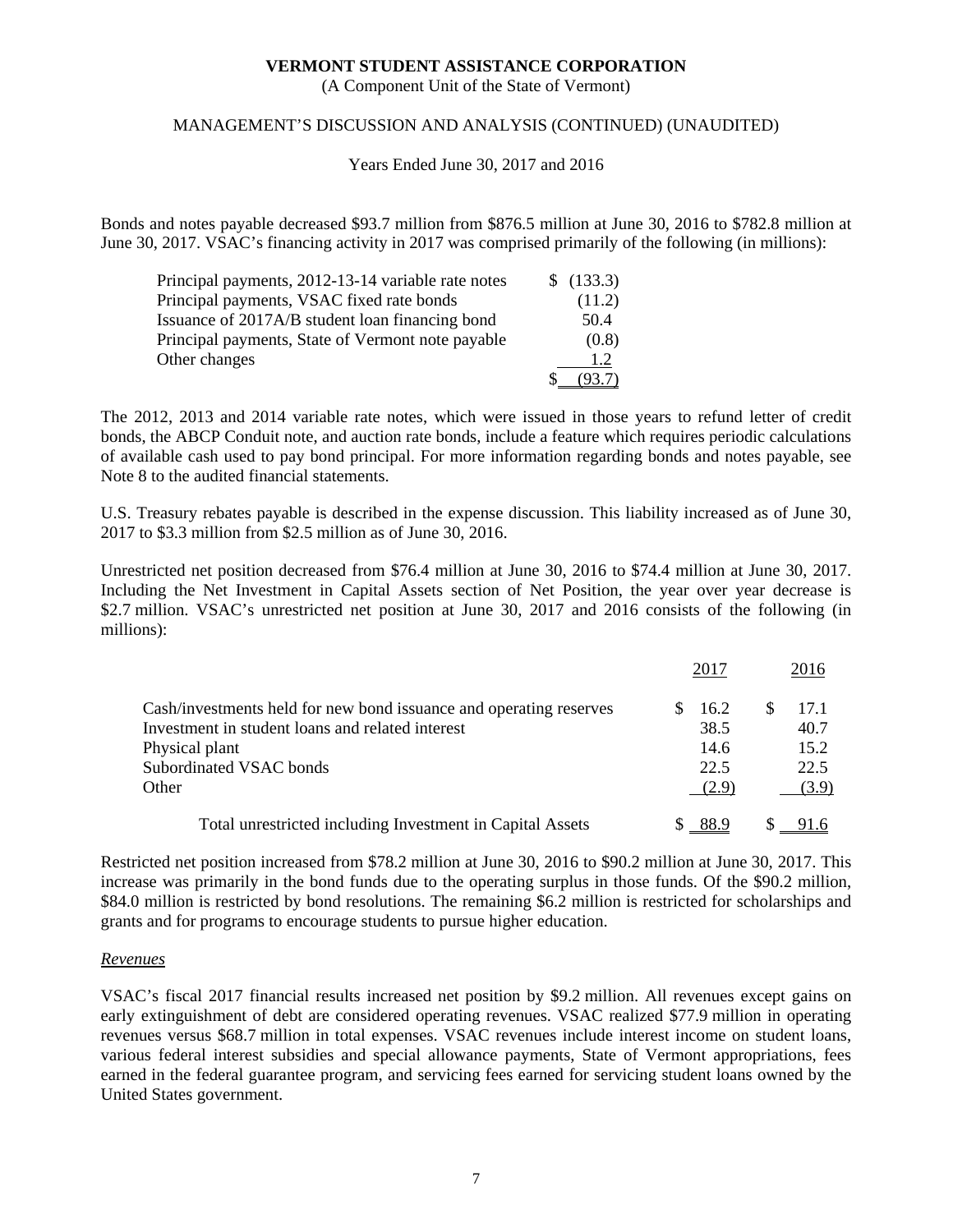(A Component Unit of the State of Vermont)

### MANAGEMENT'S DISCUSSION AND ANALYSIS (CONTINUED) (UNAUDITED)

#### Years Ended June 30, 2017 and 2016

Overall loan revenue of VSAC is closely related to the general interest rate environment and the amount of loans outstanding. During 2017, loan revenue decreased from \$41.6 to \$41.0 million. The components of loan revenue are as follows (in thousands):

|                                                   | 2017     | 2016               |
|---------------------------------------------------|----------|--------------------|
| U.S. Department of Education Interest Benefits    | 1.542    | $\frac{\$}{2,173}$ |
| U.S. Department of Education Special Allowance    | 646      | 304                |
| Borrower interest and fees on student loans       | 50,096   | 55,133             |
| Borrower interest paid to Department of Education | (11,301) | (15,970)           |
|                                                   |          | <sup>S</sup>       |

No new FFEL Program loans have been created since June 30, 2010. This affects the components of loan revenue differently:

- Interest for certain loans is paid by ED as a subsidized interest benefit on qualifying borrowers. This item decreased because the population of loans which qualify for this benefit is declining.
- ED also pays special allowance payments under certain interest rate conditions. This item increased despite declining eligible loan balances because of increasing interest rate indices (LIBOR).
- Although VSAC originates new non-guaranteed loans, the population of ED-guaranteed loans is paying down more rapidly, resulting in decreased borrower interest and fees.
- Certain borrower interest revenues in excess of the special allowance formulae must be paid to ED each quarter. The amount paid decreased as overall FFEL Program loans outstanding decreased and as the LIBOR index used in the special allowance formula increased.

Interest rate risk on student loan assets is managed by closely matching the coupon rate reset frequency of our debt instruments with rates that drive our loan returns. Our 2010A-1, 2011A-1, 2012A-1, 2013A-1, 2014A-1, 2015A-1, 2016A-1, 2017A-1 and 2017B-1 private loan financing bonds are issued with fixed interest rates. The student loans pledged to these bonds also have fixed interest rates. All other outstanding student loan bonds and notes have variable interest rates reset on periodic intervals based on short-term LIBOR rates. The earnings on loans pledged to these bonds also have variable interest rates based on shortterm LIBOR rates with similar reset frequencies.

Other revenues associated with the loan and loan guarantee programs include consolidation fees, rehabilitation fees, default aversion fees, collections revenues, and other program fees and revenues. These fees and revenues totaled \$4.8 million in 2017 and \$5.5 million in 2016. This decrease is primarily due to the declining portfolio of loans associated with these revenue streams.

Interest rates on cash positions were higher throughout the year ending June 30, 2017, resulting in higher interest earnings over the prior year. Investments include unrestricted, student loan and scholarship funds temporarily invested in short-term investments, and scholarship endowment funds invested for long-term growth and income. Other gains (losses) related to investing, both realized gains (losses) on sales and unrealized gains (losses) on appreciated (depreciated) assets held at year-end, are reflected in the Other Income line and were \$444.3 thousand in 2017 and \$(126.4) thousand in 2016.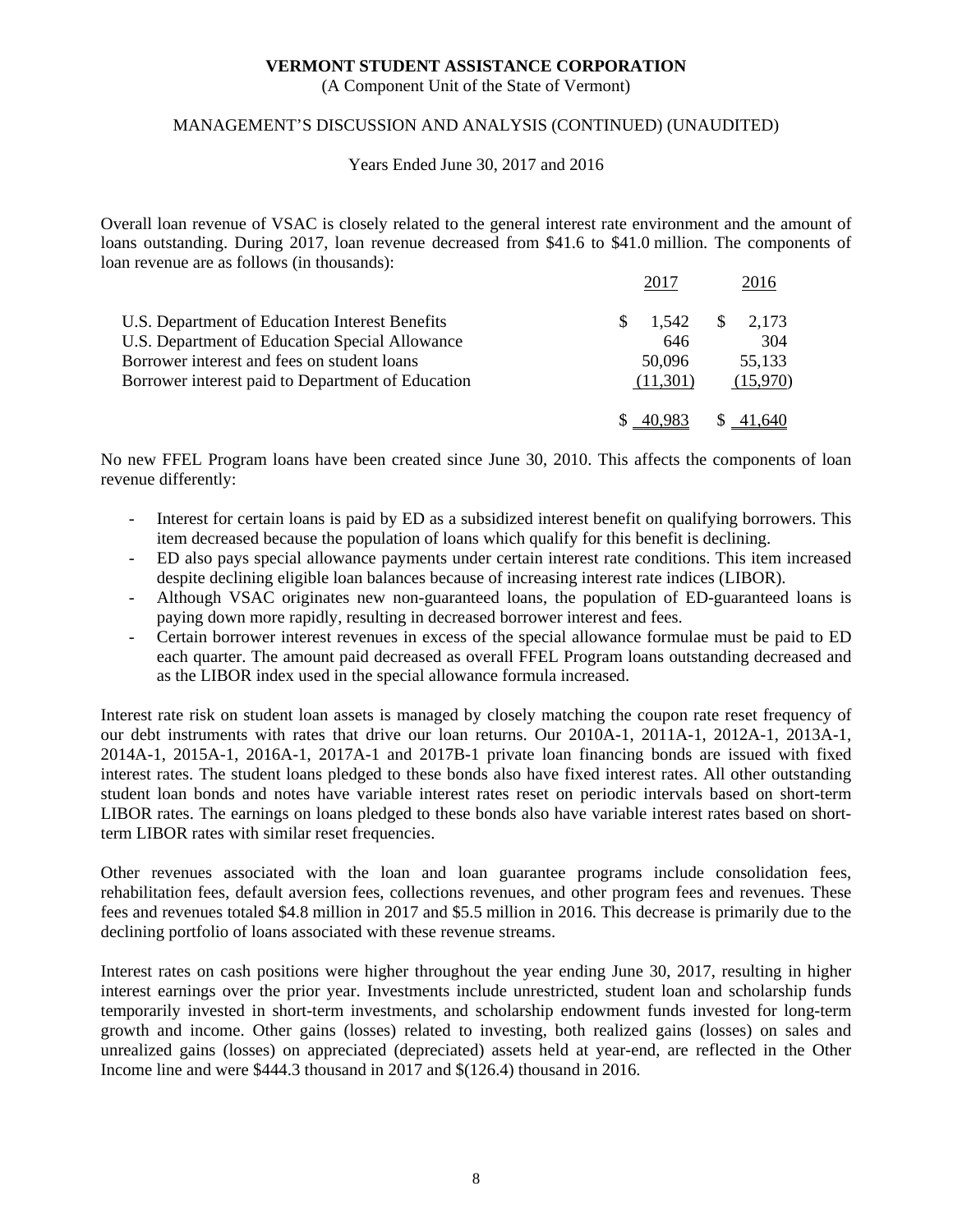(A Component Unit of the State of Vermont)

### MANAGEMENT'S DISCUSSION AND ANALYSIS (CONTINUED) (UNAUDITED)

Years Ended June 30, 2017 and 2016

VSAC's State funding support increased slightly to \$21.1 million in 2017 from \$20.3 million in 2016. State appropriation support remained unchanged at \$20.2 million while overall revenue increased as deferred scholarship revenue received in prior years was spent or made available for grant awards.

Federal grants were down from \$5.3 million in fiscal 2016 to \$4.9 million in fiscal 2017. Beginning with the year ended June 30, 2016, following a policy clarification received from ED, VSAC began applying for funding for one Federal scholarship program in advance of scholarship awards and disbursements. Such funds are maintained in a restricted bank account in the scholarship fund. Excepting scholarships, Federal grants revenues are applied for only after VSAC had incurred expenses for administration and program activities associated with those grants.

Scholarship revenues, principally restricted gifts and grants, decreased from \$4.5 million in 2016 to \$4.2 million in 2017.

Revenues earned for servicing Federal-owned student loans decreased from \$3.8 million in 2016 to \$379 thousand in 2017. This decrease follows VSAC's decision to exit this Federal program. No further revenues on this business function should be expected going forward.

### *Expenses*

VSAC has four main types of expenses: 1. Student aid, 2. Interest and other costs of debt, 3. Noninterest costs of financing loans, and 4. Costs of operations.

Student Aid – VSAC provided Vermont students with \$25.9 million in student aid during fiscal 2017. Of this amount, \$20.2 million in grant aid was provided from State appropriations. An additional \$5.7 million was made available through various scholarship programs managed by VSAC. Direct aid in the form of grants and scholarships represented 37.7% of VSAC's operating expenses in fiscal 2017 compared to 33.0% in 2016.

While not strictly a student aid expense, interest rebated to borrowers helps current and former students and parents manage their education debt. VSAC provided \$2.1 million in rebates of interest to borrowers in 2017, which represents 3.1% of VSAC's operating expenses in fiscal 2017 compared to 3.3% in 2016. The dollar amount of this expense will continue to decline as the loans outstanding eligible for the rebates decrease.

It is also important to note that, while not an expense to the Corporation, a significant portion of aid to students is the \$43.8 million of loans VSAC made available to students and parents in fiscal 2017.

Interest Costs – In order to provide Vermont students and parents with low-cost loans, VSAC issued two types of bonds that remain outstanding as of June 30, 2017 and 2016. The interest costs of the bonds represent a major expense category for VSAC. The variable-rate notes were issued to refinance VSAC's auction-rated securities and are supported by variable-rate student loans. The student loans and bonds bear interest at a fixed margin added to one or three-month LIBOR. This margin does not change after being set when the bonds were sold and loans originated. Fixed-rate bonds were issued beginning in 2010 in order to finance newly-originated fixed-rate loans. These rate structures result in interest revenue to bond interest expense that is closely matched.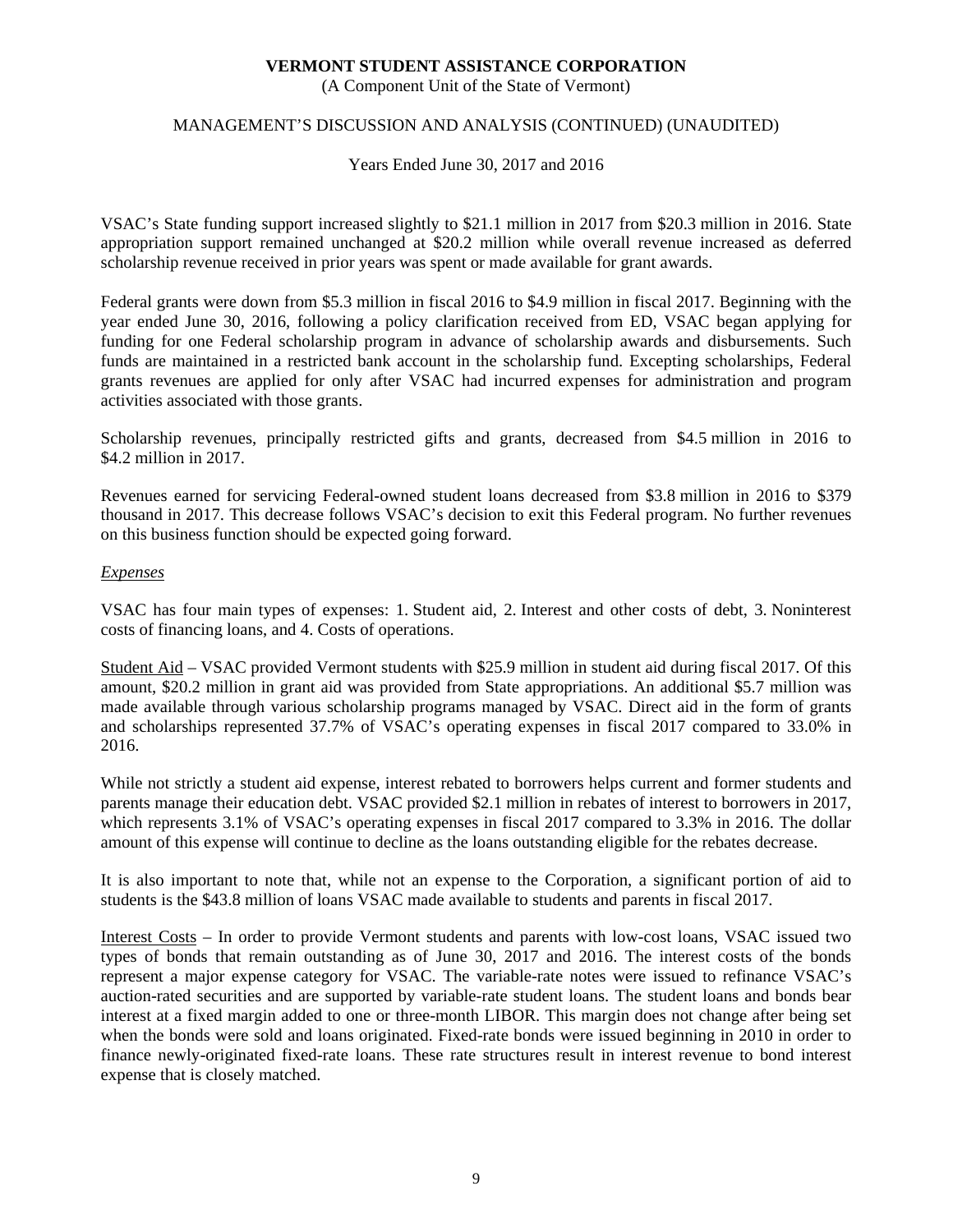(A Component Unit of the State of Vermont)

#### MANAGEMENT'S DISCUSSION AND ANALYSIS (CONTINUED) (UNAUDITED)

Years Ended June 30, 2017 and 2016

Bonds and notes issued in prior years are paying down faster than VSAC's new fixed-rate bond issuances, resulting in a decrease in debt outstanding during the year. Although VSAC's bond and note balances decreased (as outlined above), VSAC's interest costs before the amortization of deferred gains on early refunding of bonds payable increased due to increasing LIBOR interest rate indices affecting the variablerate notes and due to the issuance of new fixed-rate bonds, which bear interest at higher rates. Net of deferred gains on early refunding, this expense represents 14.2% of VSAC operating expenses in fiscal 2017 up from 8.6% in 2016. The components of VSAC's interest expense for 2017 and 2016 were as follows (in thousands):

|                                                | 2011     | 2016     |
|------------------------------------------------|----------|----------|
| Interest expense incurred on outstanding debt  | \$15,996 | \$14,227 |
| Amortization of deferred gain on refunded debt | (6,226)  | (7.411)  |
| Bond interest expense recognized, net          |          | \$6,816  |

Other Loan Financing Costs – Other loan financing expenses include credit enhancement and remarketing fees for our bond issues, consolidation and lender fees VSAC pays to the federal government, provisions for changes in arbitrage earnings liability to the U.S. Treasury, and increases in VSAC's provision for uninsured loan losses, as well as a variety of other costs incurred in issuing and managing \$782.2 million in outstanding bonds and notes. These costs totaled \$6.5 million in fiscal 2017 and \$13.8 million in 2016, representing approximately 9.4% and 17.6%, respectively, of total operating expenses in these years. The decrease of \$7.3 million in this expense was primarily the result of decreased provision for loan losses which was down \$6.5 million; \$5.0 million of this is due to the one time loan loss reserve adjustment discussed above under 'Highlights' and in financial statement Note 2 under the heading 'Allowance for Loan Losses'. Aside from the one-time adjustment, VSAC's loan loss experience is improving due to seasoning of its older variable rate loans and better underwriting standards for the newer fixed rate program loans. Decreased FFELP Consolidation fees (down \$0.7 million due to decreasing loan balances) also contributed to the decrease in this expense category. Interest subject to U.S. Treasury rebate is another component of Other Loan Financing Costs. This represents earnings on tax-exempt bond-financed loans and investments that would be returned to the U.S. Treasury if the loan portfolios were completely liquidated at June 30 and all bondholders were repaid. By using interest rebates to VSAC borrowers, it is managed to minimize the probability of a liability balance at the end of a bond life cycle.

Costs of Operations – The costs of operating VSAC's programs, as well as facilities and overhead costs, totaled \$24.4 million in fiscal 2017 compared to \$30.0 million in fiscal 2016. The primary components of VSAC's operating costs (in thousands) were as follows for the years ended June 30:

|                                  | 2017   | 2016   |
|----------------------------------|--------|--------|
| Salaries and wages               | 10,671 | 13,463 |
| Employee healthcare costs        | 2,339  | 4,362  |
| Other employee benefit costs     | 2,166  | 2,573  |
| Administrative expenses          | 7,023  | 8,968  |
| Separation-related expenses      | 2,217  | 195    |
| <b>Total Costs of Operations</b> | 24.416 | 29.561 |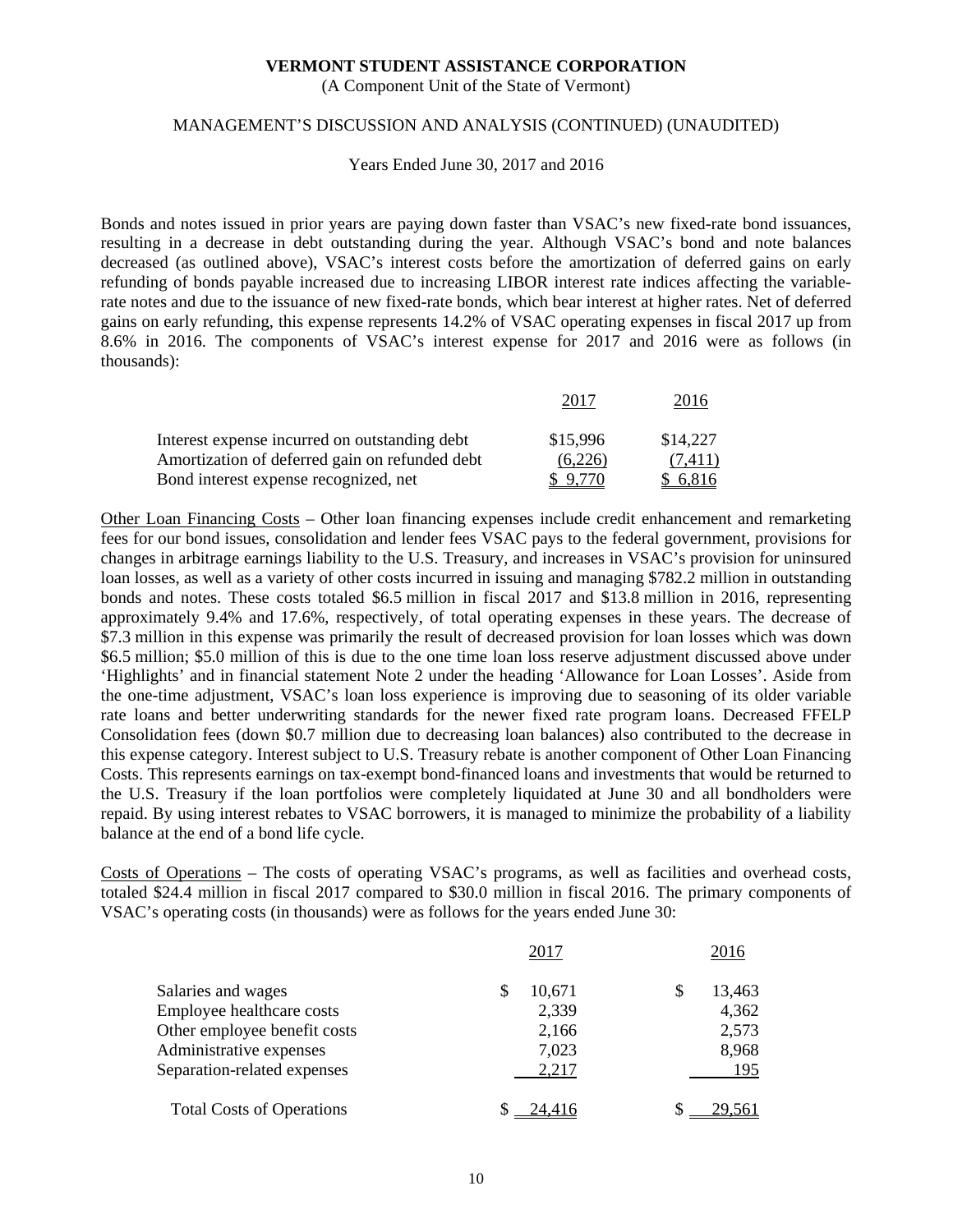(A Component Unit of the State of Vermont)

### MANAGEMENT'S DISCUSSION AND ANALYSIS (CONTINUED) (UNAUDITED)

Years Ended June 30, 2017 and 2016

The 2017 separation-related expenses are associated with VSAC's termination of its Federal loan servicing activities. These expenses are expected to be non-recurring and are described in more detail in financial statement Note 16 'Termination Benefits'.

The decreases in salaries and wages, health care, and benefits are due to the workforce reduction which occurred following the Federal loan servicing shutdown. The \$1.9 million decrease in administrative expenses is primarily due to the shutdown of VSAC's Federal loan servicing program. Overall costs of operations represent 35.6% of total operating expenses in fiscal 2017 compared to 37.5% in 2016.

Expenses for 2017 totaled \$68.7 million. Revenues totaled \$77.9 million. The change in total net position for the year was an increase of \$9.2 million. The ending balance of net position at June 30, 2017 was \$179.1 million, as compared to \$169.8 million at June 30, 2016.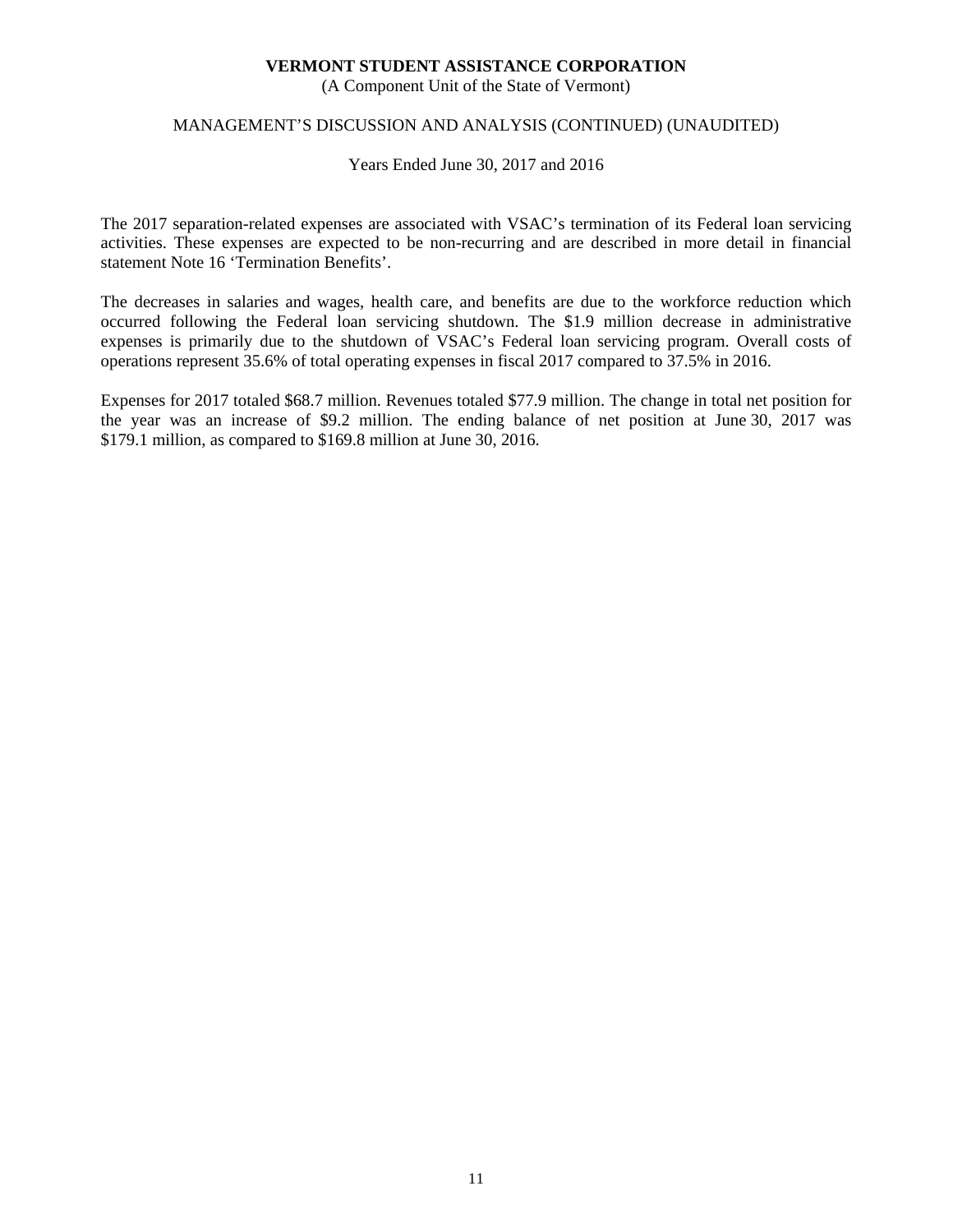(A Component Unit of the State of Vermont)

### MANAGEMENT'S DISCUSSION AND ANALYSIS (CONTINUED) (UNAUDITED)

Years Ended June 30, 2017 and 2016

### **FISCAL 2016**

### *Fiscal 2016 Highlights and Overall Financial Position*

- VSAC's total net surplus (deficit) for the years ended June 30, 2016 and 2015 was \$3.5 million and \$(2.1) million, respectively.
- Interest expense, which is a combination of bond interest costs offset by amortization of deferred gains on early bond retirement, increased \$1.2 million from 2015 to 2016. Bond interest costs were up \$0.3 million due primarily to rate increases on variable rate bonds. The deferred gain amortization for 2016 was \$7.4 million versus \$8.3 million in 2015.
- VSAC's total net position increased \$3.5 million to \$169.8 million.
- During the year ended June 30, 2016, VSAC provided \$26.0 million in grants and scholarships to Vermont students.
- VSAC originated \$34.8 million in new loans to students and parents. VSAC holds and services \$1.0 billion in education loans receivable and related interest at June 30, 2016.
- VSAC returned over \$2.6 million in interest rebates to students in its loan programs during fiscal 2016.

#### *Subsequent Event*

In June of 2016, VSAC announced the discontinuation of its participation in the Federal Direct Loan servicing program. The activities required to end that contractual relationship are expected to be completed during the year ending June 30, 2017. All remaining revenues and expenses associated with that program and its discontinuation, including employee severance costs, will be recognized during the year ending June 30, 2017.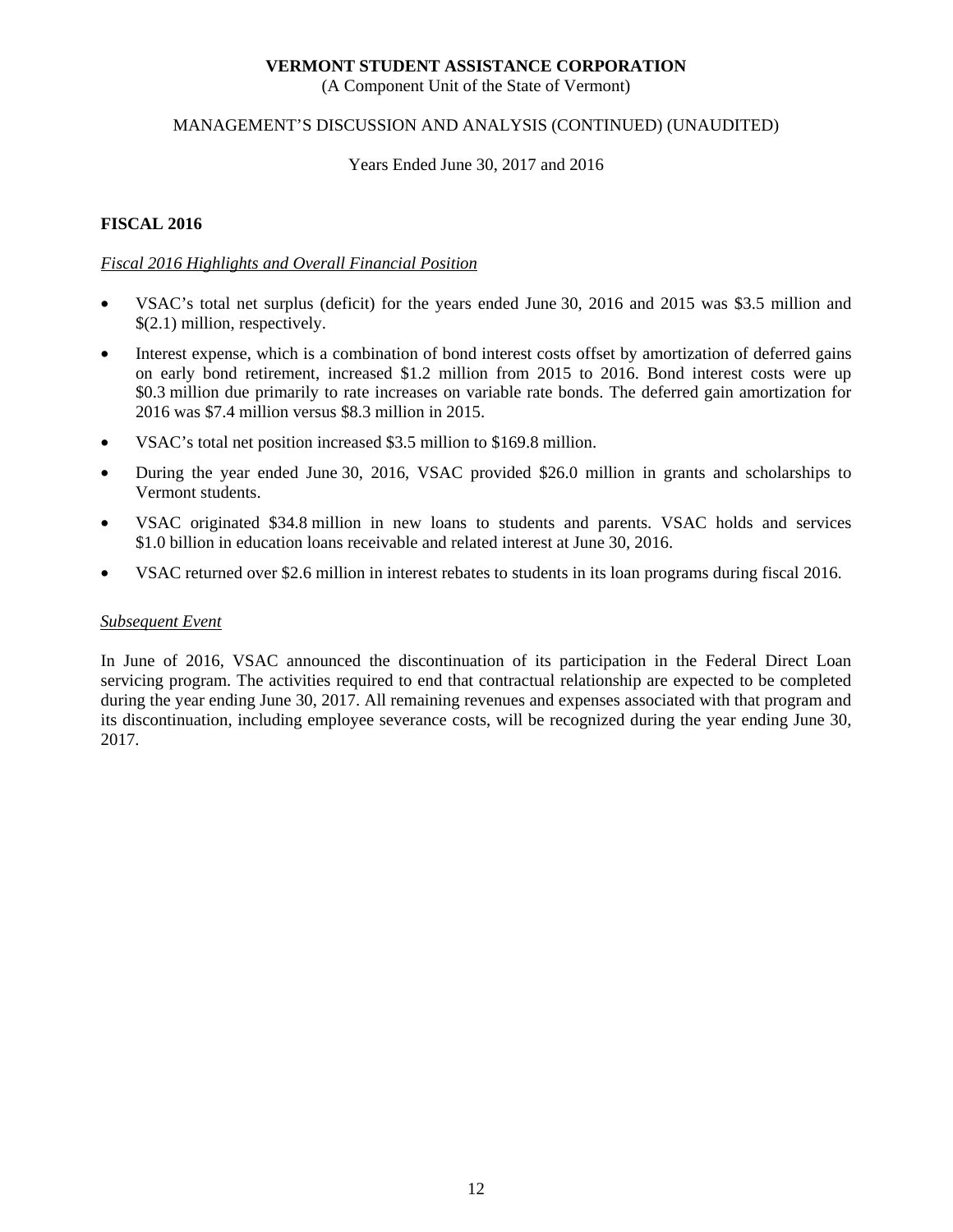(A Component Unit of the State of Vermont)

# MANAGEMENT'S DISCUSSION AND ANALYSIS (CONTINUED) (UNAUDITED)

Years Ended June 30, 2017 and 2016

# Condensed Financial Information

|                                                                   | 2016                    | 2015           |
|-------------------------------------------------------------------|-------------------------|----------------|
|                                                                   |                         | (In Thousands) |
| Assets:                                                           |                         |                |
| Cash and investments                                              | $\mathbb{S}$<br>107,301 | \$<br>83,520   |
| Education loans receivable (plus interest)                        | 968,227                 | 1,104,907      |
| Other assets                                                      | 19,455                  | 17,908         |
| <b>Total assets</b>                                               | \$1,094,983             | \$1,206,335    |
| Liabilities:                                                      |                         |                |
| Bonds and notes payable (plus interest)                           | 876,453<br>\$.          | 987,114<br>\$  |
| U.S. Treasury rebates payable                                     | 2,457                   | 1,875          |
| Other liabilities                                                 | 11,332                  | 8,664          |
|                                                                   |                         |                |
| <b>Total liabilities</b>                                          | 890,242                 | 997,653        |
| Deferred inflows of resources:                                    |                         |                |
| Deferred gains on early refunding of bonds payable                | 34,896                  | 42,307         |
| Total liabilities and deferred inflows of resources               | 925,138                 | 1,039,960      |
| Net position:                                                     |                         |                |
| Restricted                                                        | 78,204                  | 57,631         |
| Unrestricted                                                      | 76,440                  | 92,927         |
| Net investment in capital assets                                  | 15,201                  | 15,817         |
| Total net position                                                | 169,845                 | 166,375        |
| Total liabilities, deferred inflows of resources and net position | \$1,094,983             | \$1,206,335    |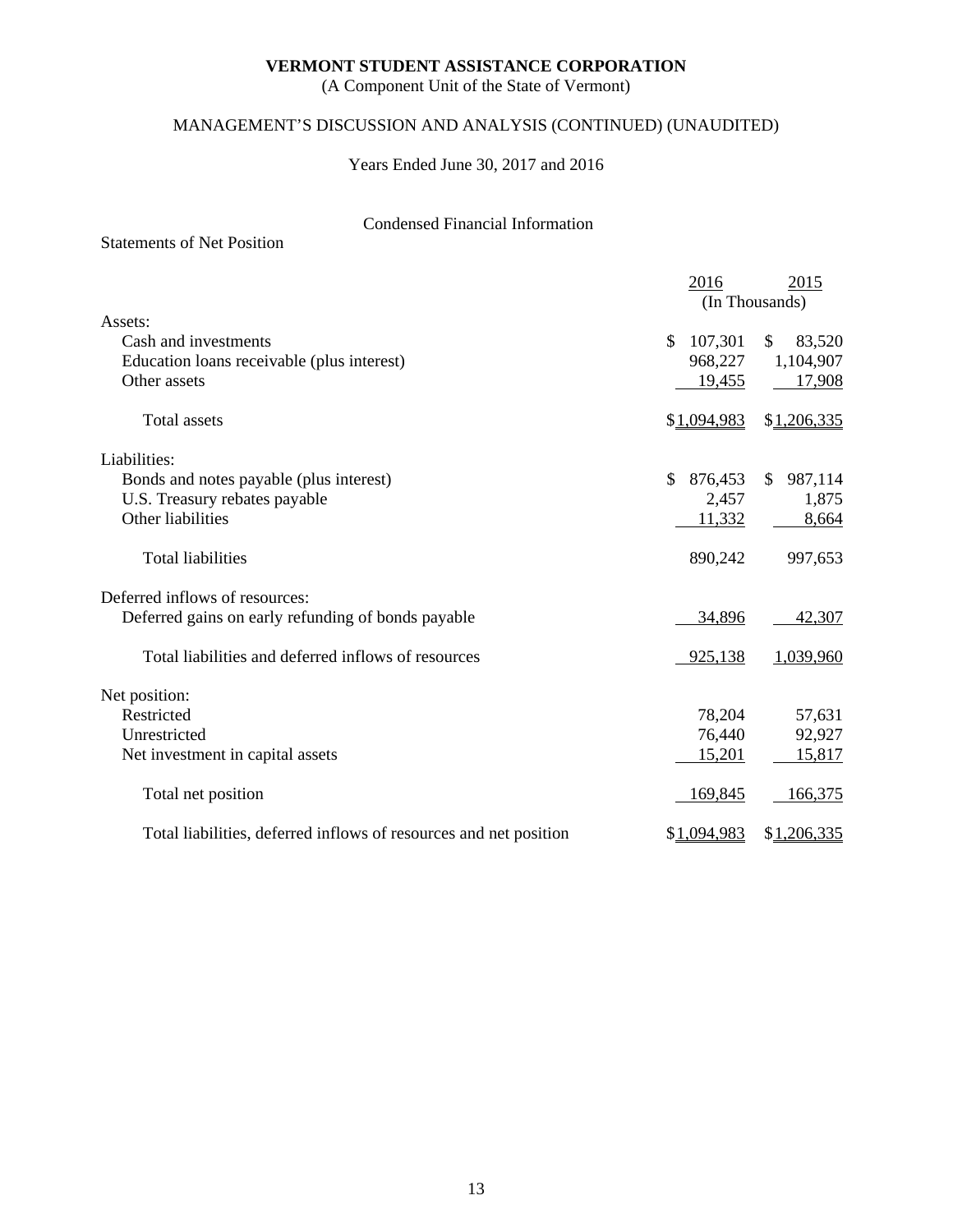(A Component Unit of the State of Vermont)

### MANAGEMENT'S DISCUSSION AND ANALYSIS (CONTINUED) (UNAUDITED)

#### Years Ended June 30, 2017 and 2016

### Statements of Revenues, Expenses and Changes in Net Position

|                                               | 2016<br>2015   |    |         |
|-----------------------------------------------|----------------|----|---------|
|                                               | (In Thousands) |    |         |
| Operating revenues:                           |                |    |         |
| Interest earned from education loan financing | \$<br>41,640   | \$ | 44,069  |
| Other loan and guarantee program revenues     | 5,528          |    | 5,044   |
| Investment interest                           | 393            |    | 239     |
| Vermont state appropriations                  | 20,275         |    | 20,274  |
| Federal grants                                | 5,340          |    | 5,256   |
| Scholarship and gift income                   | 4,523          |    | 4,256   |
| Federal loan servicing income                 | 3,821          |    | 2,516   |
| Other income                                  | 785            |    | 1,030   |
| Total operating revenues                      | 82,305         |    | 82,684  |
| Operating expenses:                           |                |    |         |
| Grants and scholarships                       | 25,999         |    | 24,880  |
| Interest rebated to borrowers                 | 2,617          |    | 3,224   |
| Interest on debt, net of amortization         | 6,816          |    | 5,619   |
| Other loan financing costs                    | 13,842         |    | 15,884  |
| Corporate operating expenses and depreciation | 29,561         |    | 35,194  |
| Total operating expenses                      | 78,835         |    | 84,801  |
| Change in net position                        | 3,470          |    | (2,117) |
| Net position, beginning of year               | 166,375        |    | 168,492 |
| Net position, end of year                     | 169,845        | S. | 166,375 |

#### *Net Position*

Cash and investment balances increased \$23.8 million from June 30, 2015 to June 30, 2016 from \$83.5 to \$107.3 million. The cash balance associated with restricted bonds increased \$31.1 million during this time, primarily due to the June 2016 issuance of the 2016A series bonds.

Student loans and interest receivable totaled \$968.2 million at June 30, 2016, down from \$1.1 billion in 2015. This decrease is due to loan principal collections being in excess of new loan originations in the VSAC private loan program.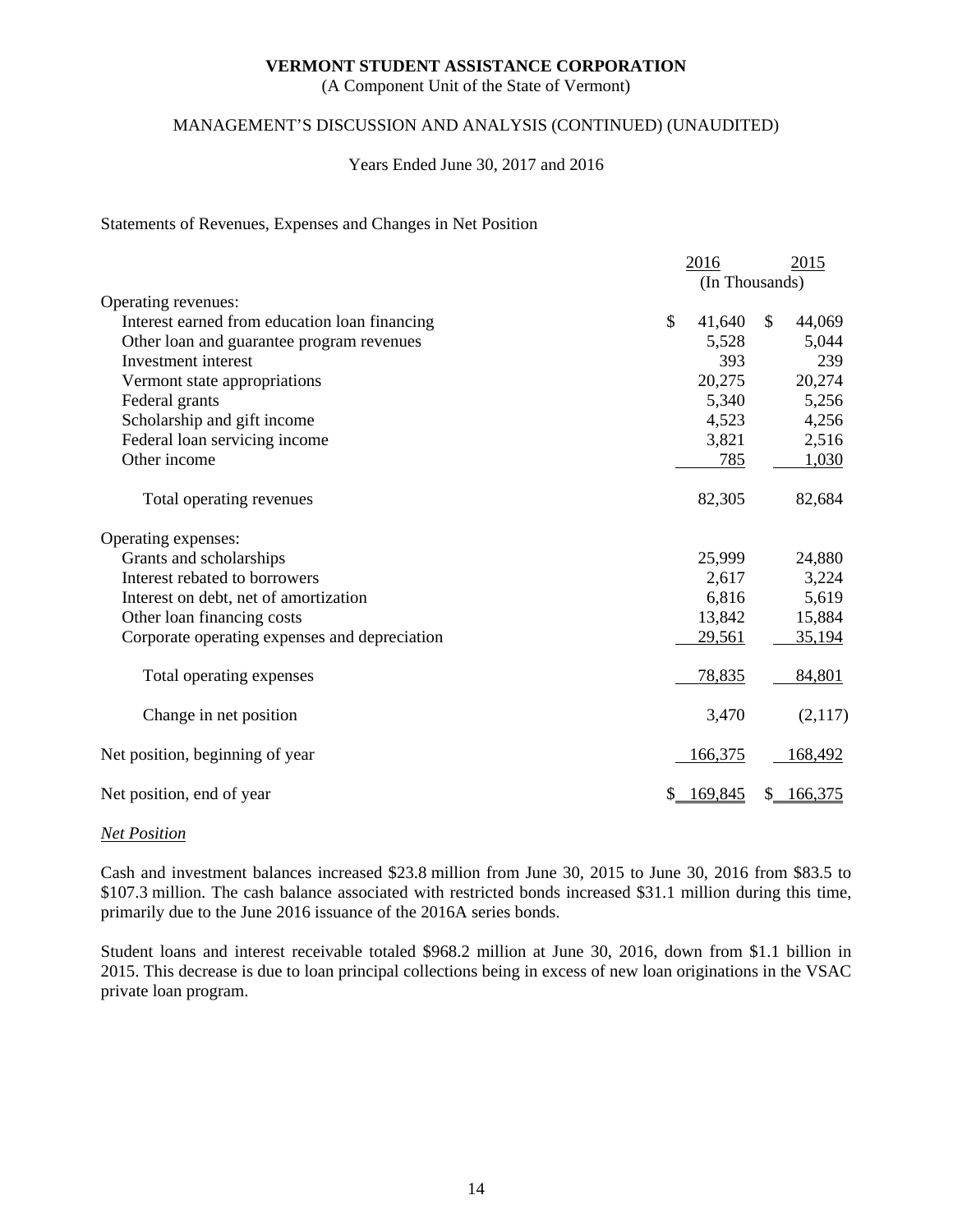(A Component Unit of the State of Vermont)

### MANAGEMENT'S DISCUSSION AND ANALYSIS (CONTINUED) (UNAUDITED)

Years Ended June 30, 2017 and 2016

Bonds and notes payable decreased \$110.7 million from \$987.1 million at June 30, 2015 to \$876.5 million at June 30, 2016. VSAC's financing activity in 2016 was comprised primarily of the following (in millions):

| Principal payments, 2012-13-14 variable rate notes | \$(159.8) |
|----------------------------------------------------|-----------|
| Principal payments, VSAC fixed rate bonds          | (6.2)     |
| Issuance of 2015A-1 student loan financing bond    | 22.1      |
| Issuance of 2016A-1 student loan financing bond    | 29.5      |
| Issuance of note payable, State of Vermont         | 4.0       |
| Other changes                                      | (0.3)     |
|                                                    | (110.7)   |

The 2012, 2013 and 2014 variable rate notes, which were issued in those years to refund letter of credit bonds, the ABCP Conduit note, and auction rate bonds, include a feature which requires periodic calculations of available cash used to pay bond principal. For more information regarding bonds and notes payable, see Note 8 to the audited financial statements.

U.S. Treasury rebates payable is described in the expense discussion. This liability increased as of June 30, 2016 to \$2.5 million from \$1.9 million as of June 30, 2015.

Unrestricted net position decreased from \$92.9 million at June 30, 2015 to \$76.4 million at June 30, 2016. Including the Net Investment in Capital Assets section of Net Position, the year over year decrease is \$17.1 million. VSAC's unrestricted net position at June 30, 2016 and 2015 consists of the following (in millions):

|                                                                    | 2016  | 2015  |
|--------------------------------------------------------------------|-------|-------|
| Cash/investments held for new bond issuance and operating reserves | 17.1  | 23.7  |
| Investment in student loans and related interest                   | 40.7  | 46.5  |
| Physical plant                                                     | 15.2  | 15.8  |
| Subordinated VSAC bonds                                            | 22.5  | 22.5  |
| Other                                                              | (3.9) | 0.2   |
| Total unrestricted including Investment in Capital Assets          |       | 108.7 |

Restricted net position increased from \$57.6 million at June 30, 2015 to \$78.2 million at June 30, 2016. This increase was primarily in the bond funds due to the operating surplus in those funds and due to contributions of unrestricted assets to new bond issuances during the year. Of the \$78.2 million, \$72.8 million is restricted by bond resolutions. The remaining \$5.4 million is restricted for scholarships and grants and for programs to encourage students to pursue higher education.

### *Revenues*

VSAC's fiscal 2016 financial results increased net position by \$3.5 million. All revenues except gains on early extinguishment of debt are considered operating revenues. VSAC realized \$82.3 million in operating revenues versus \$78.8 million in total expenses. VSAC revenues include interest income on student loans, various federal interest subsidies and special allowance payments, State of Vermont appropriations, fees earned in the federal guarantee program, and servicing fees earned for servicing student loans owned by the United States government.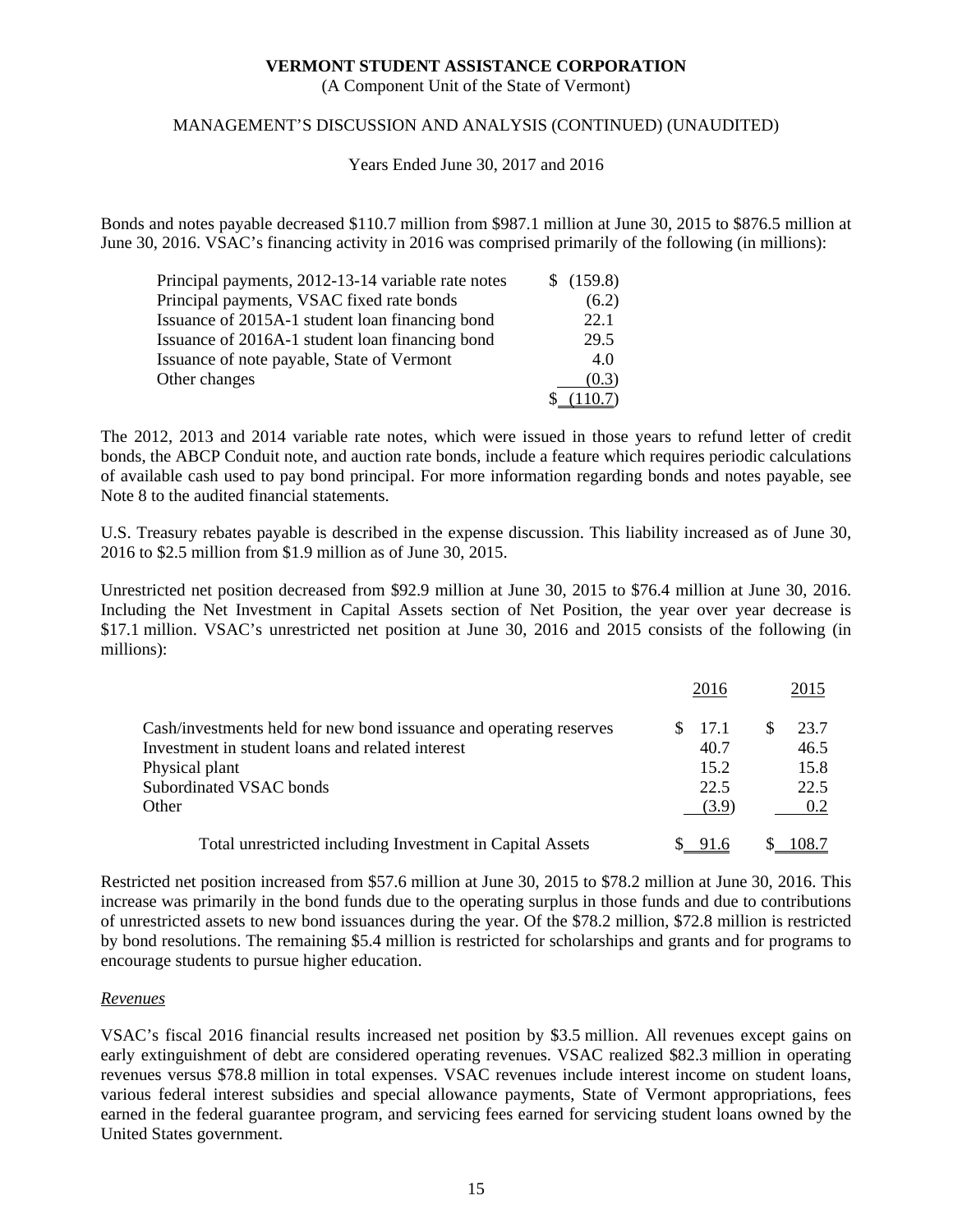(A Component Unit of the State of Vermont)

### MANAGEMENT'S DISCUSSION AND ANALYSIS (CONTINUED) (UNAUDITED)

#### Years Ended June 30, 2017 and 2016

Overall loan revenue to VSAC is closely related to the general interest rate environment and the amount of loans outstanding. During 2016, loan revenue decreased from \$44.1 to \$41.6 million. The components of loan revenue changes are as follows (in thousands):

|                                                   | 2016        | 2015                  |
|---------------------------------------------------|-------------|-----------------------|
| U.S. Department of Education Interest Benefits    | 2.173<br>S. | <sup>S</sup><br>2.871 |
| U.S. Department of Education Special Allowance    | 304         | 161                   |
| Borrower interest and fees on student loans       | 55,133      | 61.621                |
| Borrower interest paid to Department of Education | (15.970)    | (20, 584)             |
|                                                   |             |                       |

No new FFEL Program loans have been created since June 30, 2010. This affects the components of loan revenue differently:

- Interest for certain loans is paid by ED as a subsidized interest benefit on qualifying borrowers. This item decreased because the population of loans which qualify for this benefit is declining.
- ED also pays special allowance payments under certain interest rate conditions. This item increased slightly despite declining eligible loan balances because of increasing interest rate indices (LIBOR).
- Although VSAC originates new non-guaranteed loans, the population of ED-guaranteed loans is paying down more rapidly, resulting in decreased borrower interest and fees.
- Certain borrower interest, in excess of the special allowance formulae, must be paid to ED each quarter. The amount paid decreased as overall FFEL Program loans outstanding decreased and as the LIBOR index increased.

Interest rate risk on student loan assets is managed by closely matching the coupon rate reset frequency of our debt instruments with rates that drive our loan returns. Our 2010A-1, 2011A-1, 2012A-1, 2013A-1, 2014A-1, 2015A-1 and 2016A-1 private loan financing bonds are issued with fixed interest rates. The student loans pledged to these bonds also have fixed interest rates. All other outstanding student loan bonds and notes have variable interest rates reset on periodic intervals based on short-term LIBOR rates. The loans pledged to these bonds also have variable interest rates based on short-term LIBOR rates with similar reset frequencies.

Other revenues associated with the loan and loan guarantee programs include consolidation fees, rehabilitation fees, default aversion fees, collections revenues, and other program fees and revenues. These fees and revenues totaled \$5.5 million in 2016 and \$5.0 million in 2015. This increase is primarily due to improved recovery performance.

Interest rates on cash positions were slightly higher throughout the year ending June 30, 2016, resulting in higher interest earnings over the prior year. Investments include unrestricted, student loan and scholarship funds temporarily invested in short-term investments, and scholarship endowment funds invested for longterm growth and income. Other gains (losses) related to investing, both realized gains (losses) on sales and unrealized gains (losses) on appreciated (depreciated) assets held at year-end, are reflected in the Other Income line and were \$(126.4) thousand in 2016 and \$67.4 thousand in 2015.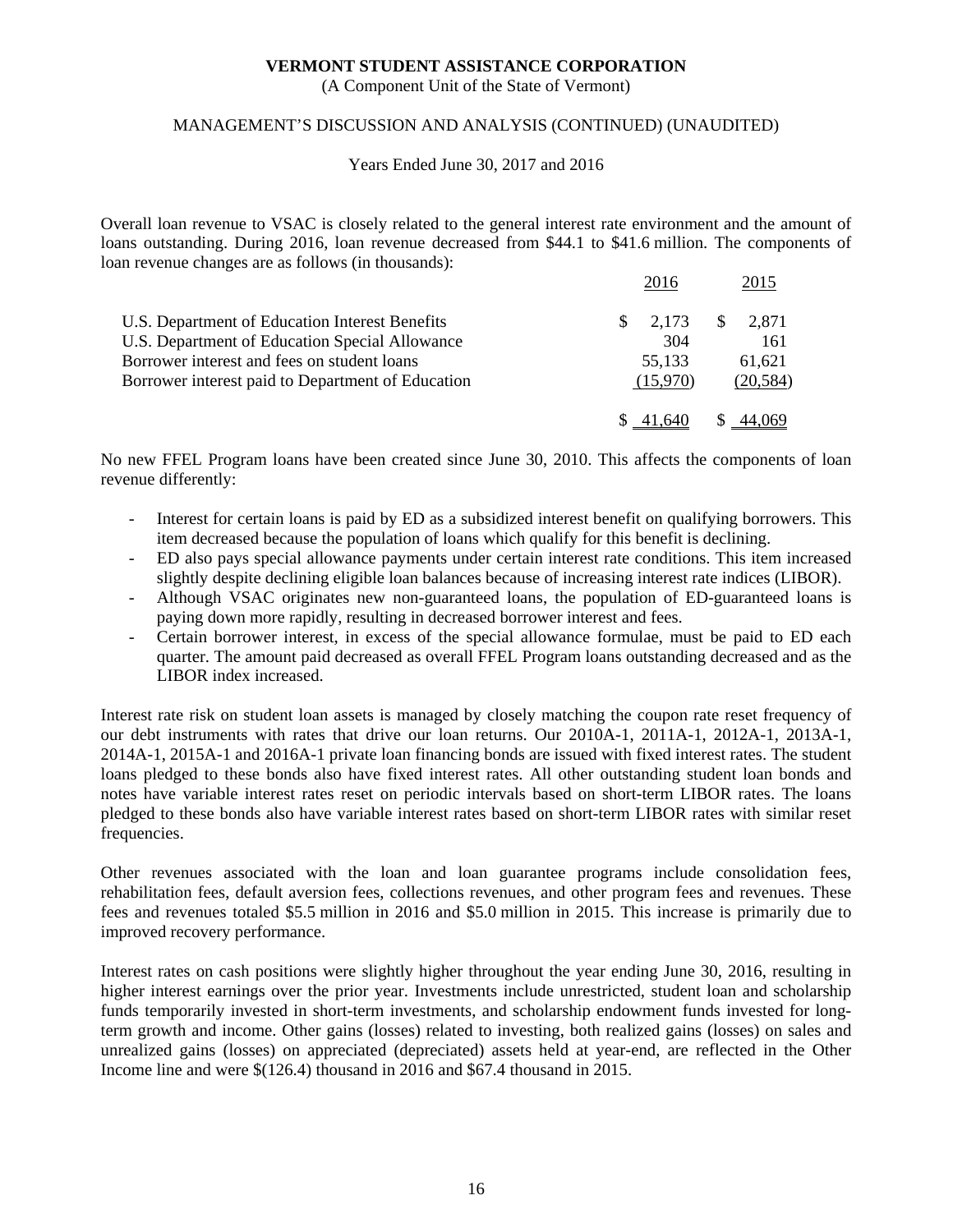(A Component Unit of the State of Vermont)

### MANAGEMENT'S DISCUSSION AND ANALYSIS (CONTINUED) (UNAUDITED)

Years Ended June 30, 2017 and 2016

VSAC's State funding support was unchanged at \$20.3 million in 2016 compared to \$20.3 million in 2015.

Federal grants were even at \$5.3 million in fiscal 2015 and fiscal 2016. Under VSAC's Federal grants for the year ended June 30, 2015, revenues were applied for only after VSAC had incurred expenses for administration, program activities and scholarships. For the year ended June 30, 2016, following a policy clarification received from ED, VSAC applied for funding for one Federal scholarship program in advance of scholarship awards and disbursements. Such funds will be maintained in a restricted bank account in the scholarship fund.

Scholarship revenues, principally restricted gifts and grants, increased from \$4.3 million in 2015 to \$4.5 million in 2016.

Revenues earned for servicing Federal-owned student loans increased from \$2.5 million in 2015 to \$3.8 million in 2016. The increase in Federal loan servicing revenue is due to newly-disbursed Federal loans allocated to VSAC during the year and compensation for Federal loan servicing systems changes.

### *Expenses*

VSAC has four main types of expenses: 1. Student aid, 2. Interest and other costs of debt, 3. Noninterest costs of financing loans, and 4. Costs of operations.

Student Aid – VSAC provided Vermont students with \$26.0 million in student aid during fiscal 2016. \$20.0 million in grant aid was provided from State appropriations. An additional \$6.0 million was made available through various scholarship programs managed by VSAC. Direct aid in the form of grants and scholarships represented 33.0% of VSAC's operating expenses in fiscal 2016 compared to 29.3% in 2015.

While not strictly a student aid expense, interest rebated to borrowers helps current and former students and parents manage their education debt. VSAC provided \$2.6 million in rebates of interest to borrowers in 2016, which represents 3.3% of VSAC's operating expenses in fiscal 2016 compared to 3.8% in 2015. The dollar amount of this expense will continue to decline as the loans outstanding eligible for the rebates decrease.

It is also important to note that, while not an expense to the Corporation, a significant portion of aid to students is the \$34.8 million of loans VSAC made available to students and parents in fiscal 2016.

Interest Costs – In order to provide Vermont students and parents with low-cost loans, VSAC issues two types of bonds that remain outstanding as of June 30, 2016 and 2015. The interest costs of the bonds represent a major expense category for VSAC. The variable-rate notes were issued to refinance VSAC's auction-rated securities and are supported by variable-rate student loans. The student loans and bonds bear interest at a fixed margin added to one or three-month LIBOR. This margin does not change after being set when the bonds were sold and loans originated. Fixed-rate bonds were issued beginning in 2010 in order to finance newly-originated fixed-rate loans. These rate structures result in interest revenue to bond interest expense that is closely matched.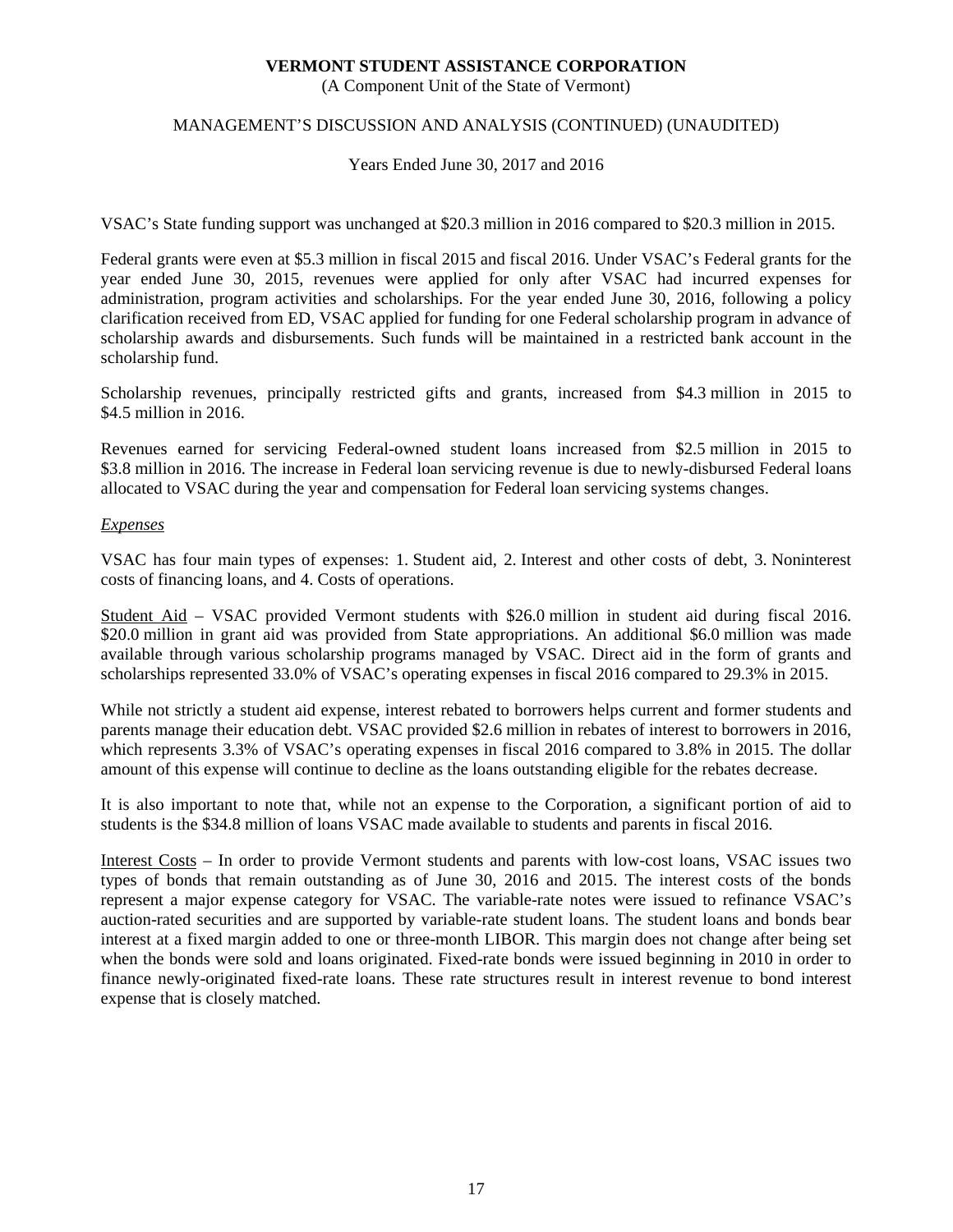(A Component Unit of the State of Vermont)

#### MANAGEMENT'S DISCUSSION AND ANALYSIS (CONCLUDED) (UNAUDITED)

Years Ended June 30, 2017 and 2016

The variable-notes' principal is paying down faster than VSAC issues new fixed-rate bonds, resulting in a decrease in debt outstanding during the year. Although VSAC's bond and note balances decreased (as outlined above), VSAC's interest costs before the amortization of deferred gains on early refunding of bonds payable (\$7.4 million in 2016 and \$8.3 million in 2015) increased from \$14.0 in 2015 to \$14.2 million in 2016 due to increasing LIBOR interest rate indices affecting the variable-rate notes and due to the issuance of new fixed-rate bonds, which bear interest at a higher rate. Net of deferred gains on early refunding, this expense represents 8.6% of VSAC operating expenses in fiscal 2016 up from 6.6% in 2015.

Other Loan Financing Costs – Other expenses incurred in the loan financing area include credit enhancement and remarketing fees for our bond issues, consolidation and lender fees VSAC pays to the federal government, provisions for changes in arbitrage earnings liability to the U.S. Treasury, and increases in VSAC's provision for uninsured loan losses, as well as a variety of other costs incurred in issuing and managing \$875.9 million in outstanding bonds and notes. These costs totaled \$13.8 million in fiscal 2016 and \$15.9 million in 2015, representing approximately 17.6% and 18.8%, respectively, of total operating expenses in these years. The decrease of \$2.0 million in this expense was primarily the result of decreased provisions for loan losses (down \$1.0 million) and decreased FFELP Consolidation fees (down \$0.8 million), both down due to decreasing loan balances. Another component of Other Loan Financing Costs, arbitrage liability represents earnings on tax-exempt bond-financed loans and investments that would be returned to the U.S. Treasury if the loan portfolios were completely liquidated at June 30 and all bondholders were repaid. By using interest rebates to VSAC borrowers, it is managed to minimize the probability of a liability balance at the end of a bond life cycle.

Costs of Operations – The costs of operating VSAC's programs, as well as facilities and overhead costs, totaled \$30.0 million in fiscal 2016 compared to \$35.2 million in fiscal 2015. The primary components of VSAC's operating costs (in thousands) were as follows for the years ended June 30:

|                                  | 2016   | 2015   |
|----------------------------------|--------|--------|
| Salaries and wages               | 13,642 | 13,894 |
| Employee healthcare costs        | 4,365  | 4,359  |
| Other employee benefit costs     | 2,585  | 2,725  |
| Administrative expenses          | 8,969  | 14,216 |
| <b>Total Costs of Operations</b> |        |        |

Employee health care expenses were essentially flat, despite broad-based health care increases seen nationally. The \$5.2 million decrease in administrative expenses is primarily due to non-recurring litigation and settlement costs which occurred in 2015. Overall costs of operations represent 37.5% of total operating expenses in fiscal 2016 compared to 41.5% in 2015.

Expenses for 2016 totaled \$78.8 million. Revenues totaled \$82.3 million. The change in total net position for the year was an increase of \$3.5 million. The ending balance of net position at June 30, 2016 was \$169.8 million, as compared to \$166.4 million at June 30, 2015.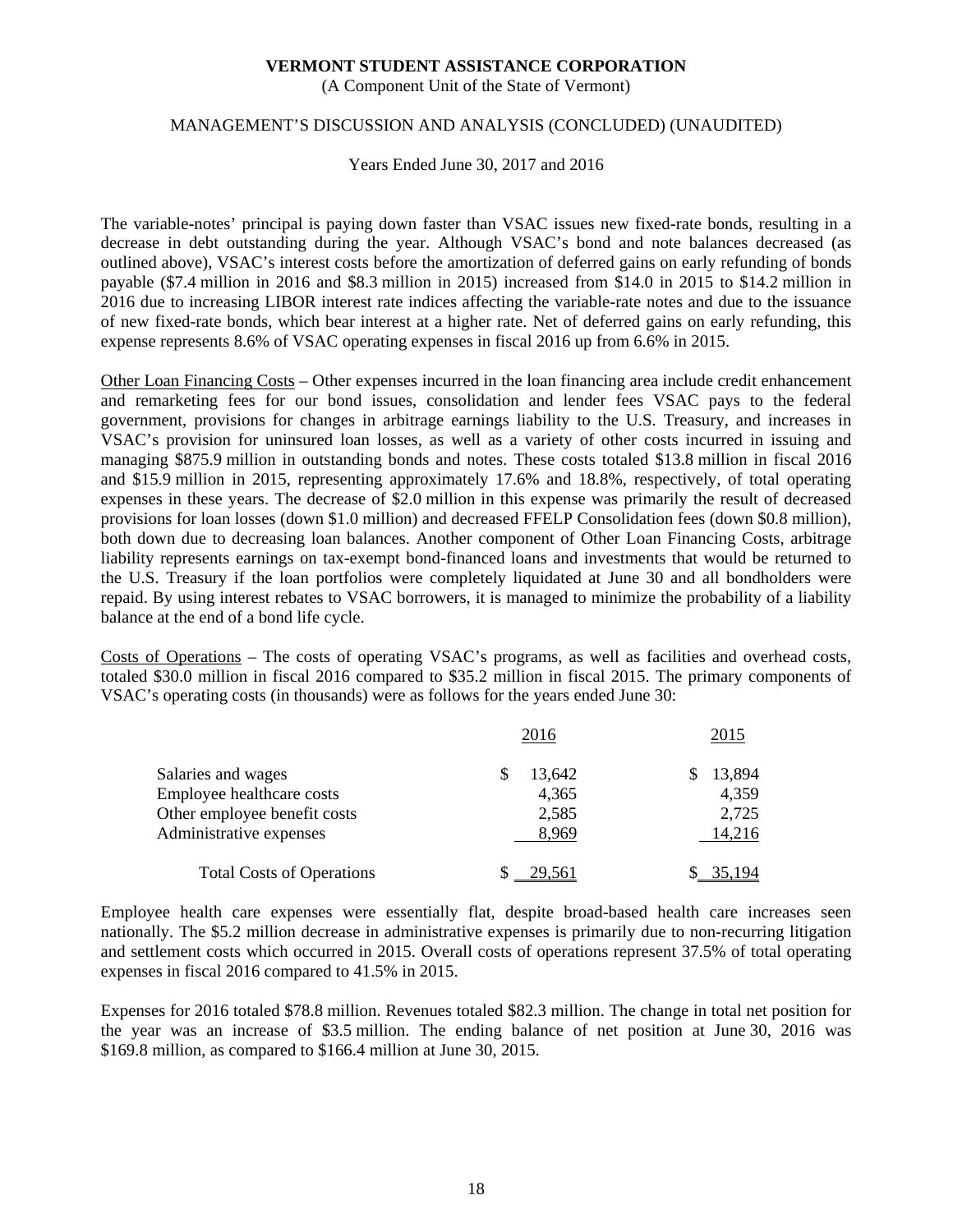(A Component Unit of the State of Vermont)

## STATEMENTS OF NET POSITION

### June 30, 2017 and 2016

# ASSETS

|                                             | 2017           |              | 2016    |
|---------------------------------------------|----------------|--------------|---------|
|                                             | (In Thousands) |              |         |
| Current assets:                             |                |              |         |
| Cash and cash equivalents                   | \$<br>23,142   | <sup>S</sup> | 23,141  |
| Receivables                                 |                |              |         |
| Student loans, net                          | 120,559        |              | 136,443 |
| Student loan interest and special allowance | 10,230         |              | 9,331   |
| Investment interest                         | 43             |              | 22      |
| Federal administrative and program fees     | 138            |              | 180     |
| Other                                       | 1,060          |              | 3,459   |
| Other assets                                | 510            |              | 593     |
| Total current assets                        | 155,682        |              | 173,169 |
| Noncurrent assets:                          |                |              |         |
| Restricted cash                             | 92,314         |              | 79,764  |
| Scholarship endowment investments           | 5,215          |              | 4,396   |
| Student loans receivable, net               | 734,922        |              | 822,453 |
| Capital assets, net                         | 14,564         |              | 15,201  |
| Total noncurrent assets                     | 847,015        |              | 921,814 |

|  | Total assets |
|--|--------------|
|--|--------------|

 $\frac{1,002,697}{1,094,983}$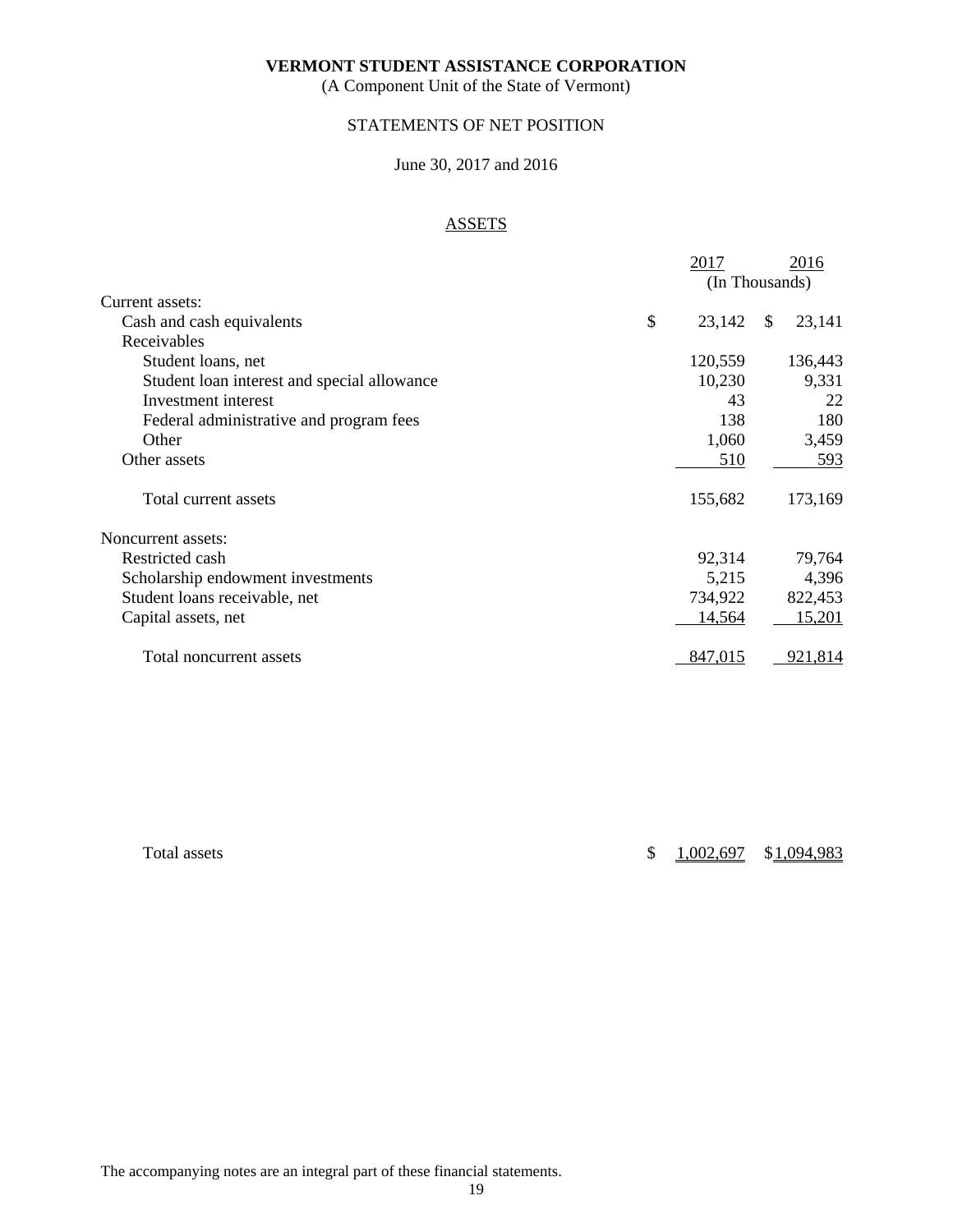# LIABILITIES, DEFERRED INFLOWS OF RESOURCES AND NET POSITION

|                                                                   | 2017            | 2016           |
|-------------------------------------------------------------------|-----------------|----------------|
|                                                                   |                 | (In Thousands) |
| Current liabilities:                                              |                 |                |
| Bonds and notes payable                                           | \$<br>7,515     | \$<br>6,855    |
| Accounts payable and other liabilities                            | 2,699           | 4,412          |
| Accrued interest on bonds payable                                 | 652             | 563            |
| Unearned revenue                                                  | 6,175           | 6,920          |
| Total current liabilities                                         | 17,041          | 18,750         |
| Noncurrent liabilities:                                           |                 |                |
| Bonds and note payable                                            | 774,637         | 869,035        |
| U.S. Treasury rebates payable                                     | 3,255           | 2,457          |
| Total noncurrent liabilities                                      | 777,892         | 871,492        |
| <b>Total liabilities</b>                                          | 794,933         | 890,242        |
| Deferred inflows of resources:                                    |                 |                |
| Deferred gains on early refunding of bonds payable                | 28,670          | 34,896         |
| Total liabilities and deferred inflows of resources               | 823,603         | 925,138        |
| Net position:                                                     |                 |                |
| Net investment in capital assets                                  | 14,564          | 15,201         |
| Restricted                                                        | 90,163          | 78,204         |
| Unrestricted                                                      | 74,367          | 76,440         |
| Total net position                                                | 179,094         | 169,845        |
| Total liabilities, deferred inflows of resources and net position | \$<br>1,002,697 | \$1,094,983    |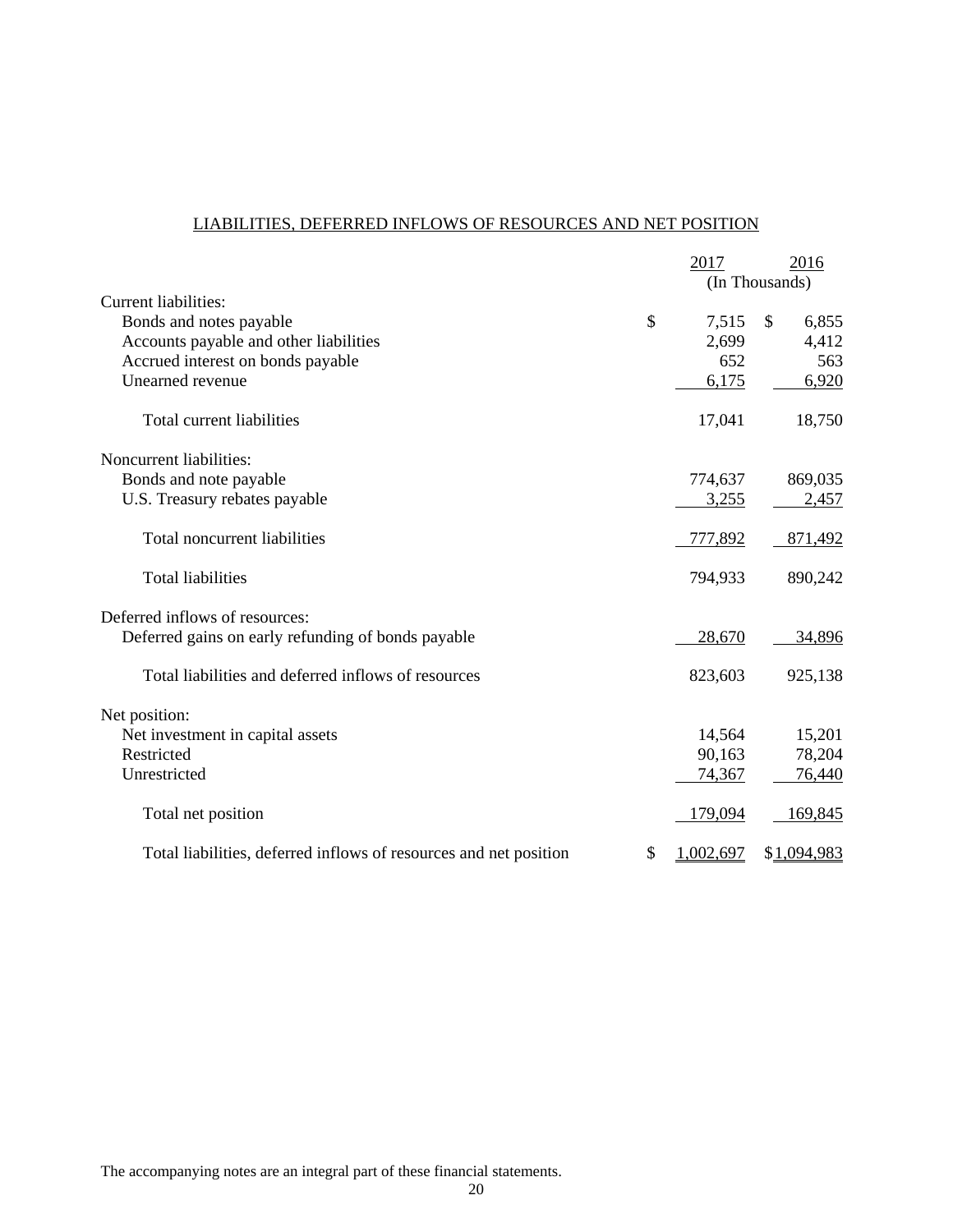(A Component Unit of the State of Vermont)

# STATEMENTS OF REVENUES, EXPENSES AND CHANGES IN NET POSITION

#### Years Ended June 30, 2017 and 2016

|                                                            | 2017           | 2016        |
|------------------------------------------------------------|----------------|-------------|
|                                                            | (In Thousands) |             |
| Operating revenues:                                        |                |             |
| Interest and fees on student loans:                        |                |             |
| U.S. Department of Education interest benefits             | \$<br>1,542    | \$<br>2,173 |
| U.S. Department of Education special allowance             | 646            | 304         |
| Borrower interest and fees on student loans                | 50,096         | 55,133      |
| Borrower interest returned to U.S. Department of Education | (11,301)       | (15,970)    |
| Vermont state grants                                       | 21,069         | 20,275      |
| Interest on cash and investments                           | 532            | 393         |
| Guarantee agency administrative revenues                   | 4,807          | 5,528       |
| Federal grants                                             | 4,902          | 5,340       |
| Scholarship and gift income                                | 4,218          | 4,523       |
| Federal loan servicing income                              | 379            | 3,821       |
| Other income                                               | 1,008          | 785         |
| Total operating revenues                                   | 77,898         | 82,305      |
| Operating expenses:                                        |                |             |
| Interest, net of amortization of bond premium and deferred |                |             |
| gains on early refunding of bonds payable                  | 9,770          | 6,816       |
| Salaries and benefits                                      | 17,321         | 20,592      |
| Grants and scholarships                                    | 25,885         | 25,999      |
| Interest rebated to borrowers                              | 2,124          | 2,617       |
| Other general and administrative                           | 6,163          | 8,095       |
| Interest subject to U.S. Treasury rebate                   | 798            | 581         |
| Credit enhancement and remarketing fees                    | 108            | 105         |
| Consolidation and lender paid fees                         | 4,655          | 5,346       |
| Other loan related expenses                                | 1,372          | 1,648       |
| Changes in the provision for losses on student loans       | (1,213)        | 5,244       |
| Depreciation                                               | 932            | 874         |
| Bond issuance costs                                        | 734            | 918         |
| Total operating expenses                                   | 68,649         | 78,835      |
| Change in net position from operations and                 |                |             |
| change in net position                                     | 9,249          | 3,470       |
| Net position, beginning of year                            | 169,845        | 166,375     |
| Net position, end of year                                  | \$<br>179,094  | \$169,845   |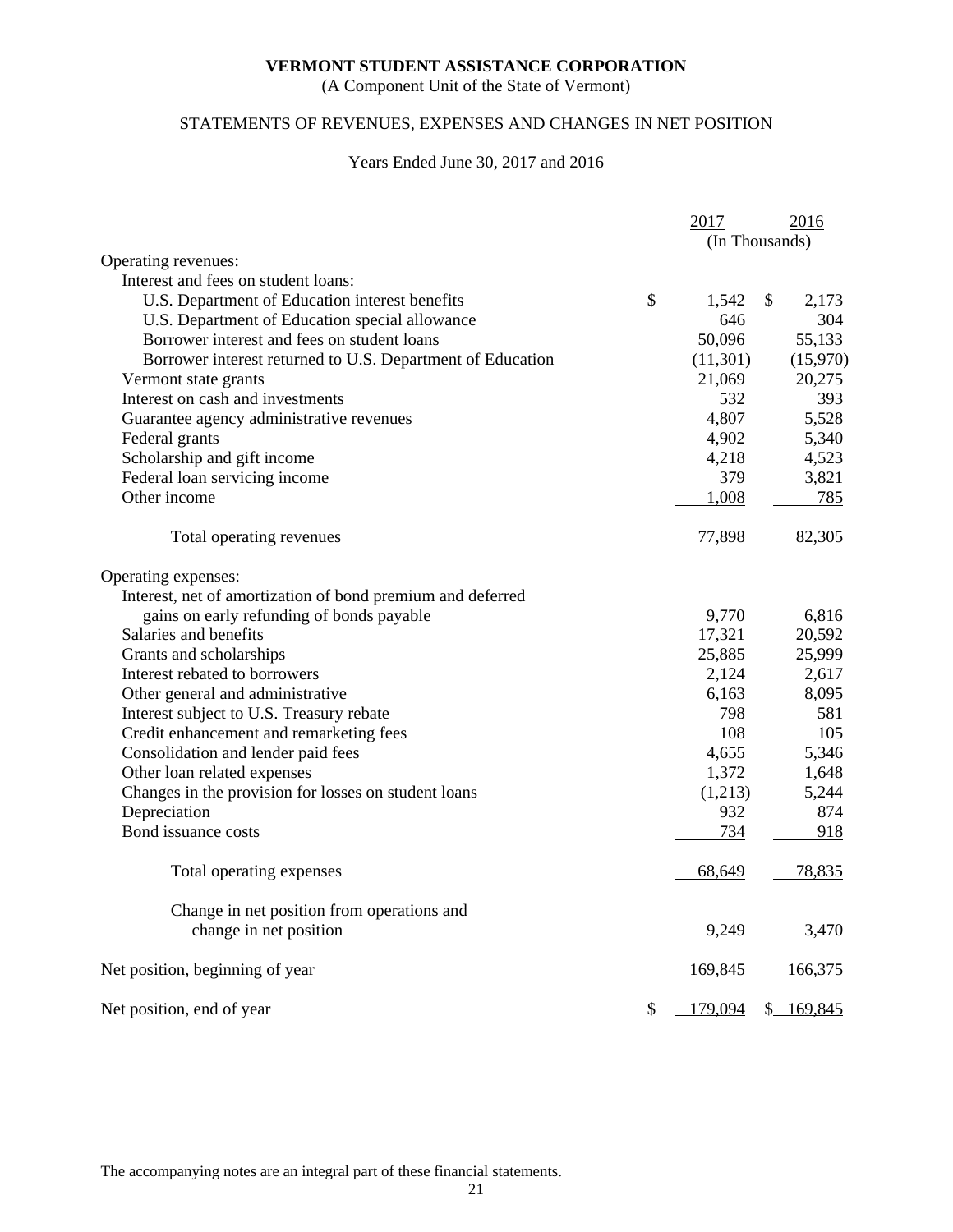(A Component Unit of the State of Vermont)

# STATEMENTS OF CASH FLOWS

### Years Ended June 30, 2017 and 2016

|                                                                                                | 2017         | 2016           |
|------------------------------------------------------------------------------------------------|--------------|----------------|
|                                                                                                |              | (In Thousands) |
| Cash flows from operating activities:                                                          |              |                |
| Cash received from customers, donors and governments                                           | \$<br>16,047 | \$<br>18,925   |
| Principal payments received on student loans                                                   | 159,040      | 178,313        |
| Cash paid to suppliers for goods and services                                                  | (13, 422)    | (14, 339)      |
| Grants and scholarship disbursements                                                           | (25,885)     | (25,998)       |
| Loans made and purchased                                                                       | (43, 849)    | (34, 846)      |
| Cash paid to employees for salaries and benefits                                               | (18,064)     | (20, 449)      |
| Interest and fees received on student loans                                                    | 27,422       | 26,783         |
| Vermont state appropriations received                                                          | 21,069       | 20,275         |
| Net cash provided by operating activities                                                      | 122,358      | 148,664        |
| Cash flows from noncapital financing activities:                                               |              |                |
| Proceeds from the sale of bonds payable                                                        | 52,253       | 55,659         |
| Payments on bonds payable                                                                      | (145, 331)   | (165,998)      |
| Increase in restricted cash                                                                    | (16, 566)    | (31, 121)      |
| Interest paid to bond holders                                                                  | (12, 552)    | (14, 549)      |
| Net cash used by noncapital financing activities                                               | (122, 196)   | (156,009)      |
| Cash flows from capital and related financing activities:                                      |              |                |
| Acquisition and construction of capital assets                                                 | (296)        | (257)          |
| Net cash used by capital and related financing activities                                      | (296)        | (257)          |
| Cash flows from investing activities:                                                          |              |                |
| Interest received on cash and investments                                                      | 510          | 388            |
| Purchase of investments                                                                        | (5,116)      | (1,301)        |
| Proceeds from sale of investments                                                              | 4,741        | 5,750          |
| Net cash provided by investing activities                                                      | 135          | 4,837          |
| Net increase (decrease) in cash and cash equivalents                                           | $\mathbf{1}$ | (2,765)        |
| Cash and cash equivalents, beginning of year                                                   | 23,141       | 25,906         |
| Cash and cash equivalents, end of year                                                         | \$<br>23,142 | 23,141<br>S.   |
| Supplemental disclosure of non-cash operating activities:<br>Student loan interest capitalized | \$<br>11,954 | <u>13,143</u>  |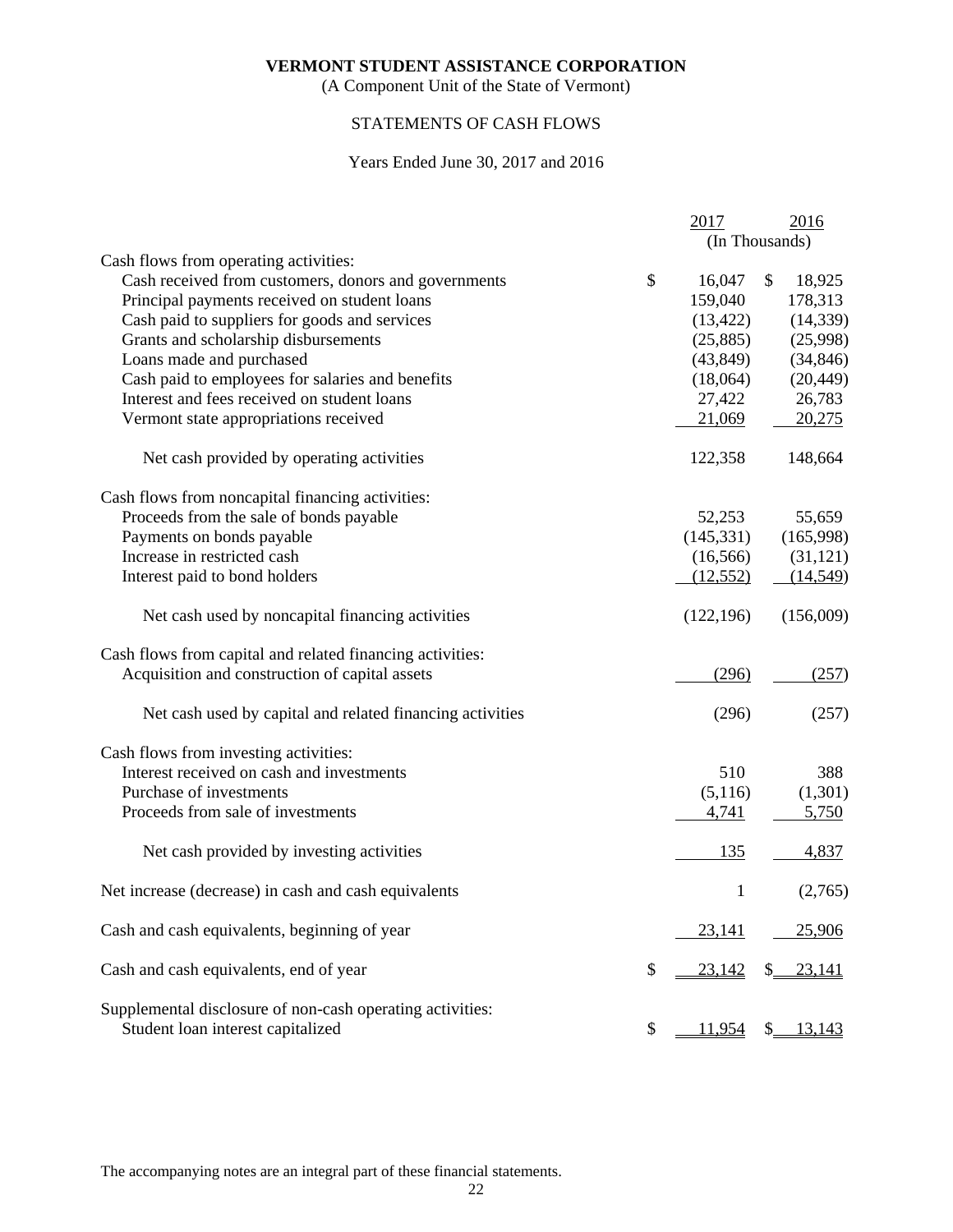(A Component Unit of the State of Vermont)

# STATEMENTS OF CASH FLOWS (CONCLUDED)

#### Years Ended June 30, 2017 and 2016

|                                                                      | 2017                 |              | 2016     |
|----------------------------------------------------------------------|----------------------|--------------|----------|
|                                                                      | (In Thousands)       |              |          |
| Reconciliation of change in net position from operations to net cash |                      |              |          |
| provided by operating activities:                                    |                      |              |          |
| Change in net position from operations                               | \$<br>9,249          | $\mathbb{S}$ | 3,470    |
| Adjustments to reconcile change in net position from operations      |                      |              |          |
| to net cash provided by operating activities:                        |                      |              |          |
| Depreciation                                                         | 932                  |              | 874      |
| Changes in the provision for losses on student loans                 | (1,213)              |              | 5,244    |
| Net amortization of bond premium                                     | (660)                |              | (451)    |
| Amortization of deferred gains on early                              |                      |              |          |
| refunding of bonds payable                                           | (6,226)              |              | (7, 411) |
| Net realized and unrealized (gains) losses on investments            | (444)                |              | 126      |
| Investment interest received                                         | (510)                |              | (388)    |
| Interest paid to bond holders                                        | 16,566               |              | 14,549   |
| Changes in operating assets and liabilities:                         |                      |              |          |
| Investment interest receivable                                       | (21)                 |              | (5)      |
| Student loans receivable                                             | 104,628              |              | 132,093  |
| Student loan interest receivable                                     | (899)                |              | (658)    |
| Federal administrative and program fees receivable                   | 42                   |              | 10       |
| Other receivables                                                    | 2,399                |              | (2,000)  |
| Other assets                                                         | 84                   |              | (168)    |
| Accounts payable and other liabilities                               | (1,714)              |              | 1,385    |
| Unearned revenue                                                     | (744)                |              | 1,284    |
| Accrued interest on bonds payable                                    | 90                   |              | 129      |
| U.S. Treasury rebates payable                                        | 799                  |              | 581      |
| Total adjustments                                                    | 113,109              |              | 145,194  |
| Net cash provided by operating activities                            | \$<br><u>122,358</u> | S.           | 148,664  |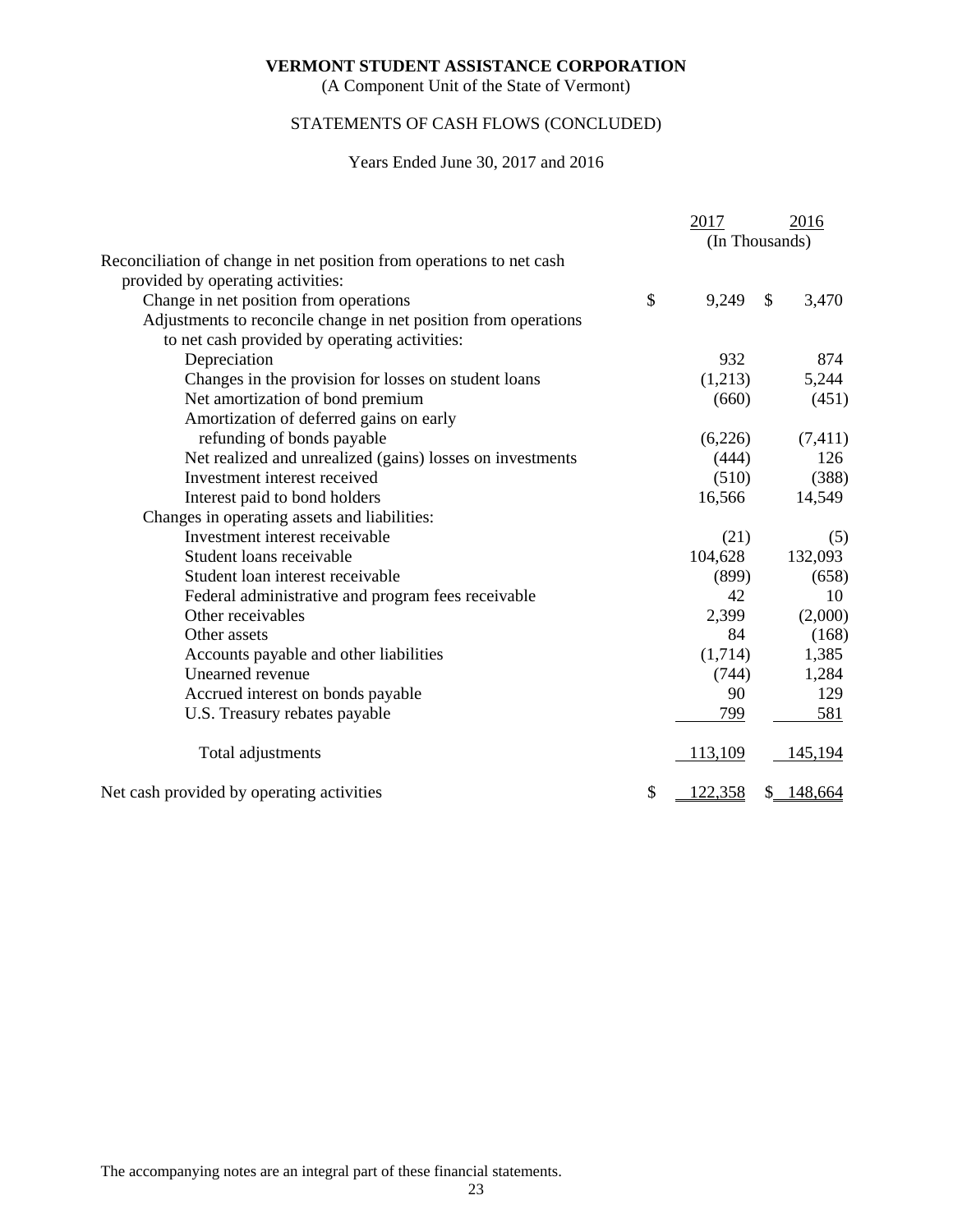(A Component Unit of the State of Vermont)

# STATEMENTS OF FIDUCIARY NET POSITION

### AGENCY FUNDS

### June 30, 2017 and 2016

| As of June 30, 2017                                                                                                  | Federal<br>Loan<br>Reserve<br>Fund | <b>VHEIP</b>                   | <b>Total</b><br>(In Thousands) |
|----------------------------------------------------------------------------------------------------------------------|------------------------------------|--------------------------------|--------------------------------|
| Assets held for others                                                                                               |                                    |                                |                                |
| Cash and cash equivalents<br>Investments<br>Due from U.S. Department of Education                                    | \$13,298<br>1,536                  | 353<br>\$<br>334,197           | \$13,651<br>334,197<br>1,536   |
| <b>Total</b> assets                                                                                                  | \$14,834                           | \$334,550                      | \$349,384                      |
| <b>Liabilities</b>                                                                                                   |                                    |                                |                                |
| Accounts payable and other liabilities<br>Amounts held on behalf of investors<br>Federal loan reserve funds held for | \$1,717                            | 83<br>$\mathbb{S}$<br>334,467  | \$1,800<br>334,467             |
| U.S. Department of Education                                                                                         | <u>13,117</u>                      | $\overline{\phantom{a}}$       | <u>13,117</u>                  |
| <b>Total liabilities</b>                                                                                             | \$14,834                           | \$334,550                      | \$349,384                      |
| As of June 30, 2016                                                                                                  | Federal<br>Loan<br>Reserve<br>Fund | <b>VHEIP</b>                   | Total<br>(In Thousands)        |
| Assets held for others                                                                                               |                                    |                                |                                |
| Cash and cash equivalents<br>Investments<br>Due from U.S. Department of Education                                    | \$12,123<br>1,897                  | $\mathbb{S}$<br>242<br>288,142 | \$12,365<br>288,412<br>1,897   |
| Total assets                                                                                                         | \$14,020                           |                                | \$288,654 \$302,674            |
| <b>Liabilities</b>                                                                                                   |                                    |                                |                                |
| Accounts payable and other liabilities<br>Amounts held on behalf of investors<br>Federal loan reserve funds held for | \$1,653                            | \$<br>71<br>288,583            | 1,724<br>\$<br>288,583         |
| U.S. Department of Education                                                                                         | 12,367                             |                                | 12,327                         |
| <b>Total liabilities</b>                                                                                             | \$14,020                           | \$288,654                      | \$302,674                      |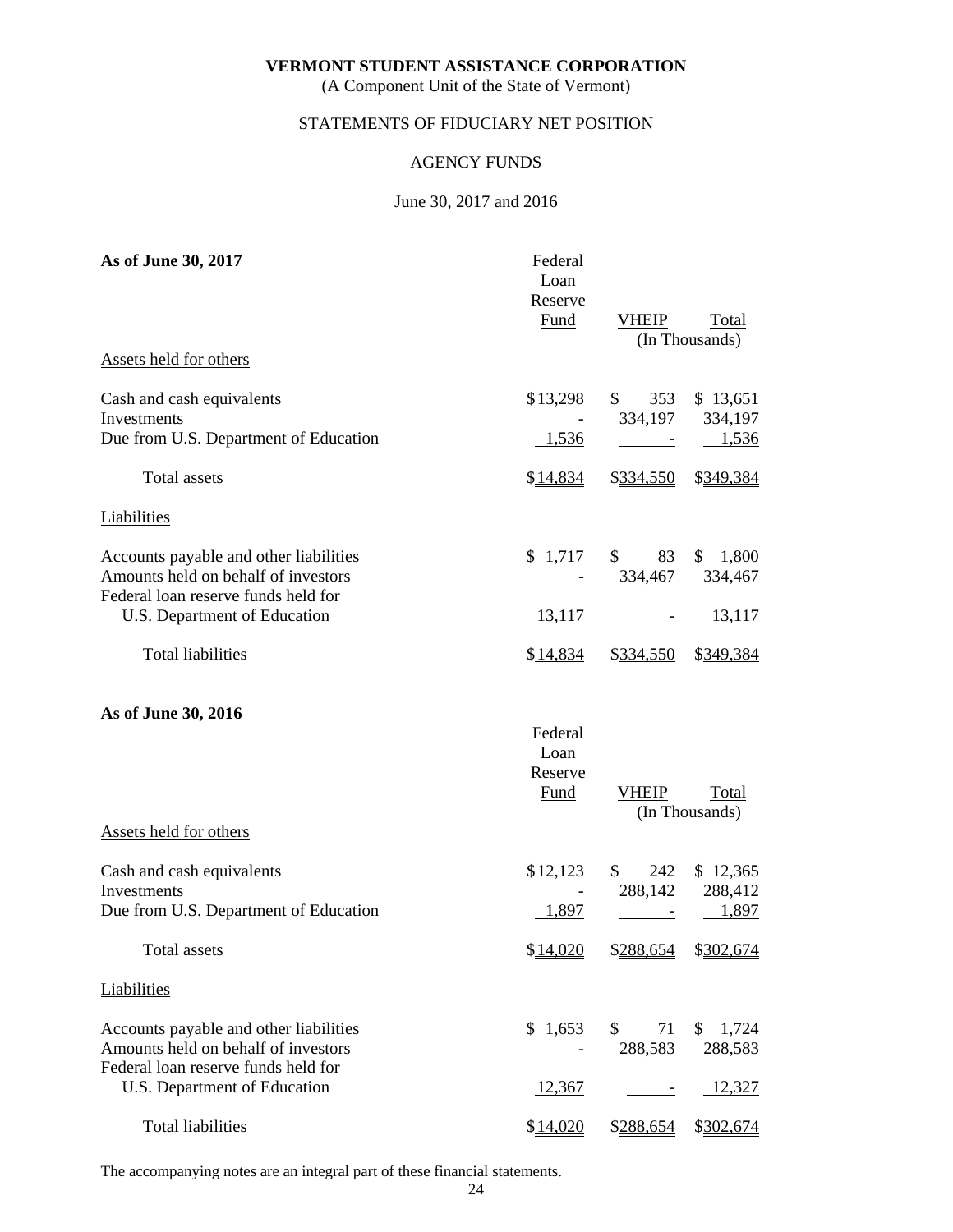(A Component Unit of the State of Vermont)

### NOTES TO FINANCIAL STATEMENTS

### June 30, 2017 and 2016

### (Dollars in Thousands)

### **1. Authorizing Legislation**

The Vermont Student Assistance Corporation (VSAC or the Corporation) was created as a public nonprofit corporation by an act of the General Assembly of the State of Vermont (the State) as an instrumentality of the State in accordance with the provisions of the *Higher Education Act of 1965*, as amended (the Act). The purpose of VSAC is to provide opportunities for Vermont residents to pursue postsecondary education by awarding grants and guaranteeing, making, financing, and servicing loans to students. VSAC also administers scholarships and outreach services to students seeking postsecondary education. In addition, VSAC manages the Vermont Higher Education Investment Plan (VHEIP).

Pursuant to Vermont statutes, VSAC is responsible for the administration of the Loan Finance Program. Under this program, VSAC originates, purchases, services and consolidates education loans. The majority of education loans is financed through the issuance of limited obligation bonds or credit facilities and are guaranteed by VSAC as a guarantor and reinsured by the U.S. Department of Education (ED) through the Federal Family Education Loan (FFEL) Program. In March 2010, Congress passed the *Student Aid and Fiscal Responsibility Act* which had the effect of ending new FFEL Program loan originations after June 30, 2010. The bonds, notes and credit facilities outstanding are payable primarily from interest and principal repayments on the financed loans as specified in the underlying resolutions authorizing the sale of the bonds and notes. The bonds and notes are not a general obligation of VSAC or an obligation of the State of Vermont or any of its political subdivisions.

For financial reporting purposes, VSAC is considered a component unit of the State of Vermont and is included as part of the State's financial reporting entity. VSAC's relationship with the State of Vermont consists primarily of an annual appropriation designated for grant aid to Vermont students. Additionally, VSAC is permitted to issue bonds using Vermont tax-exempt private activity bond cap and State of Vermont moral obligation.

The Vermont Student Development Fund, Inc. (the Fund), a separate nonprofit Internal Revenue Code  $(IRC)$  Section  $501(c)(3)$  corporation, was established in November of 2000. The primary purpose of the Fund is to receive, hold and manage securities, cash or other property whether real, personal or mixed, acquired by bequest, devise, gift, purchase or loan. These assets are used primarily for scholarships and other financial assistance to benefit qualified individuals seeking a postsecondary education. The Fund provides a financial benefit to VSAC, and its Board of Directors is the same as the VSAC Board of Directors; therefore, it is considered a blended component unit of VSAC and is included in the totals on the financial statements. The Internal Revenue Service (IRS) Form 990 of the Fund is a publiclyavailable document and includes the basic financial statements of this component unit. It can be obtained at the website www.guidestar.org.

The activity for the fiduciary funds described in Notes 5 and 6 is not included in the entity-wide financial statements for VSAC.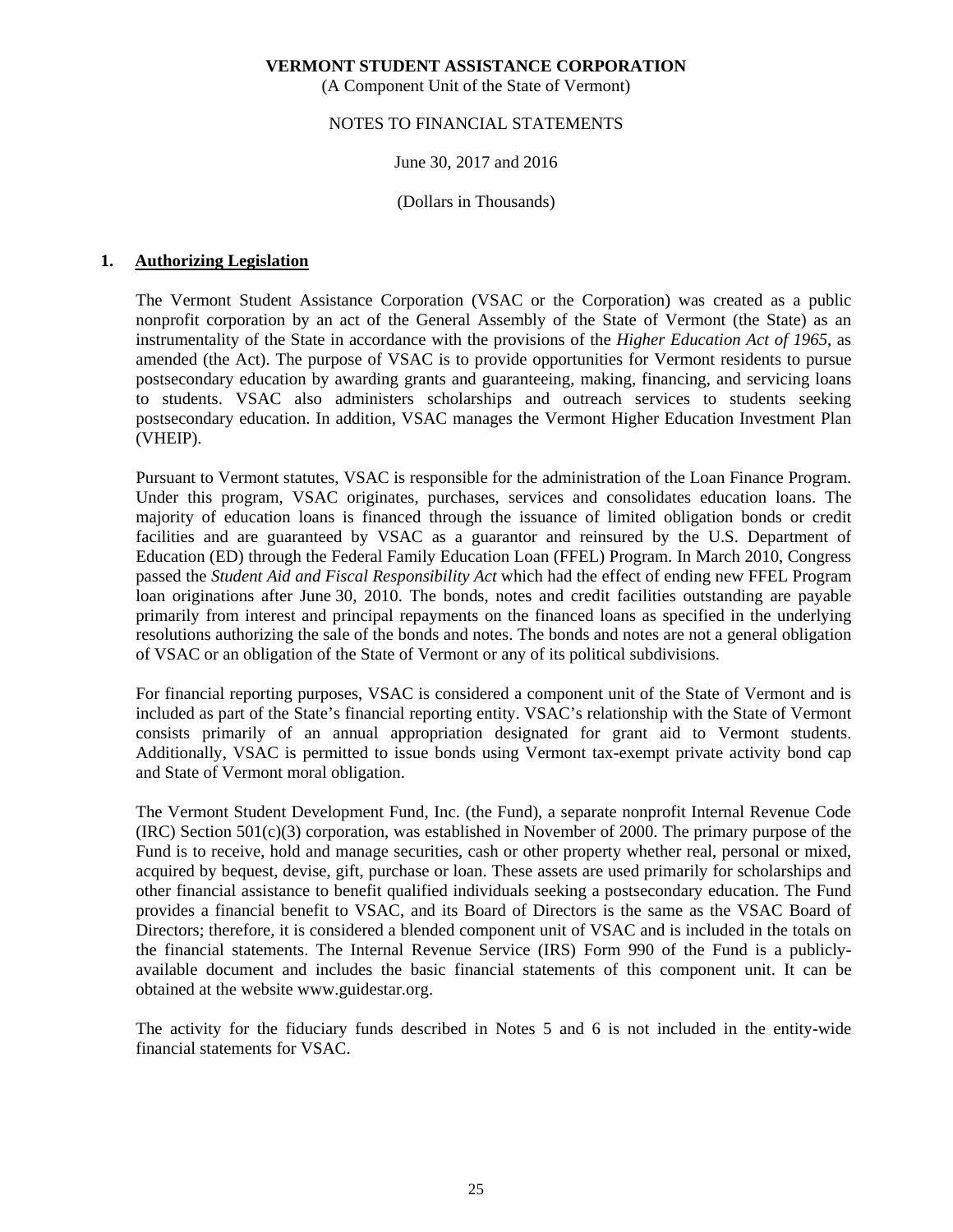(A Component Unit of the State of Vermont)

### NOTES TO FINANCIAL STATEMENTS

### June 30, 2017 and 2016

### (Dollars in Thousands)

### **2. Summary of Significant Accounting Policies**

### *Basis of Accounting*

VSAC follows the accrual basis of accounting, using the economic resources measurement focus, whereby revenues are recorded when earned and expenses are recorded when obligation for payment is incurred.

The financial statements are prepared in accordance with Governmental Accounting Standards Board (GASB) Statements No. 34, *Basic Financial Statements – and Management's Discussion and Analysis – for State and Local Governments*, No. 37, *Basic Financial Statements – and Management's Discussion and Analysis – for State and Local Governments: Omnibus – an amendment of GASB Statements No. 21 and 34*, and No. 38, *Certain Financial Statement Note Disclosures*. VSAC reports as a business-type activity, as defined, in GASB Statement No. 34. Additionally, VSAC has adopted Statement No. 62, *Codification of Accounting and Financial Reporting Guidance Contained in Pre-November 30, 1989 FASB and AICPA Pronouncements,* which is intended to codify all sources of U.S. Generally Accepted Accounting Principles for state and local governments so that they can be found in one source.

### *Restrictions on Net Position*

The restricted net position of VSAC is restricted by the credit resolutions, state statutes, donor restrictions, or various Federal regulations and program agreements and is restricted for the origination of student loans, payment of debt service on bonds and notes payable, and grant and scholarship activities. Financial activities and resulting account balances which are not so-restricted are presented in the Statements of Net Position as unrestricted net position. VSAC's unrestricted net position is generally reserved for educational assistance purposes.

#### *Net Investment in Capital Assets*

Net investment in capital assets includes capital assets, net of the accumulated depreciation and any outstanding principal balances of debt attributable to the acquisition, construction, repair or improvement of those assets. It also includes unamortized bond premium or discounts related to any outstanding debt attributable to these assets.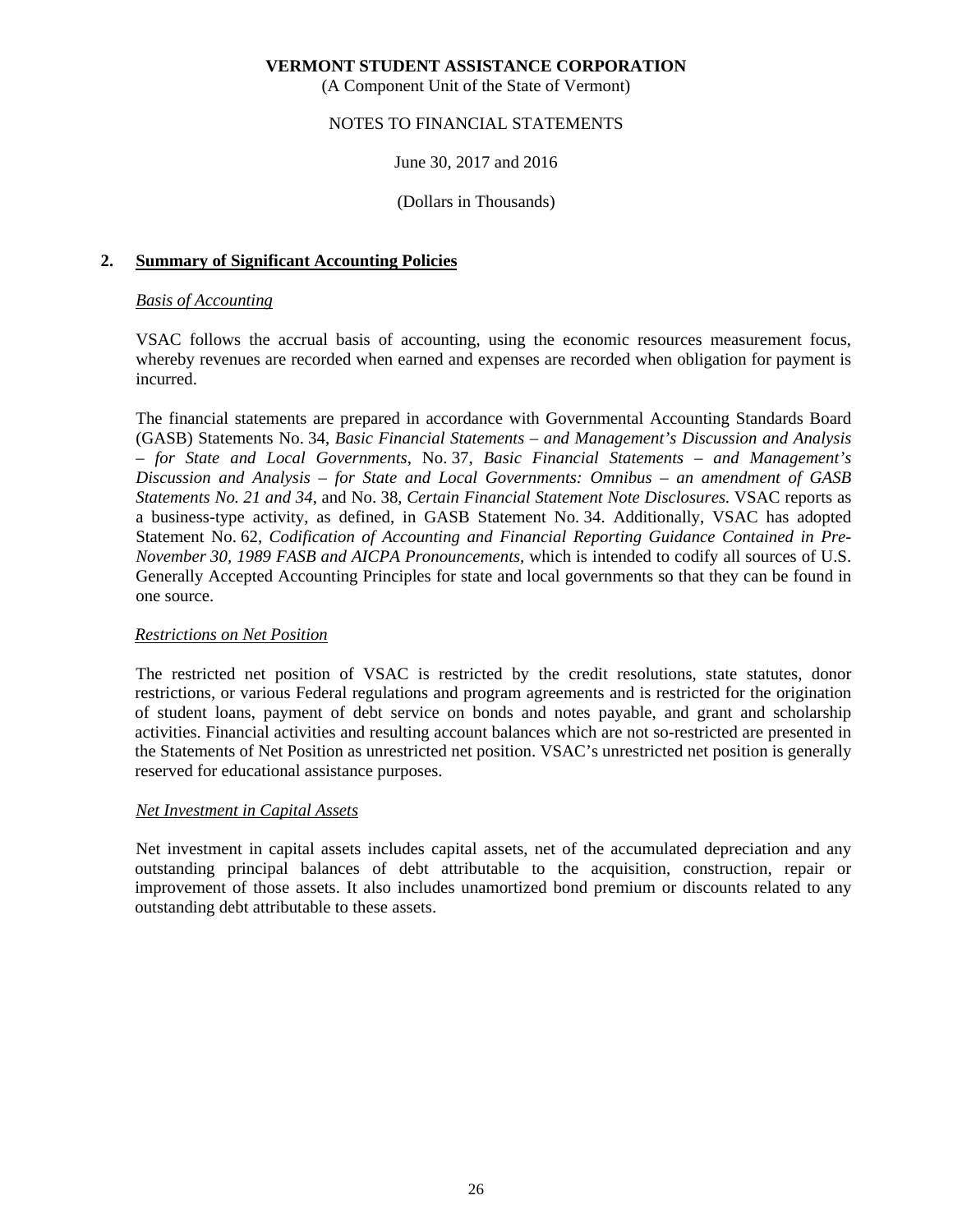(A Component Unit of the State of Vermont)

### NOTES TO FINANCIAL STATEMENTS

### June 30, 2017 and 2016

#### (Dollars in Thousands)

### **2. Summary of Significant Accounting Policies (Continued)**

#### *Management Estimates*

The preparation of financial statements in conformity with U.S. Generally Accepted Accounting Principles requires VSAC management to make estimates and assumptions that affect the reported amounts of assets and liabilities and disclosure of contingent assets and liabilities at the date of the financial statements and the reported amounts of revenues and expenses during the reporting period. Actual results could differ from those estimates. The most significant estimates utilized in the preparation of the financial statements of VSAC relate to the allowance for losses on student loans and the U.S. Treasury rebates payable.

#### *Student Loans*

Student loans consist of guaranteed and nonguaranteed loans made to undergraduate, graduate, or professional students, and parents of students attending eligible postsecondary educational institutions. Student loans also include consolidation loans, which are loans to eligible students that refinance existing student loans.

Student loans are stated at their unpaid principal balance, net of allowance for estimated loan losses. Private loan origination fee revenue received from borrowers is recognized as revenues as received in accordance with GASB Statement No. 65, *Items Previously Reported as Assets and Liabilities.* 

#### *Allowance for Loan Losses*

VSAC issues loans that are not guaranteed against default and continues to hold and service these loans as well as loans guaranteed under the FFEL Program. Loans not guaranteed represent the greatest loss exposure for VSAC and make up the majority of management's loan loss allowance. The amount of the allowance, which is established through a provision for losses on student loans charged to expense, is based on management's estimation of the probable losses within the portfolio. Primary considerations in establishing the allowance are the loan portfolio balances and composition, amortization or age of the portfolio, delinquencies, current economic conditions, and historical loss experience. The loss exposure for nonguaranteed loans is 100% of estimated defaults unadjusted for future recoveries. For guaranteed loans, the loss exposures are either 2% or 3% of estimated defaults based on the origination date of the loan.

During the year ended June 30, 2017, VSAC changed its methodology to estimate the loan loss allowance for education loans receivable to more explicitly incorporate net realizable value based on market conditions. While a number of factors in the estimate calculation were changed, the element which had the most material effect was related to estimated future loan losses on non-guaranteed loans issued by VSAC since the 2010-11 academic year. Because of enhanced underwriting requirements, these loans have proven to be significantly less likely to default than previously issued uninsured loans. VSAC had continued to estimate losses on these loans at the higher rate associated with older loans, but expects to use the lower rates going forward.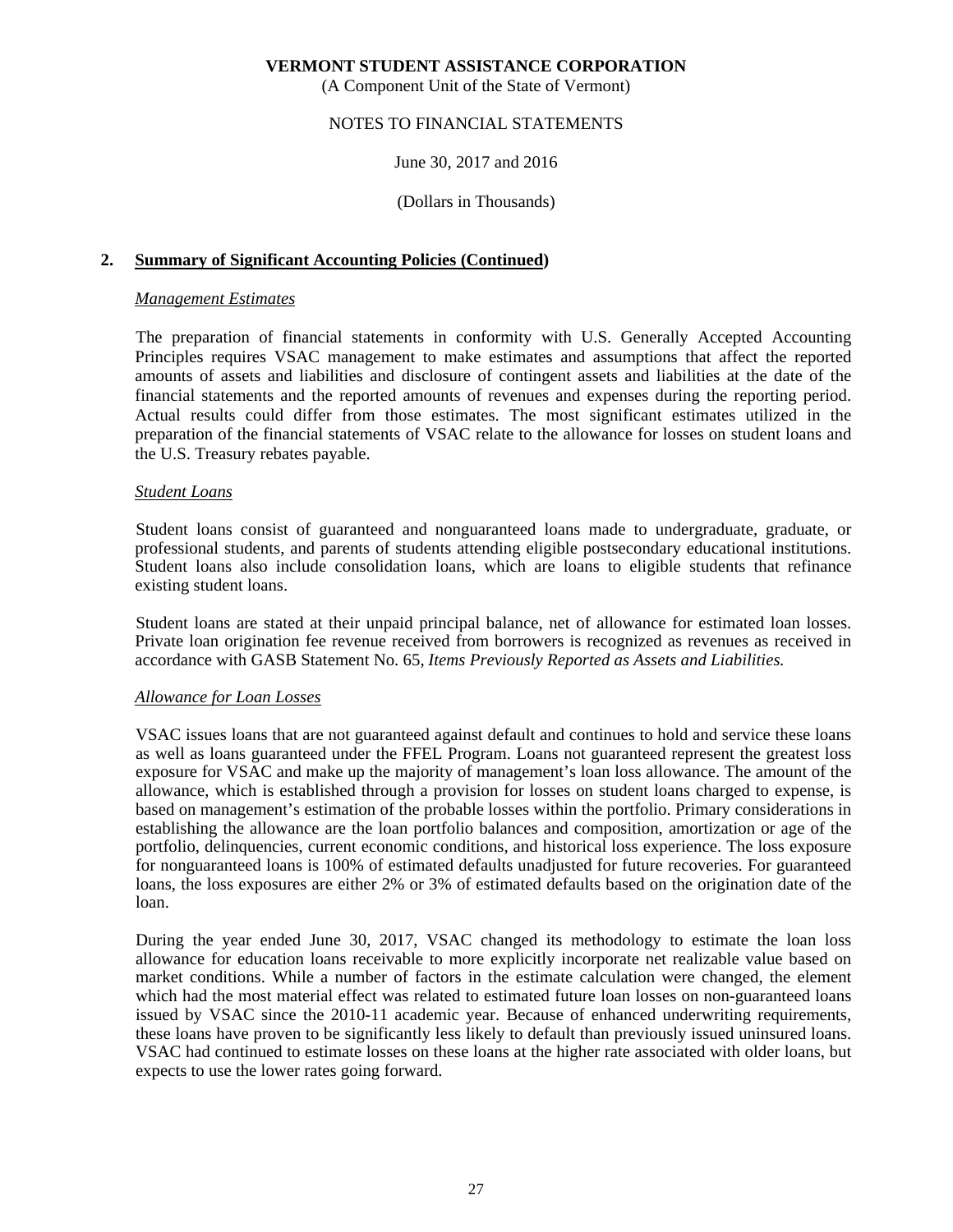(A Component Unit of the State of Vermont)

### NOTES TO FINANCIAL STATEMENTS

### June 30, 2017 and 2016

### (Dollars in Thousands)

### **2. Summary of Significant Accounting Policies (Continued)**

#### *Operating and Nonoperating Revenue and Expenses*

Operating revenues include interest earned on student loans and investments, fees received from providing services, state appropriations, and grant and scholarship revenue. Operating expenses include interest on bonds, the costs of providing services and operating all programs, and grant and scholarship awards.

#### *Cash Equivalents*

VSAC considers all highly-liquid investments with original maturities of three months or less to be cash equivalents. Cash equivalents include funds held in an institutional money market fund account.

#### *Investments*

Investments are carried at fair value in accordance with GASB Statements No. 31, *Accounting and Financial Reporting for Certain Investments and for External Investment Pools*, and No. 72, *Fair Value Measurement and Application*.

VSAC invests in various investment securities. Investment securities are exposed to various risks, such as interest rate, market and credit risks. Due to the level of risk associated with certain investment securities, it is at least reasonably possible that changes in the values of investment securities will occur in the near term and that these changes could materially affect the amounts reported in the financial statements.

#### *Capital Assets*

Capital assets are stated at historical cost. Depreciation of capital assets that are placed in service is calculated using the straight-line method over the estimated useful lives of the assets. The minimum for capitalization of long-lived asset acquisitions is \$10.

#### *Bond Issuance Costs*

Costs of bond issuances, which are comprised of underwriters' fees, legal fees and other related financing costs, are recognized as expenses as incurred in accordance with GASB Statement No. 65, *Items Previously Reported as Assets and Liabilities.*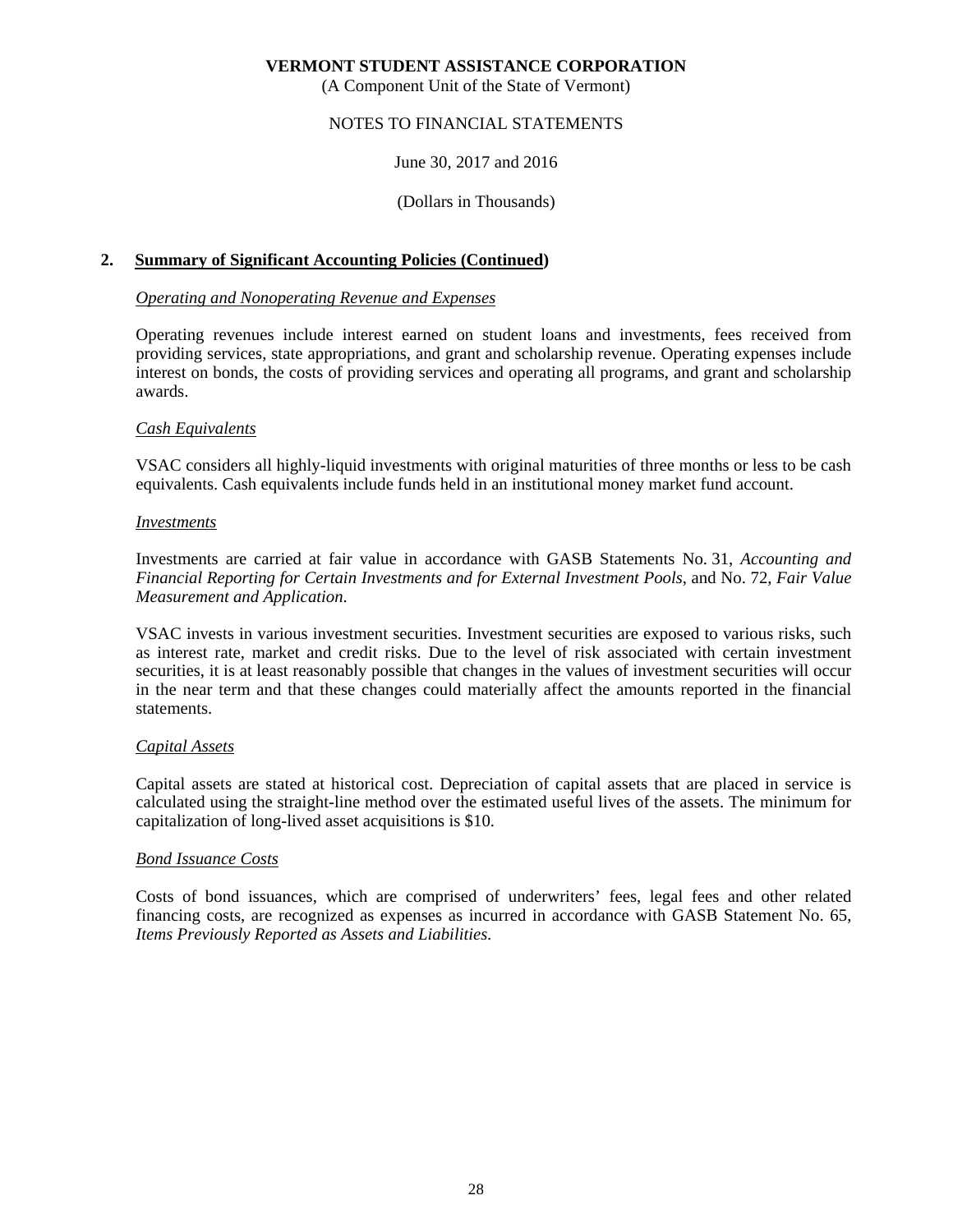(A Component Unit of the State of Vermont)

# NOTES TO FINANCIAL STATEMENTS

### June 30, 2017 and 2016

### (Dollars in Thousands)

### **2. Summary of Significant Accounting Policies (Concluded)**

### *Bond Discount/Premium and Deferred Gain/Loss on Refunding*

Bond discounts and premiums are amortized using a method which approximates the level yield method over the life of the bonds. Any deferred gains or losses related to refinanced bonds are included in deferred inflows of resources or deferred outflows of resources, respectively, in accordance with GASB Statement No. 65, *Items Previously Reported as Assets and Liabilities.* The deferred gains or losses are amortized as a component of interest expense in a systematic and rational manner over the remaining life of the old debt or the life of the new debt, whichever is shorter. During the years ended June 30, 2017 and 2016, interest expense has been reduced by \$6,226 and \$7,411, respectively, for the amortization of the deferred gains on early refunding of bonds payable.

### *Grants*

Unrestricted grants are recorded as revenue when received. Restricted grants are recorded as revenue upon compliance with the restrictions. Amounts received for grant programs that are restricted are recorded in unearned revenue until they become unrestricted. When both restricted and unrestricted resources are available to satisfy an expense when it is incurred, VSAC uses restricted resources first.

### *FFEL Program Support*

VSAC receives a percentage of the amounts collected on defaulted loans, an origination fee, a portfolio maintenance fee and a default aversion fee from ED as its primary support for the administration of the FFEL Program. These fees are recorded as guarantee agency administrative revenues when earned, as the services are provided.

#### *Compensated Absences*

Employees may accumulate, subject to certain limitations, unused vacation earned and upon retirement, termination or death may be compensated for certain amounts at their then current rates of pay. The amount of vacation is recognized as expense as the amount is earned and this obligation is accrued.

#### *Income Tax Status*

VSAC is exempt from Federal and State income taxes under Section 115 of the IRC and, accordingly, no provision for income taxes has been made in the accompanying financial statements.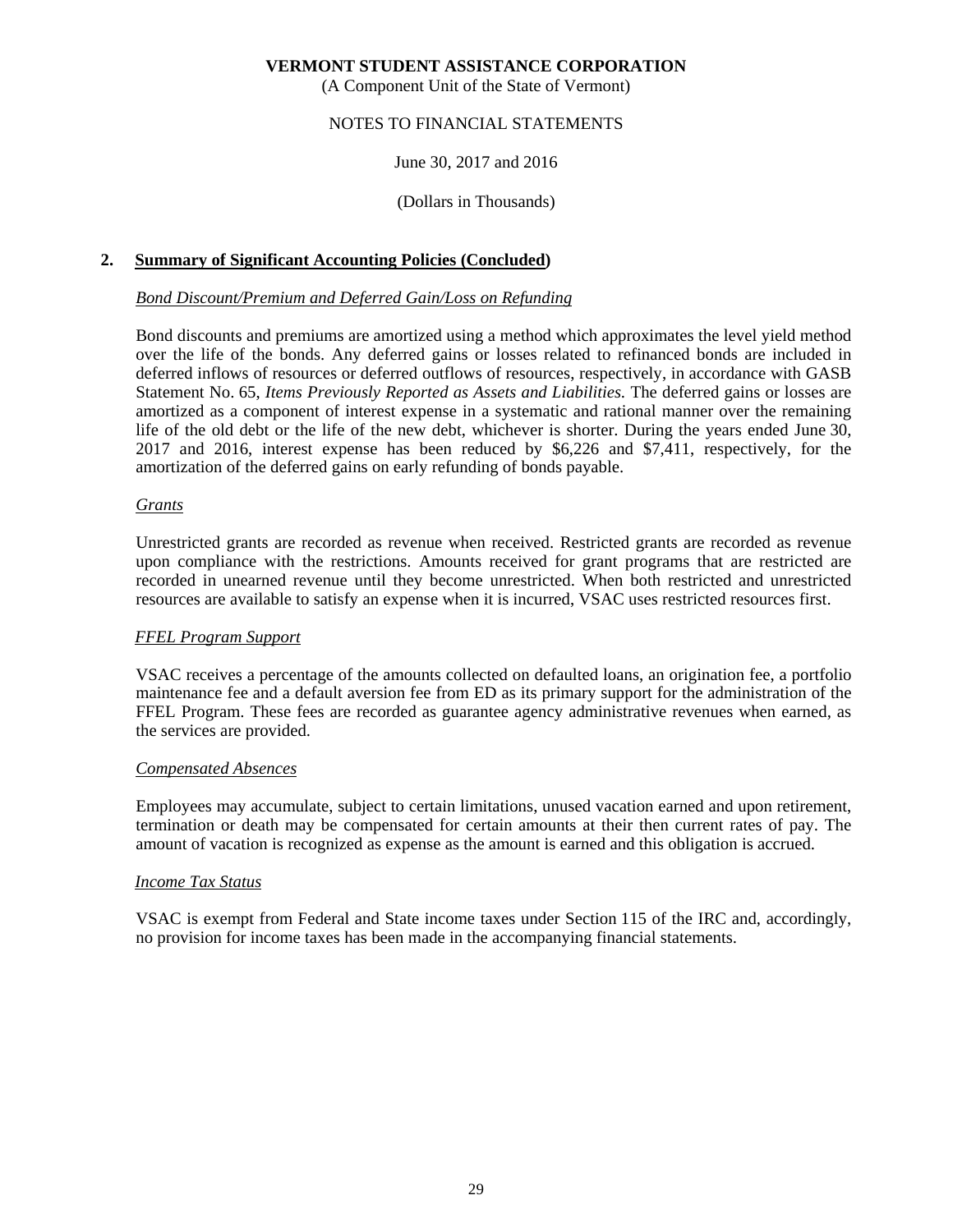(A Component Unit of the State of Vermont)

# NOTES TO FINANCIAL STATEMENTS

### June 30, 2017 and 2016

### (Dollars in Thousands)

### **3. Cash, Cash Equivalents and Investments**

VSAC's deposit and investment policies comply with the underlying bond resolution requirements. In accordance with those bond resolutions, all deposits and investments are held in specific classes of investment vehicles including: bank time deposits, certificates of deposit, direct obligations of the United States of America unconditionally guaranteed by the United States of America, indebtedness issued by certain Federal agencies, collateralized repurchase agreements secured by obligations of the United States of America with collateral held by or at the direction of the trustee, guaranteed investment contracts with banks or bank holding companies, commercial paper and open ended investment funds. Funds not related to the various bond resolutions may also be invested in domestic equities or corporate bonds.

### *Cash and Cash Equivalents*

The carrying amounts which represent both cost and fair value of cash and cash equivalents as of June 30, 2017 and 2016 are presented below:

|                               |    | 2017    | <u>2016</u>              |
|-------------------------------|----|---------|--------------------------|
| Cash<br>Money market accounts | S. | 110,079 | 5,377 \$ 8,829<br>94,076 |
|                               |    |         | $$115,456$ $$102,905$    |

At June 30, 2017 and 2016, cash is comprised of various commercial bank accounts. The bank balances at June 30, 2017 were \$5,780 and the bank balances at June 30, 2016 were \$8,680. The difference between the net bank balances and the amounts recorded on the financial statements is outstanding checks and deposits in transit. Additionally, \$595 of the bank balances at June 30, 2017 and 2016 were covered by Federal Deposit Insurance Corporation (FDIC) insurance. The balance above the FDIC limit is uncollateralized.

At June 30, 2017 and 2016, the money market accounts are primarily invested in the Fidelity Institutional Money Market Prime Money Market Portfolio (Class 1). This fund invests in U.S. dollardenominated money market securities of domestic and foreign issuers rated in the highest category by at least two nationally-recognized rating services, U.S. Government securities, and repurchase agreements.

The bond and note indentures require certain cash and cash equivalent reserves. At June 30, 2017 and 2016, \$92,314 and \$79,764, respectively, of restricted cash is limited to its use for the repayment of bond and note obligations.

#### *Investments*

*Interest Rate Risk:* Under the VSAC policy, all operating and bond restricted funds are invested in highly liquid short term accounts. Approximately 40% of VSAC's scholarship endowment investments are targeted for fixed rate securities.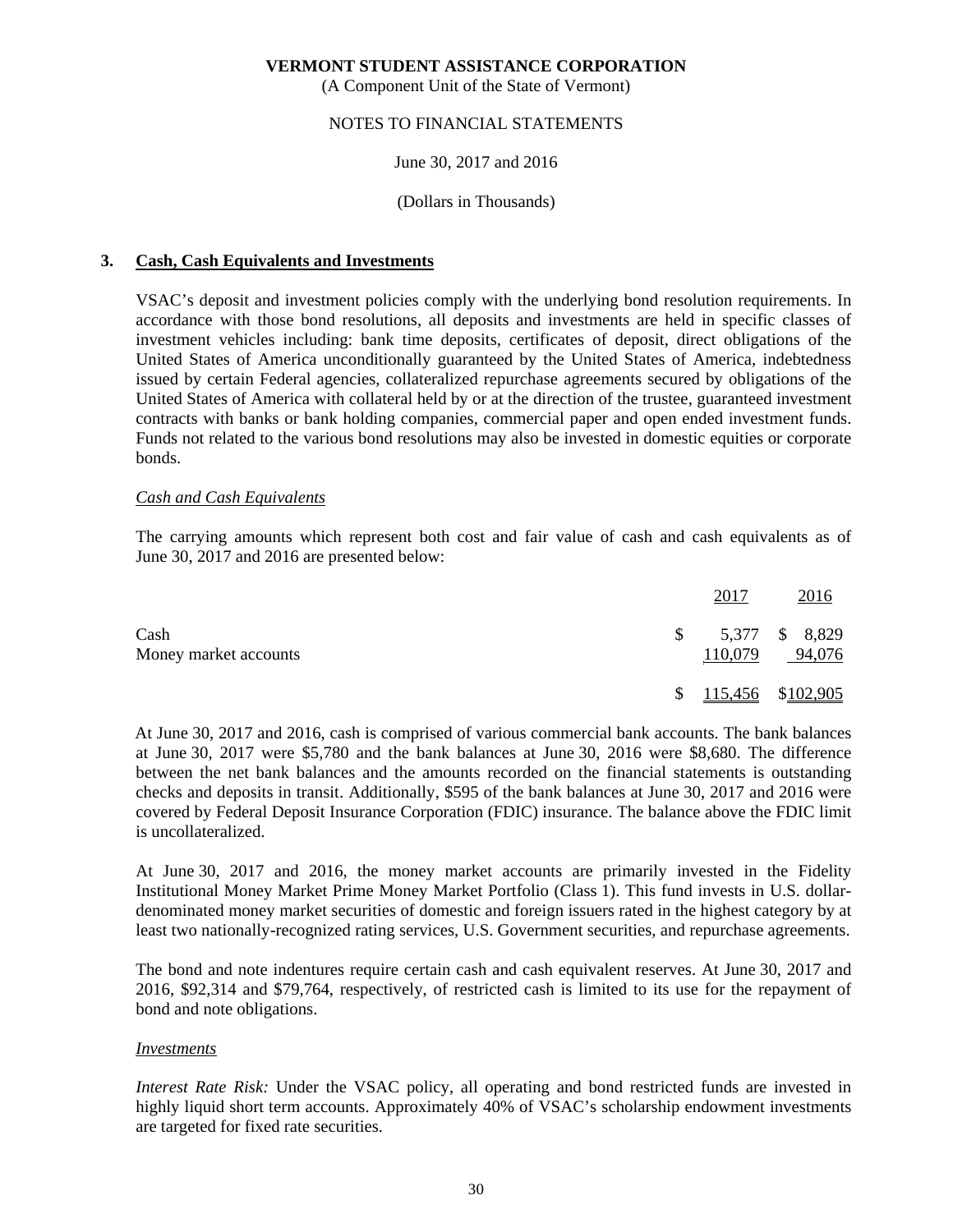(A Component Unit of the State of Vermont)

### NOTES TO FINANCIAL STATEMENTS

### June 30, 2017 and 2016

### (Dollars in Thousands)

### **3. Cash, Cash Equivalents and Investments (Continued)**

*Credit Risk*: Under the Vermont Student Development Fund (the Scholarship Fund) policy, VSAC mitigates its credit risk by requiring marketable bonds, debentures, notes, or instruments to be rated BBB or better by Standard and Poor's (S&P) and Baa or better by Moody's Investors Service (Moody's). Operating and bond-restricted funds are invested in highly-rated liquid investments with a primary objective of principal preservation.

*Concentration of Credit Risk*: While diversification is a strategic investment objective, VSAC places no defined limit on the amount of investments in any one issuer. Under VSAC policy, all non-scholarship funds are held in liquid investments whose primary objective is preservation of capital. Under the Scholarship Fund policy, approximately 60% of the total portfolio is targeted for investment in equity index funds, balanced 80/20 between domestic and international index funds.

In July of 2016 pursuant to an amendment to the Scholarship Fund investment policy, VSAC liquidated its investments in individual security holdings and moved them into three index funds, one each for domestic and developed market international equities and U.S. Government fixed income securities. Since the equity funds are 'total market' equity index funds VSAC believes it is not exposed to credit concentration risk as of June 30, 2017. Investments in intermediate term U.S. Government bonds represent 40% of VSAC's scholarship investments at June 30, 2017. As of June 30, 2016, 15%, respectively, of VSAC's investments were invested in U.S. Treasuries. No other single issuer represented more than 4% of VSAC's investments at June 30, 2016.

*Custodial Credit Risk:* All of the investments are held by VSAC's agent in VSAC's name.

### *Fair Value Measurement*

GASB Statement No. 72, *Fair Value Measurement and Application* establishes a fair value hierarchy for investments that prioritizes the inputs to valuation techniques used to measure fair value. The hierarchy gives the highest priority to unadjusted quoted prices in active markets for identical assets or liabilities (Level 1 measurements) and the lowest priority to measurements involving significant unobservable inputs (Level 3 measurements). The three levels of the fair value hierarchy are as follows:

- Level 1 Inputs are unadjusted, quoted prices in active markets for identical assets at the measurement date. The types of assets carried at Level 1 fair value generally are securities listed in active markets. VSAC has valued its investments, listed on national exchanges, at the last sales price as of the day of the valuation.
- Level 2 Inputs are based upon quoted prices for similar instruments in active markets, quoted prices for identical or similar instruments in markets which are not active, and model-based valuation techniques for which all significant assumptions are observable in the market or can be corroborated by observable market data for substantially the full term of the asset of liability.
- Level 3 Inputs are generally unobservable and typically reflect management's estimates of assumptions that market participants would use in pricing the asset or liability. The fair values are therefore determined using model-based techniques that include discounted cash flow models and similar techniques.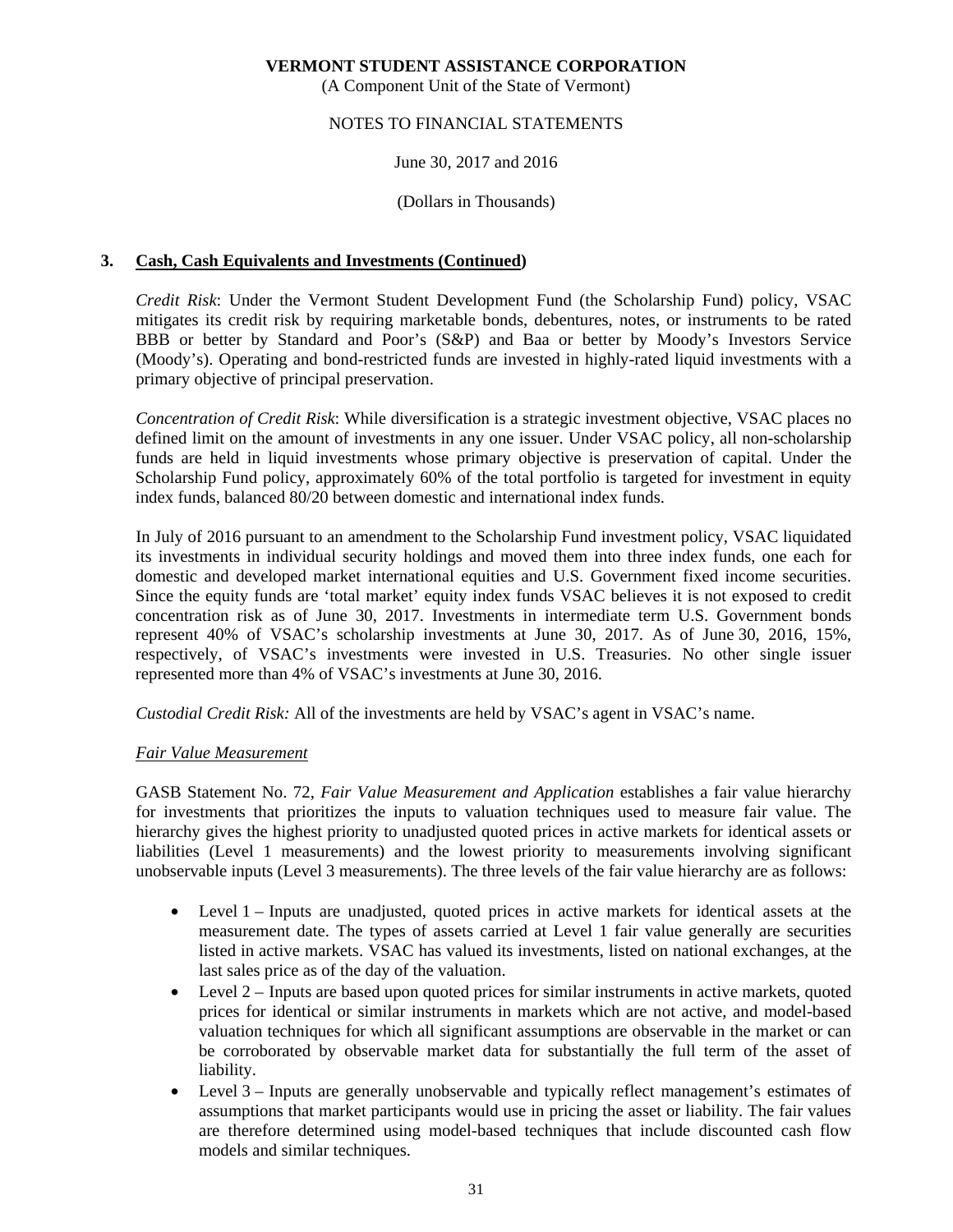(A Component Unit of the State of Vermont)

### NOTES TO FINANCIAL STATEMENTS

### June 30, 2017 and 2016

### (Dollars in Thousands)

### **3. Cash, Cash Equivalents and Investments (Concluded)**

The inputs or methodology used for valuing investments are not necessarily an indication of the risk associated with those investments.

As referenced above, during the year ended June 30, 2017, VSAC moved to a different practice for its permanent endowment investments, whereby they are invested in index funds rather than in individual securities. Since these investments comprise the permanent endowment assets of the Vermont Student Development Fund it is not anticipated that these funds would be liquidated, although relative positions are rebalanced periodically. The amounts permitted to be spent each year are calculated and withdrawn for the coming academic year in accordance with the directives of the donors.

VSAC held the following investments at June 30, 2017 and 2016:

|                            |         | 2017       |       |                          | 2016             |            |  |
|----------------------------|---------|------------|-------|--------------------------|------------------|------------|--|
|                            |         | Fair Value |       |                          |                  | Fair Value |  |
|                            | Cost    | Fair Value | Level | Cost                     | Fair Value Level |            |  |
| Domestic equities          | \$2,227 | 2,500      |       | \$2,712                  | \$2,958          |            |  |
| International equities     | 555     | 627        |       | $\overline{\phantom{0}}$ |                  |            |  |
| Corporate bonds            |         |            |       | 448                      | 450              | 2          |  |
| Government bonds and notes | 2,152   | 2,088      |       | 976                      | 988              | 2          |  |
|                            | \$4.934 | \$5,215    |       | \$4,136                  | \$4,396          |            |  |

Fair value is best determined based upon quoted market prices. However, in many instances, there are no quoted market prices for the Company's various financial instruments. In cases where quoted market prices are not available, fair values are based on estimates using present value or other valuation techniques. Those techniques are significantly affected by the assumptions used, including the discount rate and estimates of future cash flows. Accordingly, the fair value estimates may not be realized in an immediate settlement of the instrument.

#### **4. Student Loans Receivable**

At June 30, 2017, VSAC held student loans with interest rates ranging from 1.77% to 10%, the majority insured by ED and the U.S. Department of Health and Human Services; at June 30, 2016, the interest rates ranged from 1.52% to 10%. At June 30, 2017 and 2016, approximately 32.3% and 27.8%, respectively, of these student loans were not guaranteed. Most of VSAC's borrowers are located in the New England states.

Student loans are classified as being in "interim" status during the period from the date the loan is made until a student is out of school either for six or nine months. Subsequent to this period, student loans are classified as being in "repayment" status. "Deferral" status is a period during the life of the loan when repayment is suspended for authorized purposes.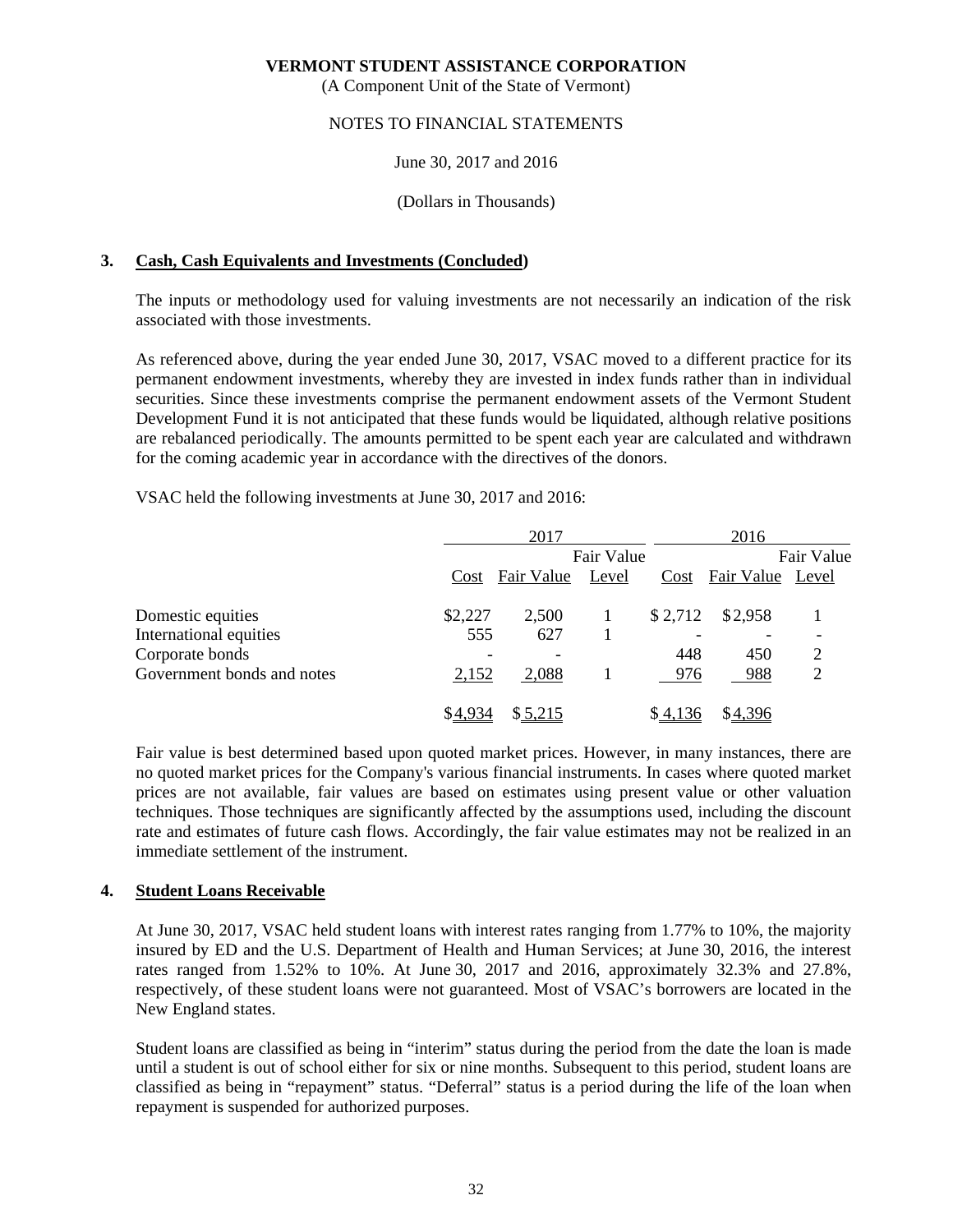(A Component Unit of the State of Vermont)

### NOTES TO FINANCIAL STATEMENTS

### June 30, 2017 and 2016

### (Dollars in Thousands)

### **4. Student Loans Receivable (Continued)**

Student loans receivable as of June 30, 2017 and 2016 are summarized as follows:

|                                              | 2017          | 2016           |
|----------------------------------------------|---------------|----------------|
| Status:                                      |               |                |
| Interim status                               | \$<br>29,660  | \$<br>28,139   |
| Deferral status                              | 55,497        | 81,344         |
| Repayment status                             | 798,427       | 881,265        |
| Allowance for loan losses<br>Less:           | (28, 103)     | (31, 852)      |
| Total student loans receivable               | 855,481       | 958,896        |
| Noncurrent student loans receivable<br>Less: | 734,922       | 822,453        |
| Current student loans receivable             | \$<br>120,559 | \$136,443      |
| <b>Guarantee type:</b>                       |               |                |
| U.S. Department of Education                 | \$<br>585,860 | \$.<br>699,808 |
| U.S. Department of Health and Human Services | 1,136         | 1,651          |
| Other – Guaranteed                           | 10,837        | 14,023         |
| Nonguaranteed                                | 285,751       | 275,266        |
| Allowance for loan losses<br>Less:           | (28, 103)     | (31, 852)      |
| Total student loans receivable               | 855,481       | 958,896        |
| Noncurrent student loans receivable<br>Less: | 734,922       | 822,453        |
| Current student loans receivable             | \$<br>120,559 | \$136,443      |

As of June 30, 2017 and 2016, \$844,843 and \$949,560 of student loans were pledged to the repayment of bonds and notes, respectively.

Activity in the allowance for loan losses for the years ended June 30, 2017 and 2016 was as follows:

|                                                                                                  |     | 2017                            | 2016                       |
|--------------------------------------------------------------------------------------------------|-----|---------------------------------|----------------------------|
| Balance, July 1<br>Net loans charged off<br>Changes in the provision for losses on student loans | \$. | 31,852 \$<br>(2,536)<br>(1.213) | 31,561<br>(4,953)<br>5,244 |
| Balance, June 30                                                                                 |     | 28,103                          | \$ 31,852                  |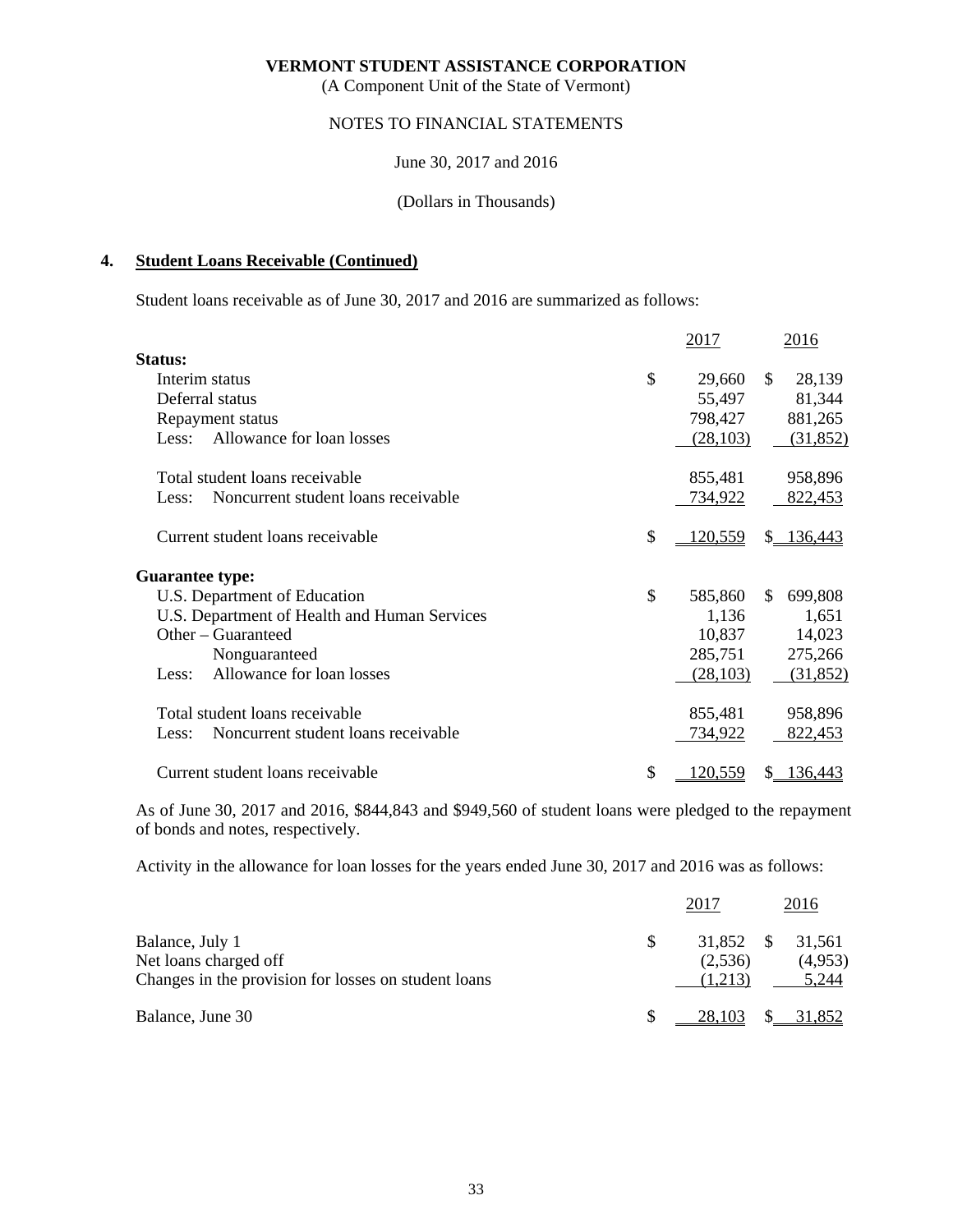(A Component Unit of the State of Vermont)

### NOTES TO FINANCIAL STATEMENTS

### June 30, 2017 and 2016

### (Dollars in Thousands)

### **4. Student Loans Receivable (Concluded)**

At June 30, 2017 and 2016, \$22,411 and \$31,679 , respectively, of student loans receivable were over 90 days past due, of which all but \$4,040 and \$6,051, respectively, were guaranteed by one of the guarantee types shown above. The portion of the loss reserve at June 30, 2017 and 2016 which relates to non-guaranteed loans was \$27,027 and \$30,535, respectively.

### **5. Net Assets Held for the U.S. Department of Education**

Under the *Higher Education Act Amendments of 1998*, all assets related to the FFEL Program guaranty functions were transferred to the Federal Loan Reserve Fund on October 1, 1998. The Federal Loan Reserve Fund is administered by VSAC on behalf of ED and is the property of the Federal government. VSAC also established the Guarantee Agency Operating Fund on October 1, 1998, in accordance with the *Higher Education Act Amendments of 1998*. The Guarantee Agency Operating Fund, which is included within the Statements of Net Position, is the property of VSAC and is used to account for the activities under the FFEL Program that fall outside of the Federal Loan Reserve Fund.

Changes in Federal Loan Reserve Funds held for ED for the years ended June 30, 2017 and 2016 were as follows:

|                                                       | 2017         | 2016     |
|-------------------------------------------------------|--------------|----------|
| Additions:                                            |              |          |
| Reimbursement from ED on default loan purchases       | \$<br>18,091 | \$31,028 |
| Default loan collections                              | 3,392        | 152      |
| Investment income                                     | 22           | 14       |
| Default aversion fee received, net                    | 46           | 114      |
| Other, net                                            | $\theta$     | 671      |
| Total additions                                       | 21,551       | 31,979   |
| Deductions:                                           |              |          |
| Purchases of defaulted loans from lenders             | 18,022       | 31,580   |
| Other, net                                            | 2,779        | $\theta$ |
| Total deductions                                      | 20,801       | 31,580   |
| Net increase in federal loan reserve funds held       | 750          | 399      |
| Federal Loan Reserve Funds held, at beginning of year | 12,367       | 11,968   |
| Federal Loan Reserve Funds held, at end of year       | \$<br>13,117 | 12,367   |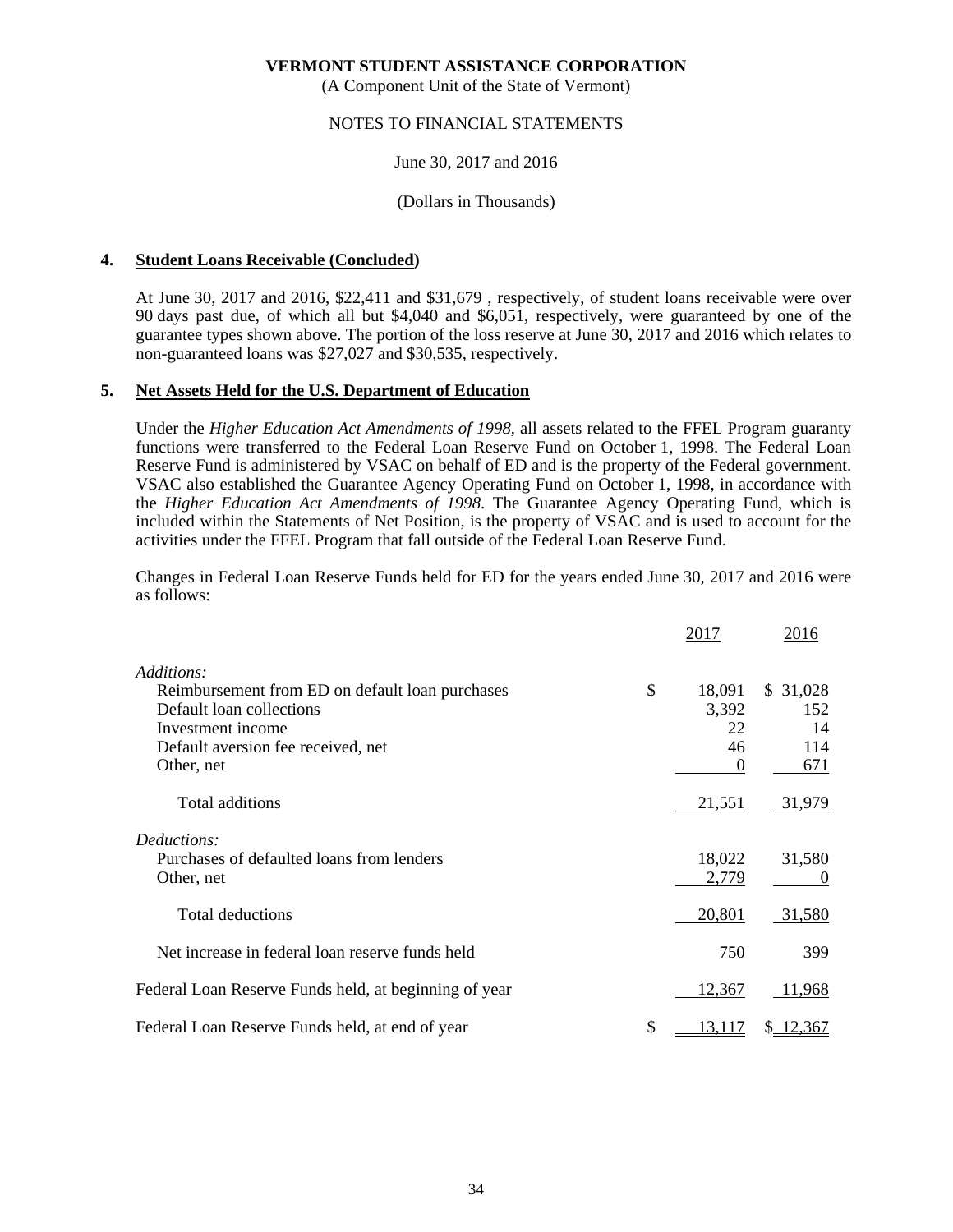(A Component Unit of the State of Vermont)

### NOTES TO FINANCIAL STATEMENTS

### June 30, 2017 and 2016

#### (Dollars in Thousands)

### **5. Net Assets Held for the U.S. Department of Education (Concluded)**

To provide security and liquidity against potential defaults, VSAC is required to maintain reserves as specified by Title 16, Vermont Statutes Annotated §2864, Section 422 of Act 20 United States Code 1072, and under various agreements with the bond liquidity and credit enhancement providers. The *Higher Education Act Amendments of 1998* require VSAC to maintain reserves equal to 0.25% of student loans guaranteed. During 2017 and 2016, VSAC maintained sufficient reserves to fully comply with these requirements.

Total outstanding loans issued under the FFEL Program were \$585,860 and \$699,808 at June 30, 2017 and 2016, respectively. Defaults on FFEL Program loan guarantees are paid by ED through the Federal Loan Reserve Fund.

### **6. Net Assets Held for VHEIP**

VHEIP was established by the Vermont Legislature in April 1998. VHEIP encourages Vermont residents to save for college or other post-secondary education through a tax-favored qualified 529 savings plan. The program has been designed to comply with the requirements for treatment as a "Qualified Tuition Program" under Section 529 of the IRC.

Effective September 12, 2015, VSAC changed the plan manager of VHEIP from TFI to Intuition College Savings Solutions (Intuition). TFI is part of Teachers Insurance and Annuity Association and College Retirement Equities Fund (TIAA-CREF), a New York-based financial services organization. Intuition is a Florida-based organization specializing in the administration and management of statesponsored higher education savings plans.

Under the management of both TFI and Intuition, there are six plans available which participants can select, based on their investment goals and risk tolerance. These include the Managed Allocation Option, the Diversified Equity Option, the Equity Index Option, the Balanced Option, the Fixed Income Option, and the Treasury Obligations/Principal Plus Interest Option. Aside from the Treasury Obligations/Principal Plus Interest Options being guaranteed by the U.S government, investments in these investment options are not guaranteed.

The changes in assets held on behalf of investors for the years ended June 30, 2017 and 2016 were as follows:

|                                                              |    | 2017    | 2016         |
|--------------------------------------------------------------|----|---------|--------------|
| Additions:                                                   |    |         |              |
| Investment income                                            | \$ | 5,866   | \$.<br>5,675 |
| Net realized and unrealized gains (losses)                   |    | 21,017  | (1,540)      |
| Net participant subscriptions/redemptions                    |    | 19,001  | 14,477       |
| Total additions                                              |    | 45,884  | 18,612       |
| Net amount held on behalf of investors, at beginning of year |    | 288,583 | 269,971      |
| Net amount held on behalf of investors, at end of year       | S  | 334.467 | 288.583      |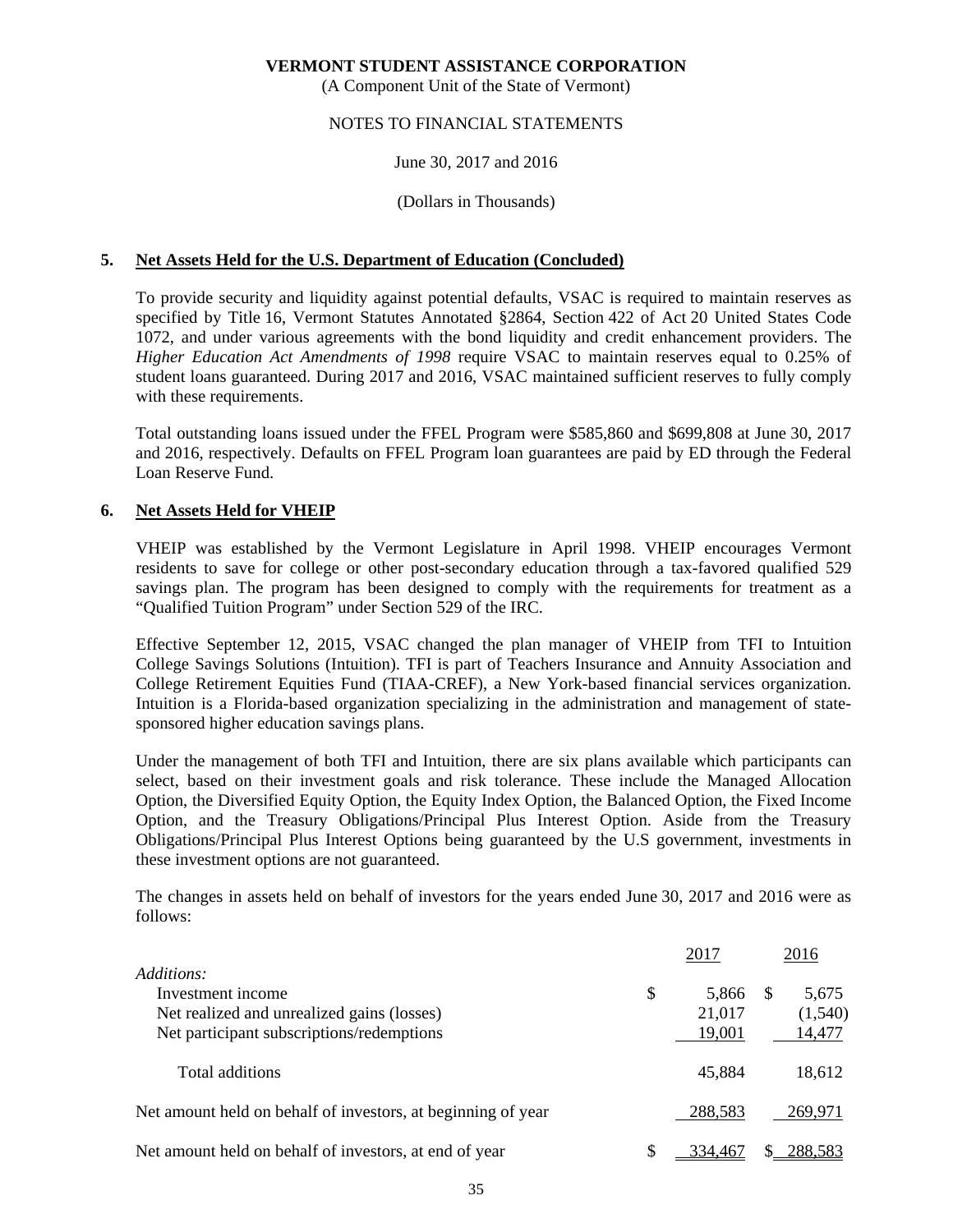(A Component Unit of the State of Vermont)

### NOTES TO FINANCIAL STATEMENTS

### June 30, 2017 and 2016

### (Dollars in Thousands)

# **7. Capital Assets**

A summary of capital assets activity for the years ended June 30, 2017 and 2016 was as follows:

|                               |                |             |                                |                | Net                  |                |
|-------------------------------|----------------|-------------|--------------------------------|----------------|----------------------|----------------|
|                               |                | Balance     | Net.                           | <b>Balance</b> | (Disposals)          | <b>Balance</b> |
|                               | Estimated      | July 1,     | Acqui-                         | June 30,       | Acqui-               | June 30,       |
|                               | Lives          | 2015        | sitions                        | 2016           | sitions              | 2017           |
| Land                          |                | \$<br>3,150 | \$<br>$\overline{\phantom{a}}$ | \$<br>3,150    | \$<br>$\blacksquare$ | \$<br>3,150    |
| Furniture and equipment       | $3 - 15$ Years | 8,119       | 105                            | 8,224          | (43)                 | 8,181          |
| Software                      | $3 - 5$ Years  | 1,868       | 115                            | 1,983          | 173                  | 2,156          |
| <b>Building</b>               | $5 - 30$ Years | 17,168      |                                | 17,168         | 45                   | 17,213         |
|                               |                | 30,305      | 220                            | 30,525         | 175                  | 30,700         |
| Less accumulated depreciation |                | 14,488      | 836                            | 15,324         | 812                  | 16,136         |
| Capital assets, net           |                | \$15,817    | (616)                          | \$15,201       | (637                 | \$14,564       |

Depreciation charged to operations for the years ended June 30, 2017 and 2016 was \$932 and \$874, respectively.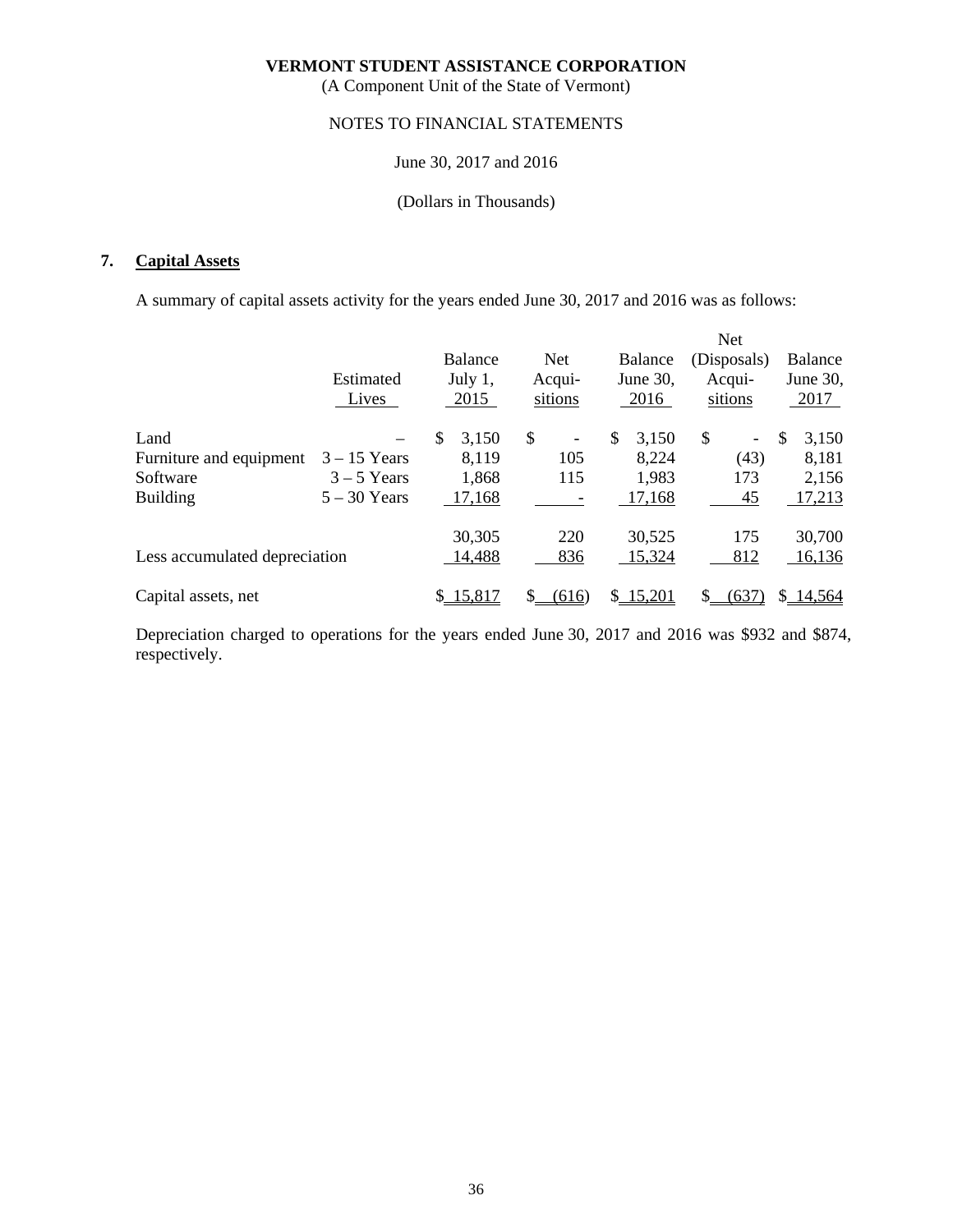(A Component Unit of the State of Vermont)

# NOTES TO FINANCIAL STATEMENTS

### June 30, 2017 and 2016

### (Dollars in Thousands)

# **8. Bonds and Notes Payable**

VSAC has issued the following bonds and notes payable at June 30, 2017 and 2016:

|                                                                                        | 2017        | 2016         |
|----------------------------------------------------------------------------------------|-------------|--------------|
| Bonds and Notes Payable which were issued to finance the origination of student loans: |             |              |
| 2010 Series A-1 dated August 3, 2010; comprised of fixed-rate bonds                    |             |              |
| maturing between December 15, 2015 and 2030; interest is fixed and                     |             |              |
| payable semi-annually at rates ranging from 3% to 5%.                                  | \$<br>9,155 | 10,920<br>\$ |
| 2011 Series A-1 dated July 26, 2011; comprised of fixed-rate bonds                     |             |              |
| maturing between December 15, 2013 and 2025; interest is fixed and                     |             |              |
| payable semi-annually at rates ranging from 3% to 5%.                                  | 8,000       | 9,000        |
| 2012 Series A-1 dated July 17, 2012; comprised of fixed-rate bonds                     |             |              |
| maturing between June 15, 2017 and 2031; interest is fixed and payable                 |             |              |
| semi-annually at rates ranging from 2.875% to 5.1%.                                    | 12,615      | 14,700       |
| 2012 Series 1 dated November 28, 2012; comprised of variable-rate notes                |             |              |
| maturing on July 28, 2034; interest is variable and payable monthly at                 |             |              |
| the one-month LIBOR plus 0.70% (1.92211% at June 30, 2017).                            | 344,751     | 415,642      |
| 2012 Series B dated November 28, 2012; comprised of variable-rate notes                |             |              |
| maturing between June 1, 2022 and December 3, 2035; interest is variable               |             |              |
| and payable semi-annually at the 3-month LIBOR plus 1.50% for Class A                  |             |              |
| notes, and 3.00% for Class B notes (2.71806% and 4.21806% at                           |             |              |
| June 30, 2017).                                                                        | 59,646      | 76,151       |
| 2013 Series 1 dated June 25, 2013; comprised of variable-rate notes                    |             |              |
| maturing on April 30, 2035; interest is variable and payable monthly at                |             |              |
| the one-month LIBOR plus 0.75% (1.97211% at June 30, 2017).                            | 167,710     | 207,451      |
| 2013 Series A-1 dated July 2, 2013; comprised of fixed-rate bonds                      |             |              |
| maturing between June 15, 2017 and 2030; interest is fixed and payable                 |             |              |
| semi-annually at rates ranging from 2.1% to 4.65%.                                     | 11,350      | 14,960       |
| 2014 Series A-1 dated July 9, 2014; comprised of fixed-rate bonds                      |             |              |
| maturing between June 15, 2019 and 2033; interest is fixed and payable                 |             |              |
| semi-annually at rates ranging from 3.625% to 5%.                                      | 26,295      | 28,100       |
| 2014 Series B dated November 21, 2014; comprised of variable-rate notes                |             |              |
| maturing on June 2, 2042; interest is variable and payable semi-annually               |             |              |
| at the one-month LIBOR plus 1.0% (2.0505% at June 30, 2017).                           | 36,203      | 42,382       |
| 2015 Series A-1 dated July 16, 2015; comprised of fixed-rate bonds                     |             |              |
| maturing between June 15, 2018 and 2034; interest is fixed and payable                 |             |              |
| semi-annually at rates ranging from 4% to 5%.                                          | 20,250      | 21,200       |
| 2016 Series A-1 dated June 9, 2016; comprised of fixed-rate bonds                      |             |              |
| maturing between June 15, 2021 and 2034; interest is fixed and payable                 |             |              |
| semi-annually at rates ranging from 3.25% to 5%.                                       | 27,900      | 27,900       |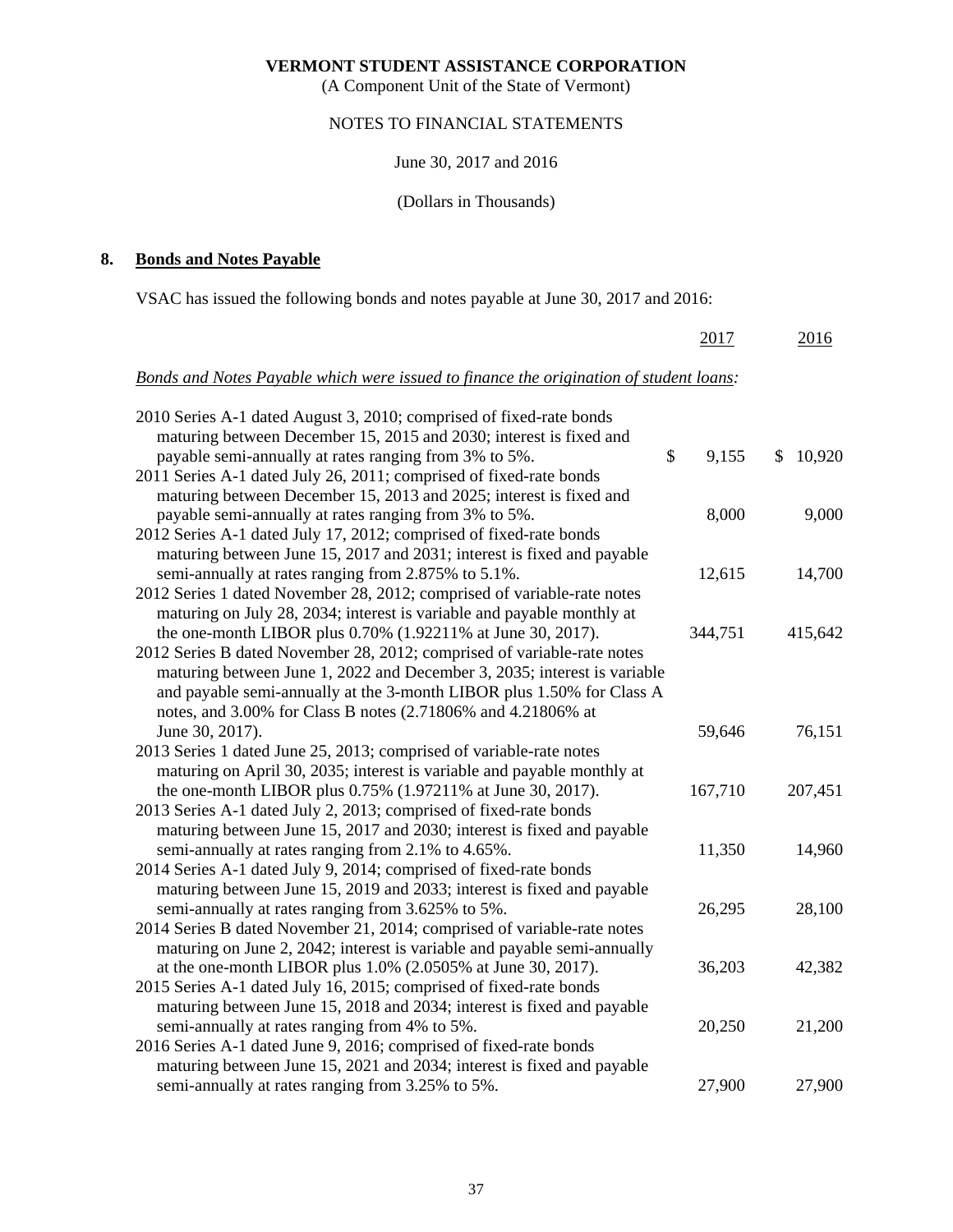(A Component Unit of the State of Vermont)

### NOTES TO FINANCIAL STATEMENTS

### June 30, 2017 and 2016

(Dollars in Thousands)

### **8. Bonds and Notes Payable (Continued)**

| 2017 Series A-1 dated June 15, 2017; comprised of fixed-rate bonds                                                                         |               |           |
|--------------------------------------------------------------------------------------------------------------------------------------------|---------------|-----------|
| maturing between June 15, 2022 and 2033; interest is fixed and payable<br>semi-annually at rates ranging from 3.75% to 5%.                 | 42,305        |           |
| 2017 Series B-1 dated June 15, 2017; comprised of fixed-rate subordinate bonds<br>maturing on June 15, 2045; interest is fixed and payable |               |           |
| semi-annually at a rate of 4.5%.                                                                                                           | 8,100         |           |
| <b>Other Notes Payable</b>                                                                                                                 |               |           |
| 2016 General Obligation note with the State of Vermont dated June 8, 2016                                                                  |               |           |
| with a final maturity date of June 15, 2021; interest rate is fixed at 2%.                                                                 | 3,200         | 4,000     |
| Total bonds and notes payable                                                                                                              | 777,480       | 872,406   |
| Bond premium/discount, net                                                                                                                 | 4,672         | 3,484     |
| Total bonds and notes payable                                                                                                              | 782,152       | 875,890   |
| Less: current portion of bonds and notes payable                                                                                           | 7,515         | 6,855     |
| Noncurrent portion of bonds and notes payable                                                                                              | 774,637<br>S. | \$869,035 |

Except for the 2016 General Obligation note, all notes and bonds payable are limited obligations of VSAC and are secured, as provided in the underlying bond resolutions, by an assignment and pledge to the Trustee of all VSAC's rights, title and interest in student loans, and revenues derived thereon and the guarantee thereof, including the insurance of certain student loans by ED. In addition, a significant portion of cash and cash equivalents (including debt service reserve accounts which may be used to replenish any deficiency in funds required to pay principal and interest due on the bonds) are held in trust to secure the bonds. The 2016 General Obligation note is unsecured and principal and interest thereon is payable from VSAC operational sources.

The 2011 series A-1 trust includes the Moral Obligation of the State of Vermont providing for the restoration by the State of certain required cash reserve balances of the 2011 Trust in the event they were to be utilized by the trust to maintain liquidity. Any draw of the Moral Obligation by the 2011 trust would be subject to repayment from the assets of the 2011 Trust. To date, the 2011 Trust has not requested or received any State funding under this provision. The remaining bonds and notes have no additional credit or liquidity support.

All bonds and notes, except the 2010A-1, 2011A-1, 2012A-1, 2013A-1, 2014A-1, 2015A-1, 2016A-1, 2017A-1 and 2017B-1 series, are subject to redemption prior to maturity at the principal amounts outstanding plus accrued interest at date of redemption. Certain series of the 2010A-1, 2011A-1, 2012A-1, 2013A-1, 2014A-1, 2015A-1, 2016A-1, 2017A-1 and 2017B-1 bonds are subject to redemption from excess revenues prior to maturity at the principal amounts outstanding plus unamortized premium and accrued interest at date of redemption. At June 30, 2017, all bonds authorized under the underlying bond resolutions have been issued.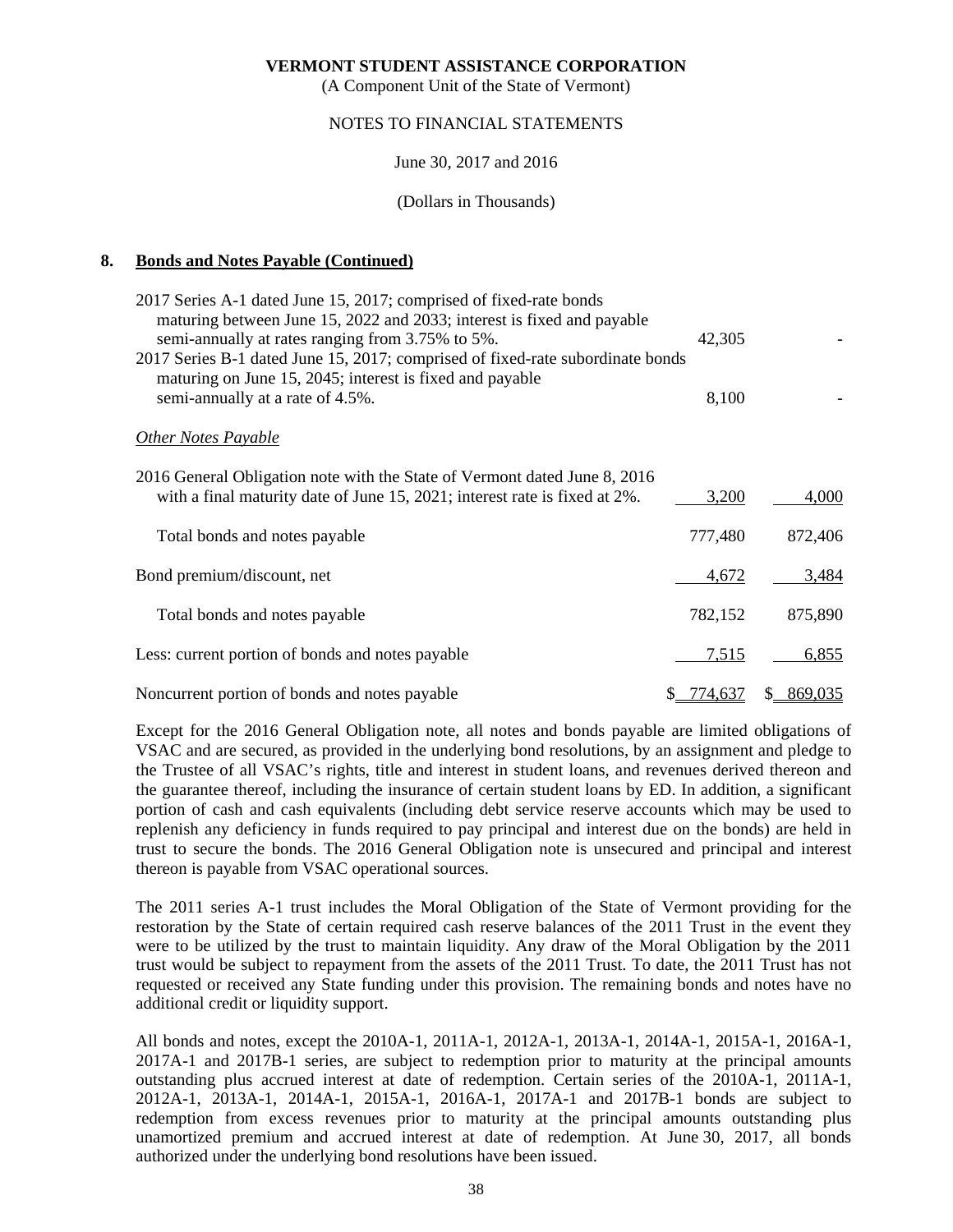(A Component Unit of the State of Vermont)

### NOTES TO FINANCIAL STATEMENTS

### June 30, 2017 and 2016

#### (Dollars in Thousands)

#### **8. Bonds and Notes Payable (Concluded)**

Proceeds from issuance of the bonds payable and all revenues thereon are held in trust and are restricted as follows: to repurchase bonds; finance student loans; pay interest on the bonds; maintain required reserves; and pay reasonable and necessary program expenses.

During the years ended June 30, 2017 and 2016, amortized deferred gains from prior year financed refundings of \$6,226 and \$7,411, respectively, are included as a reduction to interest expense.

The debt service requirements, which are based on the interest rates at June 30, 2017, through the fiscal year ending (FY) 2022 and in five-year increments thereafter to maturity for VSAC are as follows:

| Year ending June 30, | Principal   | Interest     | Total        |
|----------------------|-------------|--------------|--------------|
| <b>FY18</b>          | \$<br>7,515 | \$<br>17,510 | 25,025<br>\$ |
| <b>FY19</b>          | 7,785       | 17,245       | 25,030       |
| <b>FY20</b>          | 10,775      | 16,920       | 27,695       |
| FY21                 | 12,510      | 16,482       | 28,992       |
| <b>FY22</b>          | 31,620      | 15,899       | 47,519       |
| $FY23 - 27$          | 58,845      | 68,817       | 127,662      |
| $FY28 - 32$          | 41,540      | 57,412       | 98,952       |
| $FY33 - 37$          | 562,586     | 28,895       | 591,481      |
| $FY38 - 42$          | 36,204      | 4,868        | 41,072       |
| $FY43 - 47$          | 8,100       | 1,077        | 9,177        |
| Total                | \$777,480   | \$245,125    | \$1,022,605  |

The actual maturities and interest may differ due to changes in interest rates or other factors. Payment maturity dates of bonds payable principal coincide with required interest payable schedules.

The following summarizes the debt activity for VSAC for the years ended June 30, 2017 and 2016:

|                                            | 2017         | 2016           |
|--------------------------------------------|--------------|----------------|
| Balance, beginning of year                 | 875,890<br>S | 986,680        |
| Issuance                                   | 50,405       | 53,100         |
| Premium on issuance                        | 1,848        | 2,559          |
| Redemptions, extinguishments and refunding | (145, 331)   | (165,998)      |
| Accretion/amortization of discount/premium |              | (451)<br>(660) |
| Balance, end of year                       | 782,152      | 875,890        |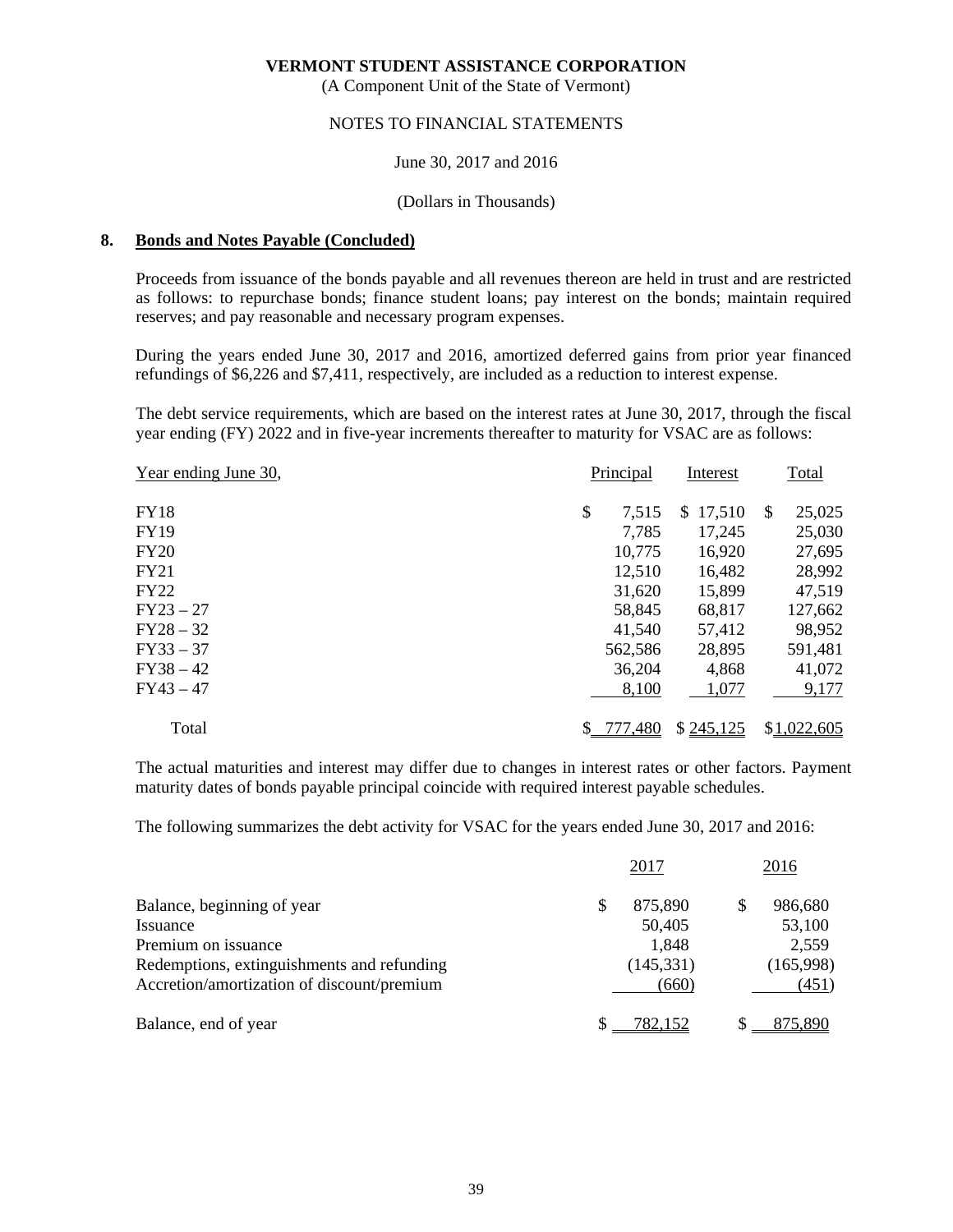(A Component Unit of the State of Vermont)

### NOTES TO FINANCIAL STATEMENTS

### June 30, 2017 and 2016

### (Dollars in Thousands)

### **9. U.S. Treasury Rebates Payable**

The tax-exempt bonds issued by VSAC are subject to IRS regulations which limit the amount of income which may be earned on certain cash equivalents, investments and student loans acquired with bond proceeds. Any excess earnings are to be refunded to the U.S. Treasury. VSAC has estimated that there are U.S. Treasury rebates payable at June 30, 2017 and 2016 of \$3,255 and \$2,457, respectively. VSAC has estimated that there is no estimated current portion at June 30, 2017 or June 30, 2016. VSAC did not refund any excess earnings to the U.S. Treasury in 2017 and 2016.

### **10. Student Loan Interest and Special Allowance Revenues**

ED makes quarterly interest subsidy payments on behalf of certain qualified students until the student is required under the provisions of the Act to begin repayment. Repayment on FFEL Program Stafford student loans normally begins within six months after students complete their course of study, leave school or cease to carry at least one-half the normal full-time academic load as determined by the educational institution. Repayment of FFEL Program Parent Loan for Undergraduate Students (PLUS), Supplemental Loans for Students (SLS) and Consolidation loans normally begins within 60 days from the date of loan disbursement unless a deferment of payments has been granted. In these cases, full repayment of principal and interest would resume at the expiration of the deferment. Interest accrues during this deferment period. Health Education Assistance Loans enter repayment status nine months after the expiration date of an interim period.

ED provides a special allowance to lenders participating in the FFEL Program Stafford, PLUS, SLS, and Consolidation student loan programs. Special allowance is paid based on a rate that is established quarterly. This rate is based on averages calculated from the rates of certain U.S. Treasury Bills, Financial Commercial Paper or one-month LIBOR depending on the disbursement date of the loans and the issuance date of the financing obligations. All FFEL loans held by VSAC receive special allowance based on one-month LIBOR.

ED restricts student loan interest revenue for loans first disbursed after April 1, 2006. VSAC is required to return borrower loan interest in excess of the special allowance formulae rates for certain FFEL Program Stafford, PLUS, and Consolidation loans. The return of interest totaled \$11,301 and \$15,970 in 2017 and 2016, respectively, and is reflected as a reduction of interest and fees on student loans in the Statements of Revenues, Expenses and Changes in Net Position.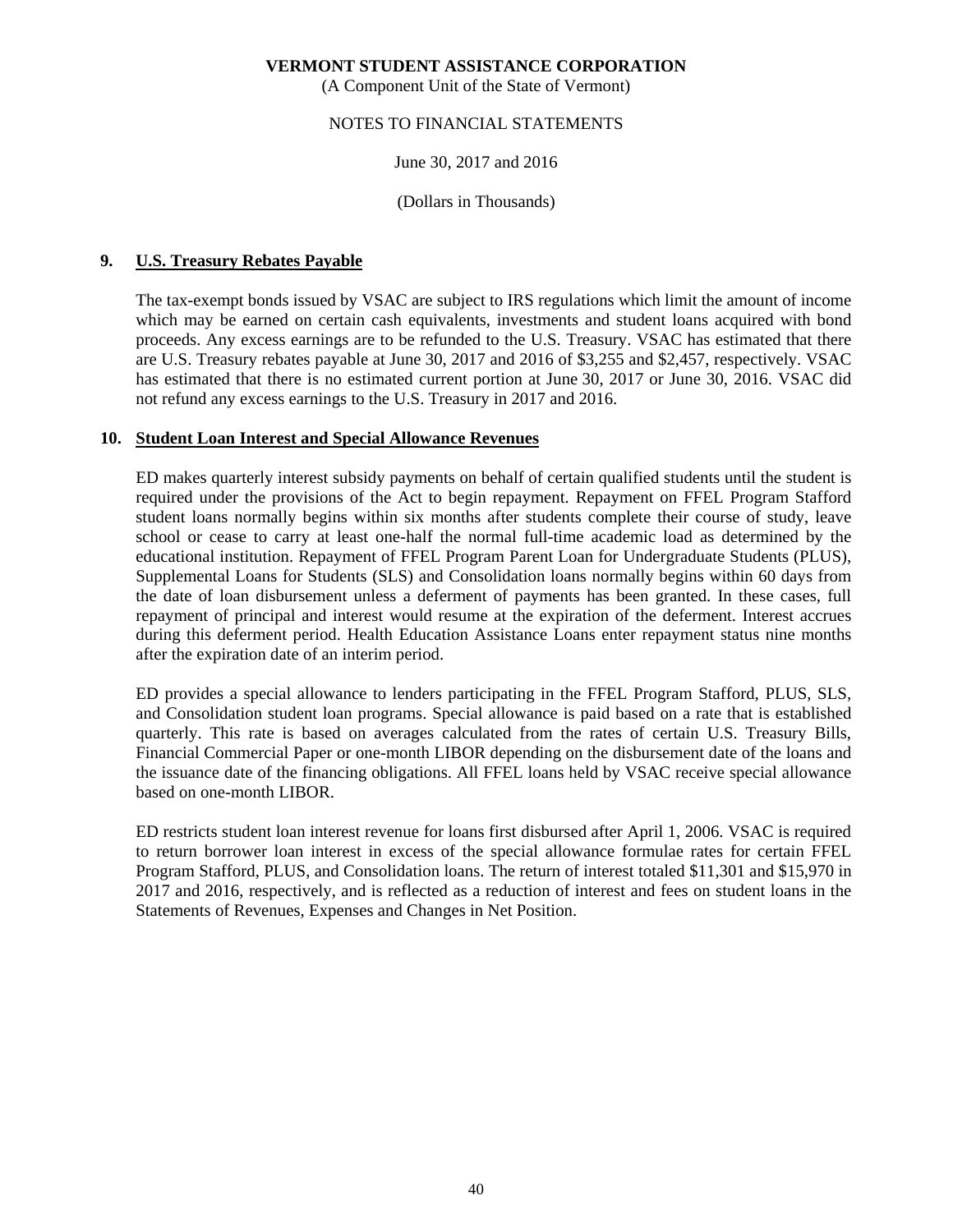(A Component Unit of the State of Vermont)

### NOTES TO FINANCIAL STATEMENTS

### June 30, 2017 and 2016

### (Dollars in Thousands)

### **11. Endowment Funds**

Donors have established a number of endowment funds through the Vermont Student Development Fund, Inc. All endowment funds are restricted to provide scholarship funds to Vermont students. All endowment funds are guided by specific agreements and instructions from donors regarding the uses of earnings and appreciation on invested funds.

In 2009, the Vermont General Assembly enacted the *Uniform Prudent Management of Institutional Funds Act* (UPMIFA). In contrast to prior law, UPMIFA addresses in a more explicit and clear manner a fiduciary's ability to spend net appreciation of donor-restricted endowments.

UPMIFA permits a fiduciary to use a more flexible spending standard than under prior law. As with prior law, the intentions of the donor as specifically expressed in a gift instrument will always govern the spending from an endowment fund. UPMIFA also continues to provide, however, that the mere use of the terms "income" or "principal" will not be interpreted to mean that the donor intended to limit the spending from the fund in any particular manner. Unless specifically directed to the contrary, under UPMIFA a fiduciary may expend so much of an endowment fund as an ordinarily prudent person in a like position would spend for the uses, benefits, purposes, and duration for which the endowment fund was established. Under this rule of prudence, a distinction no longer exists between income and principal, nor is there a need to track historic dollar value. This allows an institution to spend any amount from an endowment fund (whether it was historically categorized as income or principal or whether the fund is above historic dollar value), provided that the spending decision is prudent under the circumstances.

The VSAC Board of Directors has established a total-return spending rate policy, and almost all of the endowment agreements specify this approach. In this approach, the amount of funds that may be expended from an endowment is based on a percentage of the fund's average historical total value (using the prior 12 calendar quarters), and may come from the total return on the fund, including interest and dividend earnings, and appreciation over historical gift value. Total investment return in excess of the established spending rate is considered to be nonexpendable in future periods. The spending rate may be adjusted by the Board of Directors at their discretion. In FY 2012, certain endowment agreements were amended to permit spending of "principal" (i.e., spending that would take a fund below its historic contributed value) with the consent of the original donors of those funds.

At June 30, 2017 and 2016, the total net position related to endowment funds was \$5,392 and \$4,691, respectively. Expendable restricted net position totaled \$531 and \$455, respectively. The remaining \$4,861 and \$4,236, respectively, of net position related to endowment funds were nonexpendable.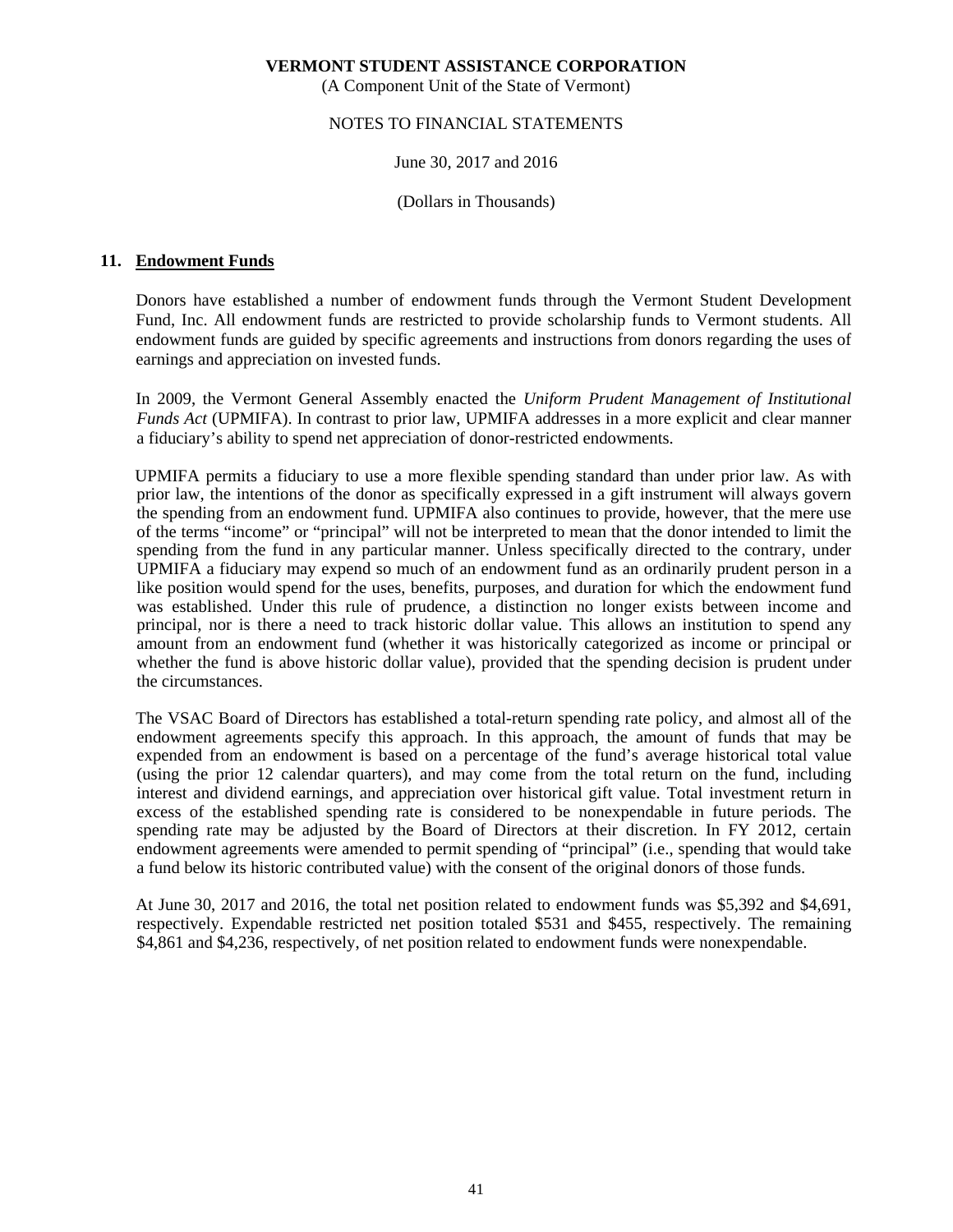(A Component Unit of the State of Vermont)

### NOTES TO FINANCIAL STATEMENTS

### June 30, 2017 and 2016

#### (Dollars in Thousands)

### **12. Restricted Net Position**

Restrictions on net position are the result of bond resolutions, state statutes, various federal regulations and program agreements, and donor restrictions. Bond resolutions restrict net position to the origination of student loans and payment of debt service on bonds and notes payable. State statutes and federal regulations and program agreements restrict various net position to use for specific grant, scholarship and educational activities. Donors have restricted a number of endowment funds for scholarship awards. Restricted net position as of June 30, 2017 and 2016 is as follows:

|                                                               |    | 2017      | 2016                         |
|---------------------------------------------------------------|----|-----------|------------------------------|
| Expendable - restricted by bond resolutions                   | S. | 83,993 \$ | 72,785                       |
| Expendable - restricted by federal or state statute or donors |    | 778       | 687                          |
| Expendable – income is donor restricted for scholarships      |    | 531       | 455                          |
| Nonexpendable – income is donor restricted for scholarships   |    | 4.861     | 4.277                        |
| Total restricted net position                                 |    |           | $\frac{$}{90.163}$ \$ 78,204 |

The portion of net position which is restricted by bond resolutions includes the effect of deferring the recognition of gain on the early retirement of bonds. These bonds were retired in financed transactions during the year ended June 30, 2013 and the gain was deferred and is recognized as an offset to financing costs as the financing bonds are repaid. The remaining balances of the deferred inflow of resources of \$28,670 and \$34,896 at June 30, 2017 and 2016, respectively, will be recognized as a reduction of financing costs and increase of restricted net position over the remaining period the financing bonds are estimated to be outstanding. This estimated period was 18 and 19 years as of June 30, 2017 and 2016, respectively.

### **13. Retirement Benefits**

Full-time employees of VSAC that meet specific eligibility requirements are participants in a retirement annuity plan. This plan is a multi-employer defined contribution plan sponsored by TIAA-CREF. All employees are fully vested for VSAC plan contributions. The payroll for employees covered under the plan for the fiscal year ended June 30, 2017 and 2016 amounted to \$11,165 and \$13,284, respectively; VSAC's total payroll was \$12,581 and \$13,642, respectively. Total contributions by VSAC amounted to \$1,134 and \$1,352 in 2017 and 2016, respectively, which represented an average of 10.2% of the covered payroll in those years.

VSAC employees who complete 15 years of continuing service and who are not otherwise eligible for Medicare coverage may elect to continue to buy VSAC's health care coverage at Consolidated Omnibus Budget Reconciliation Act (COBRA) rates. U.S. Generally Accepted Accounting Principles require recognition of current period costs related to expected future expenditures for Other Post-Employment Benefits. Since historical participation in this benefit has been very low and because participants are required to purchase coverage at a COBRA rate which recovers VSAC's average estimated per person cost, VSAC believes that this obligation is not material and has not recorded a liability for this postemployment benefit at June 30, 2017 and 2016.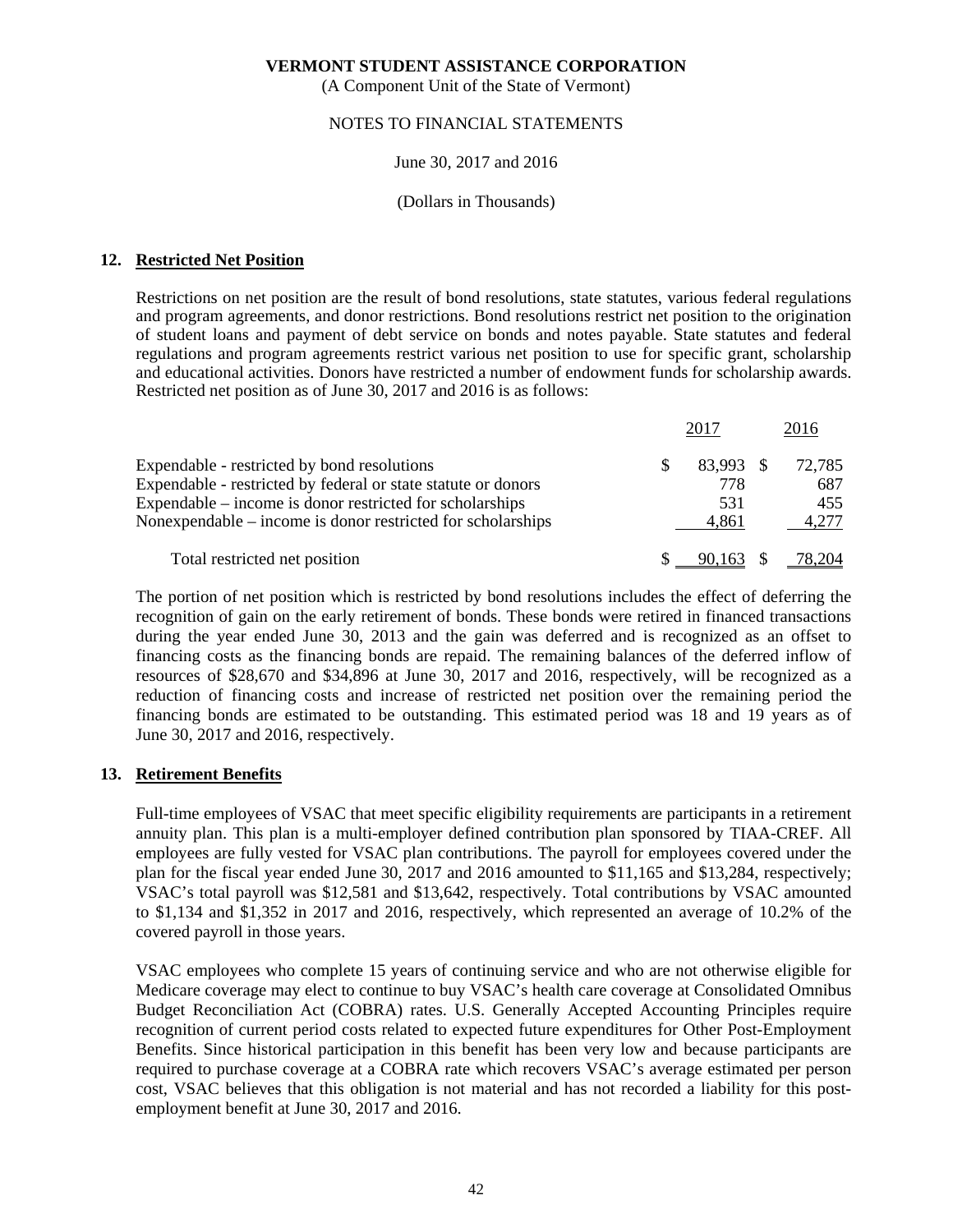(A Component Unit of the State of Vermont)

### NOTES TO FINANCIAL STATEMENTS

### June 30, 2017 and 2016

#### (Dollars in Thousands)

### **14. Contingencies**

VSAC participates in various federally funded programs. These programs are subject to financial and compliance audits and resolution of identified questioned costs. The amount, if any, of expenditures which may be disallowed by the granting agency cannot be determined at this time.

VSAC is exposed to various risks of loss related to torts; theft of, damage to and destruction of assets; errors and omissions; injuries to employees; and natural disasters. VSAC manages these risks through a combination of commercial insurance packages purchased in the name of VSAC, and through selfinsurance programs for medical and dental claims. With respect to its commercial insurance packages, VSAC has not experienced or settled claims resulting from these risks which have exceeded its commercial insurance coverage. In addition, VSAC has purchased stop-loss insurance for its selfinsurance programs and has transferred the risk of loss to the commercial insurance carrier.

A summary of the reserve for self-insured medical and dental liabilities included in accounts payable and other liabilities on the statements of net position as of June 30, 2017 and 2016 is as follows:

|                                           | 2017           | 2016           |
|-------------------------------------------|----------------|----------------|
| Balance, beginning of year<br>Claims paid | 394<br>(2,514) | 384<br>(4,223) |
| Accrual for estimated claims              | 2,340          | 4,233          |
| Balance, end of year                      | 220            | 394            |

As of June 30, 2017 and 2016, management believes VSAC has no pending legal actions an unfavorable outcome of which would have a material effect.

### **15. Loan Commitments**

At June 30, 2017 and 2016, VSAC had commitments to extend credit for non-guaranteed student loans of approximately \$3,757 and \$3,545, respectively. Commitments to extend credit are agreements to lend to a borrower as long as there is no violation of any condition established in the commitment agreement. Commitments generally have fixed expiration dates or other termination clauses. VSAC uses the same credit policies in making commitments as it does for student loans receivable.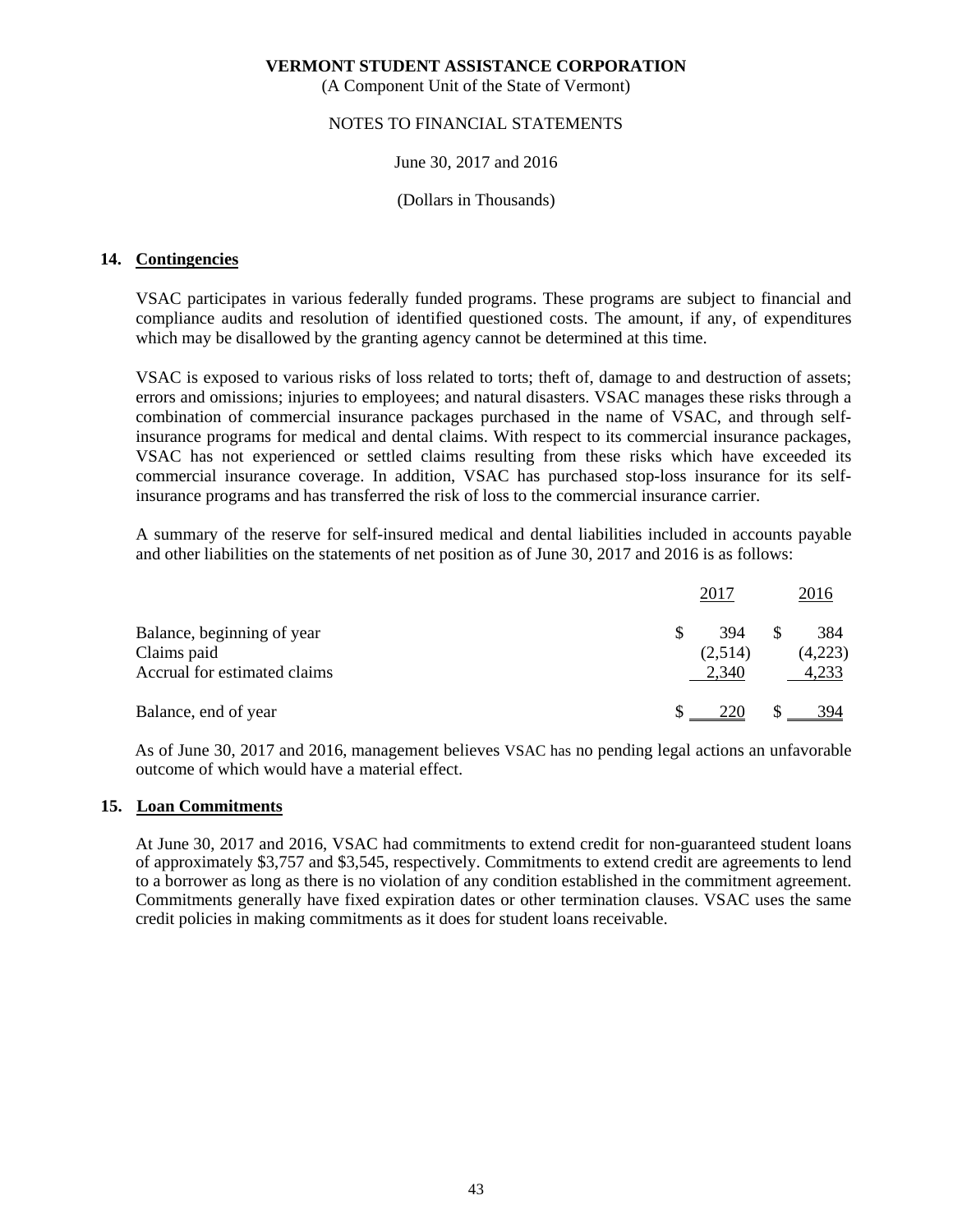(A Component Unit of the State of Vermont)

### NOTES TO FINANCIAL STATEMENTS

### June 30, 2017 and 2016

#### (Dollars in Thousands)

### **16. Termination Benefits**

 During 2017 VSAC implemented a workforce reduction following its decision to end its work under the Department of Education Federal Loan servicing contract. The employees who were separated from VSAC received a package of benefits. This package included continuing payment of their base compensation for a seniority-based period following their departure; the minimum period was 12 weeks and the maximum was 52 weeks. The program also included an option to pay 65% of the terminating employees' COBRA medical/dental insurance coverage for a period up to nine months following their departure from VSAC. Additionally the program included commitments to assist with job placement services through July 31, 2017.

Fifty-four VSAC employees were separated and executed the required documents between August and November 2016. The remaining estimated future costs under this program were accrued as of June 30, 2017 and the final payments under the program are expected to be made in December of 2017. The accrual related to compensation was calculated based on each departing employee's rate of pay as of their termination date, together with their years of service, which determined the number of weeks of separation payments they were entitled to under the plan. No accrual was made for COBRA or outplacement assistance since the amount and timing of these future expenses are not considered to be material.

During 2017 the following expenses were recognized under this program:

|                                                |                |               | Outplacement/                     |                |  |  |  |  |  |
|------------------------------------------------|----------------|---------------|-----------------------------------|----------------|--|--|--|--|--|
|                                                | Compensation   | Payroll Taxes | <b>COBRA</b>                      | Total          |  |  |  |  |  |
| Paid during 2017<br>Accrued for future periods | \$1,726<br>184 | \$132<br>- 14 | \$161<br>$\overline{\phantom{a}}$ | \$2,019<br>198 |  |  |  |  |  |
| Total termination benefits expense             | ∣910           | \$146         | \$161                             |                |  |  |  |  |  |

#### **17. Segment Reporting**

VSAC has elected to disclose the activities of VSAC's segments. The segments presented include:

Operations – This segment includes administration, FFEL Program guarantor functions, privately-held student loans, student outreach activities (partially funded by Federal and State grants) and Federal loan servicing activities. VSAC's net investment in capital assets is reflected in this segment. The fund balance in this segment is considered unrestricted and available for any corporate purpose.

Bond – This segment includes the activities of all VSAC education loan financing instruments and the related secured assets. Accumulated balances in this fund are restricted by financing agreements.

Scholarships – This segment includes all funds designated as scholarships and the related donations, earnings, and disbursements for the various scholarship programs administered by VSAC, including endowments. The balance of this segment primarily represents unspent invested amounts in the Vermont Student Development Fund, Inc. (d/b/a the Vermont Scholarship Fund), which is a permanent endowment.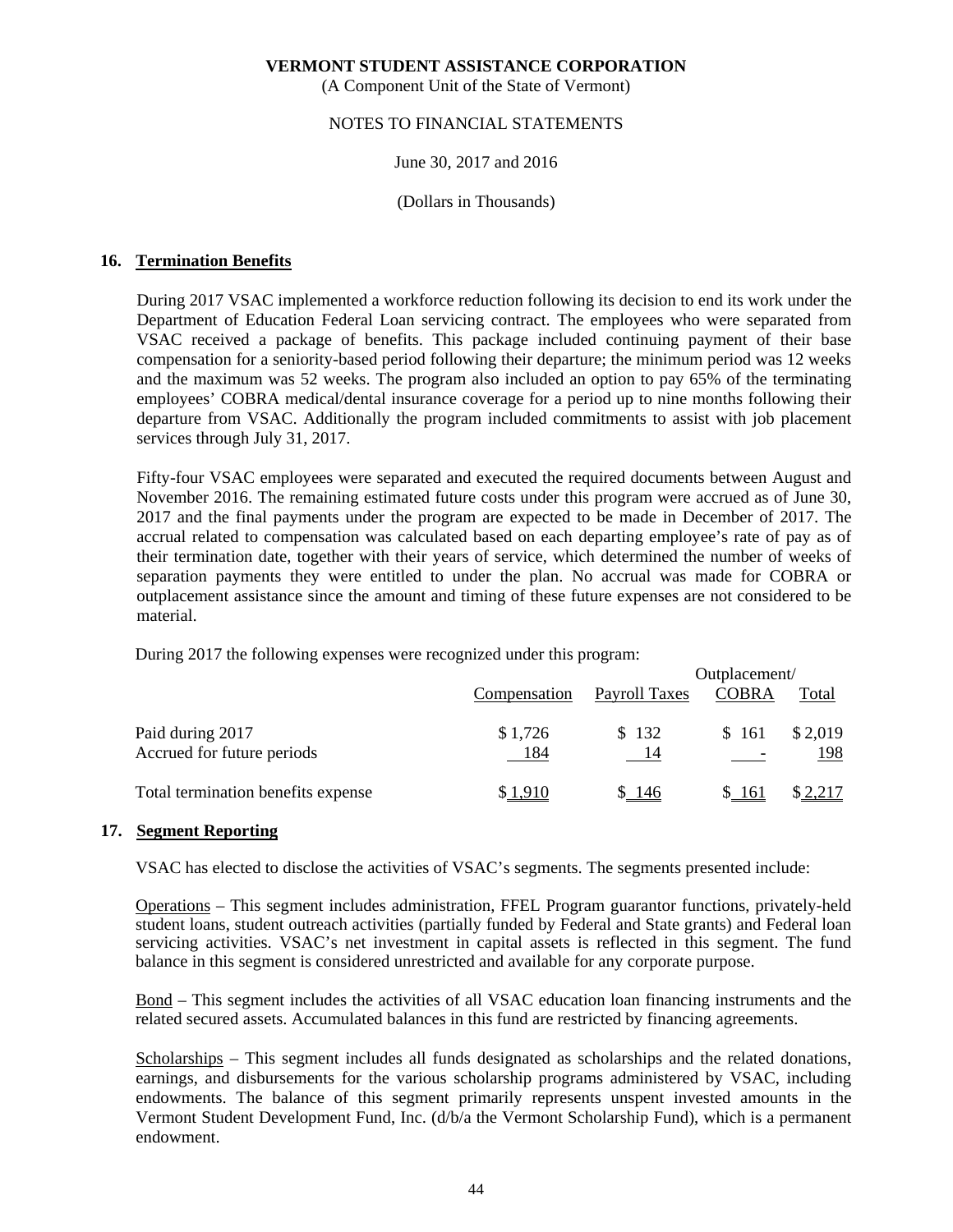(A Component Unit of the State of Vermont)

### NOTES TO FINANCIAL STATEMENTS

## June 30, 2017 and 2016

### (Dollars in Thousands)

### **17. Segment Reporting (Continued)**

Grants – This segment reflects the activities of all funds received that are part of certain annual State of Vermont appropriations. These include the incentive grants and Next Generation non-degree grants. Any carryover balance in this segment is the result of 'attrition' which is created by eligible students who are unable to utilize their award. These funds remain in the segment and are awarded in the following fiscal year.

### *Condensed Statement of Net Position*

VSAC's segment financial reporting at June 30, 2017 and for the year then ended is as follows:

|                                  |               | Oper-     |               |            | Scholar-    |               |        |               |             |
|----------------------------------|---------------|-----------|---------------|------------|-------------|---------------|--------|---------------|-------------|
|                                  |               | ations    |               | Bond       | ships       |               | Grants |               | Total       |
| Assets:                          |               |           |               |            |             |               |        |               |             |
| Current assets                   | $\mathcal{S}$ | 23,644    | $\mathcal{S}$ | 125,077    | \$<br>6,656 | $\mathbb{S}$  | 305    | $\mathcal{S}$ | 155,682     |
| Capital assets, net              |               | 14,564    |               |            |             |               |        |               | 14,564      |
| Other noncurrent assets          |               | 32,723    |               | 794,513    | 5,215       |               |        |               | 832,451     |
| <b>Total assets</b>              | \$            | 70,931    |               | \$ 919,590 | \$11,871    | \$            | 305    |               | \$1,002,697 |
| Liabilities:                     |               |           |               |            |             |               |        |               |             |
| <b>Current liabilities</b>       | $\mathcal{S}$ | 2,829     | $\mathcal{S}$ | 8,252      | \$<br>5,914 | $\mathcal{S}$ | 46     | \$            | 17,041      |
| Noncurrent liabilities           |               | 3,200     |               | 774,692    |             |               |        |               | 777,892     |
| Interfund (receivable) payable   |               | (24, 029) |               | 23,983     | 565         |               | (519)  |               |             |
| <b>Total liabilities</b>         |               | (18,000)  |               | 806,927    | 6,479       |               | (473)  |               | 794,933     |
| Deferred inflows of resources    |               |           |               |            |             |               |        |               |             |
| Deferred gains on early          |               |           |               |            |             |               |        |               |             |
| refunding of bonds payable       |               |           |               | 28,670     |             |               |        |               | 28,670      |
| Total liabilities and deferred   |               |           |               |            |             |               |        |               |             |
| inflows of resources             |               | (18,000)  |               | 835,597    | 6,479       |               | (473)  |               | 823,603     |
| Net position:                    |               |           |               |            |             |               |        |               |             |
| Net investment in capital assets |               | 14,564    |               |            |             |               |        |               | 14,564      |
| Restricted                       |               |           |               | 83,993     | 5,392       |               | 778    |               | 90,163      |
| Unrestricted                     |               | 74,367    |               |            |             |               |        |               | 74,367      |
| Total net position               |               | 88,931    |               | 83,993     | 5,392       |               | 778    |               | 179,094     |
| Total liabilities, deferred      |               |           |               |            |             |               |        |               |             |
| inflows of resources             |               |           |               |            |             |               |        |               |             |
| and net position                 | \$            | 70,931    |               | \$919,590  | \$11,871    | \$            | 305    |               | \$1,002,697 |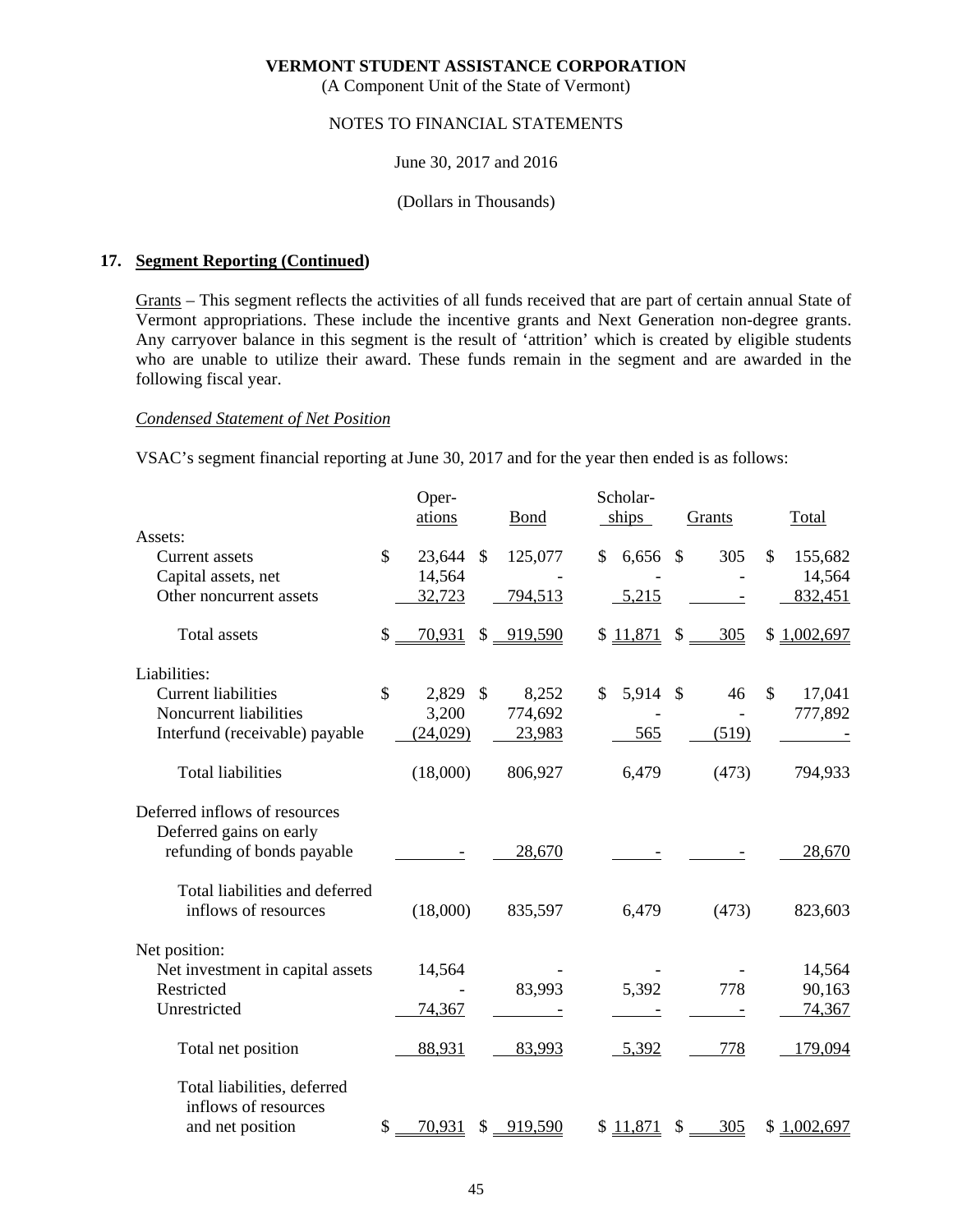(A Component Unit of the State of Vermont)

# NOTES TO FINANCIAL STATEMENTS

### June 30, 2017 and 2016

### (Dollars in Thousands)

# **17. Segment Reporting (Continued)**

# *Condensed Statement of Revenues, Expenses and Changes in Net Position*

|                                        | Oper-        |               | Scholar-    |          |    |        |    |           |
|----------------------------------------|--------------|---------------|-------------|----------|----|--------|----|-----------|
|                                        | ations       |               | <b>Bond</b> | ships    |    | Grants |    | Total     |
| Operating revenues:                    |              |               |             |          |    |        |    |           |
| Interest and fees on student loans     | \$<br>1,762  | $\mathcal{S}$ | 39,221 \$   |          | \$ |        | \$ | 40,983    |
| Guarantee agency administrative        |              |               |             |          |    |        |    |           |
| revenues                               | 4,807        |               |             |          |    |        |    | 4,807     |
| Vermont state grants                   | 89           |               |             | 691      |    | 20,289 |    | 21,069    |
| Federal grants                         | 3,979        |               |             | 923      |    |        |    | 4,902     |
| Scholarship and gift income            |              |               |             | 4,218    |    |        |    | 4,218     |
| Federal loan servicing income          | 379          |               |             |          |    |        |    | 379       |
| Interest on cash and investments, and  |              |               |             |          |    |        |    |           |
| other income                           | 705          |               | 320         | 515      |    |        |    | 1,540     |
| Total operating revenues               | 11,721       |               | 39,541      | 6,347    |    | 20,289 |    | 77,898    |
| Operating expenses:                    |              |               |             |          |    |        |    |           |
| Operating expenses excluding           |              |               |             |          |    |        |    |           |
| depreciation                           | 18,764       |               | 22,313      | 5,858    |    | 20,782 |    | 67,717    |
| Depreciation                           | 932          |               |             |          |    |        |    | 932       |
| Total operating expenses               | 19,696       |               | 22,313      | 5,858    |    | 20,782 |    | 68,649    |
| Change in net position from operations | (7, 975)     |               | 17,228      | 489      |    | (493)  |    | 9,249     |
| Interfund transfer                     | 5,265        |               | (6,020)     | 171      |    | 584    |    |           |
| Change in net position                 | (2,710)      |               | 11,208      | 660      |    | 91     |    | 9,249     |
| Net position, beginning of year        | 91,641       |               | 72,785      | 4,732    |    | 687    |    | 169,845   |
| Net position, end of year              | \$<br>88,931 |               | \$83,993    | \$ 5,392 | \$ | 778    |    | \$179,094 |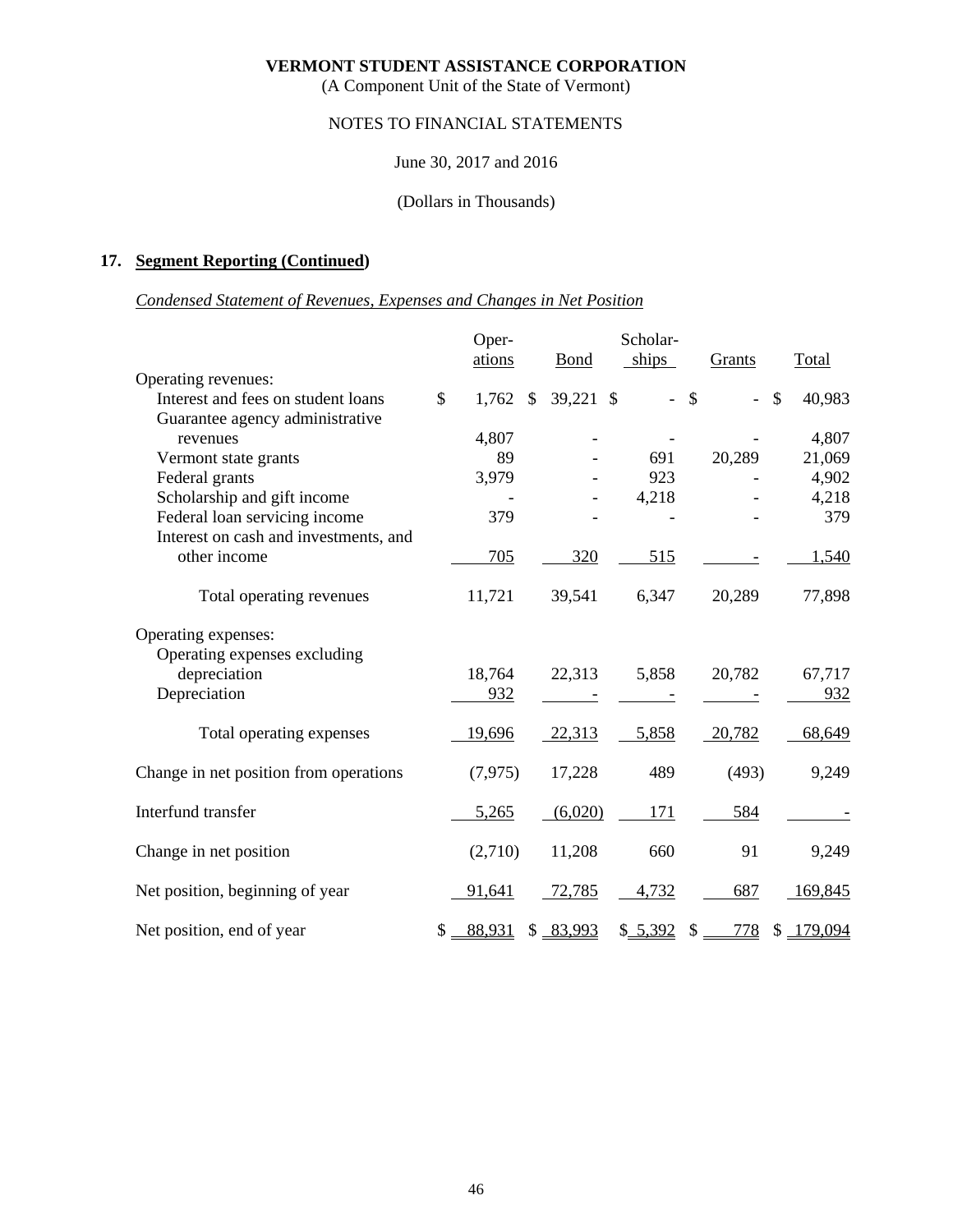(A Component Unit of the State of Vermont)

# NOTES TO FINANCIAL STATEMENTS

### June 30, 2017 and 2016

### (Dollars in Thousands)

# **17. Segment Reporting (Continued)**

### *Condensed Statement of Cash Flows*

|                                                                                              |              | Oper-<br>ations    | Bond                  |     | Scholar-<br>ships |    | Grants     |    | Total                 |
|----------------------------------------------------------------------------------------------|--------------|--------------------|-----------------------|-----|-------------------|----|------------|----|-----------------------|
| Cash (used) provided by operating activities<br>Cash used by noncapital financing activities | <sup>S</sup> | $(680)$ \$<br>(78) | 121,819<br>(122, 118) | \$. | 1,754             | S. | $(535)$ \$ |    | 122,358<br>(122, 196) |
| Cash used by capital and related<br>financing activities                                     |              | (296)              |                       |     |                   |    |            |    | (296)                 |
| Cash provided (used) by investing activities                                                 |              | 139                | 299                   |     | (303)             |    |            |    | 135                   |
| Net (decrease) increase in cash and<br>cash equivalents                                      |              | (915)              |                       |     | 1,451             |    | (535)      |    |                       |
| Cash and cash equivalents, beginning of year                                                 |              | 17,107             |                       |     | 5,205             |    | 829        |    | 23,141                |
| Cash and cash equivalents, end of year                                                       |              | 16,192             | $\mathbb{S}$          |     | 6,656             |    | \$ 294     | S. | 23,142                |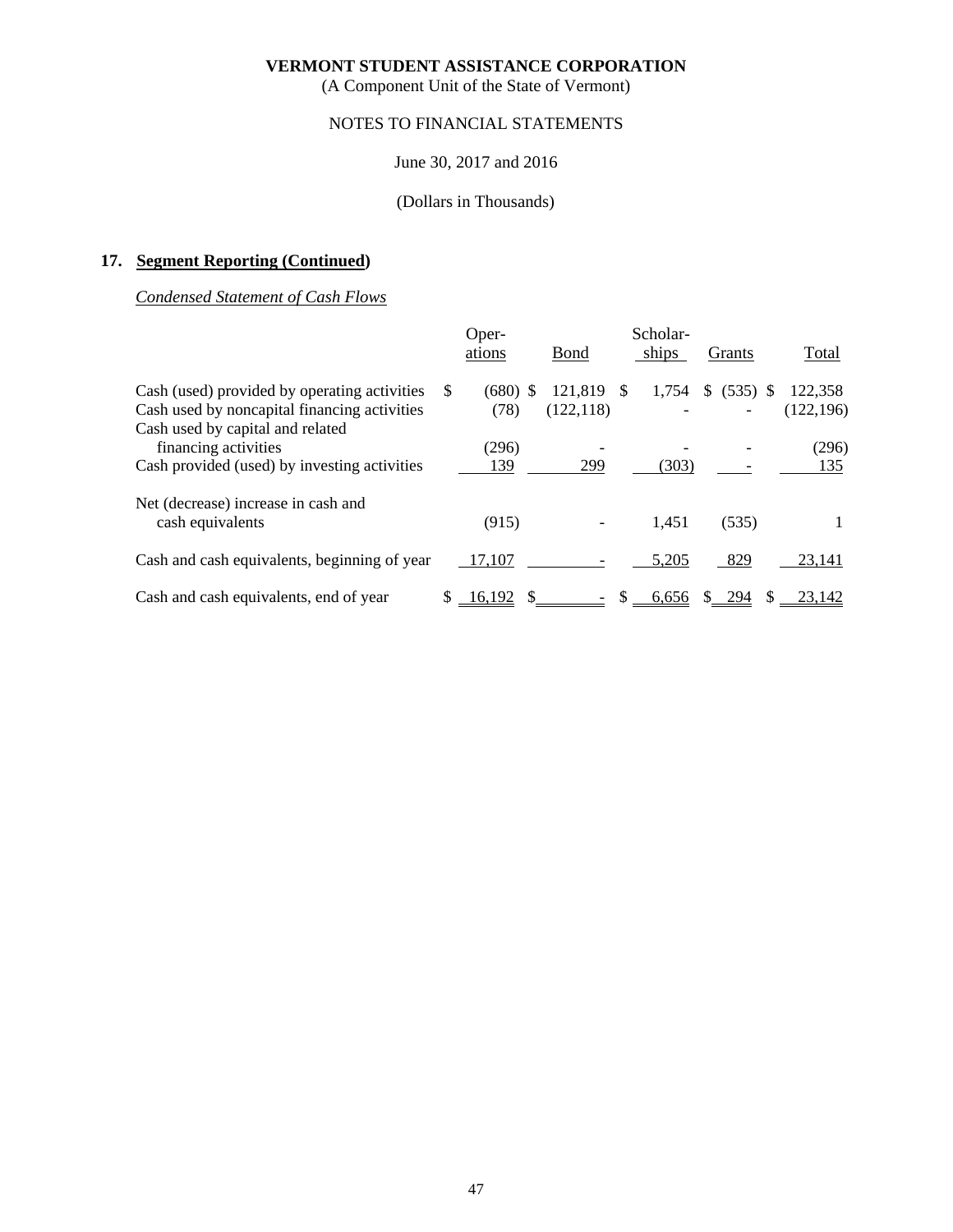(A Component Unit of the State of Vermont)

## NOTES TO FINANCIAL STATEMENTS

### June 30, 2017 and 2016

### (Dollars in Thousands)

# **17. Segment Reporting (Continued)**

### *Condensed Statement of Net Position*

VSAC's segment financial reporting at June 30, 2016 and for the year then ended is as follows:

|                                  |               | Oper-     |                 | Scholar-    |              |        |               |
|----------------------------------|---------------|-----------|-----------------|-------------|--------------|--------|---------------|
|                                  |               | ations    | <b>Bond</b>     | ships       |              | Grants | Total         |
| Assets:                          |               |           |                 |             |              |        |               |
| Current assets                   | $\mathcal{S}$ | 25,693    | \$<br>139,690   | \$<br>6,950 | $\mathbb{S}$ | 836    | \$<br>173,169 |
| Capital assets, net              |               | 15,201    |                 |             |              |        | 15,201        |
| Other noncurrent assets          |               | 34,638    | 867,579         | 4,396       |              |        | 906,613       |
| Total assets                     | \$            | 75,532    | \$<br>1,007,269 | \$11,346    | \$           | 836    | \$1,094,983   |
| Liabilities:                     |               |           |                 |             |              |        |               |
| <b>Current liabilities</b>       | \$            | 4,696 \$  | 7,389           | \$<br>6,613 | \$           | 52     | \$<br>18,750  |
| Noncurrent liabilities           |               | 3,201     | 868,291         |             |              |        | 871,492       |
| Interfund (receivable) payable   |               | (24,006)  | 23,908          |             |              | 97     |               |
| <b>Total liabilities</b>         |               | (16, 109) | 899,588         | 6,614       |              | 149    | 890,242       |
| Deferred inflows of resources    |               |           |                 |             |              |        |               |
| Deferred gains on early          |               |           |                 |             |              |        |               |
| refunding of bonds payable       |               |           | 34,896          |             |              |        | 34,896        |
| Total liabilities and deferred   |               |           |                 |             |              |        |               |
| inflows of resources             |               | (16, 109) | 934,484         | 6,614       |              | 149    | 925,138       |
| Net position:                    |               |           |                 |             |              |        |               |
| Net investment in capital assets |               | 15,201    |                 |             |              |        | 15,201        |
| Restricted                       |               |           | 72,785          | 4,732       |              | 687    | 78,204        |
| Unrestricted                     |               | 76,440    |                 |             |              |        | 76,440        |
| Total net position               |               | 91,641    | 72,785          | 4,732       |              | 687    | 169,845       |
| Total liabilities, deferred      |               |           |                 |             |              |        |               |
| inflows of resources             |               |           |                 |             |              |        |               |
| and net position                 | \$            | 75,532    | \$1,007,269     | \$11,346    | \$           | 836    | \$1,094,983   |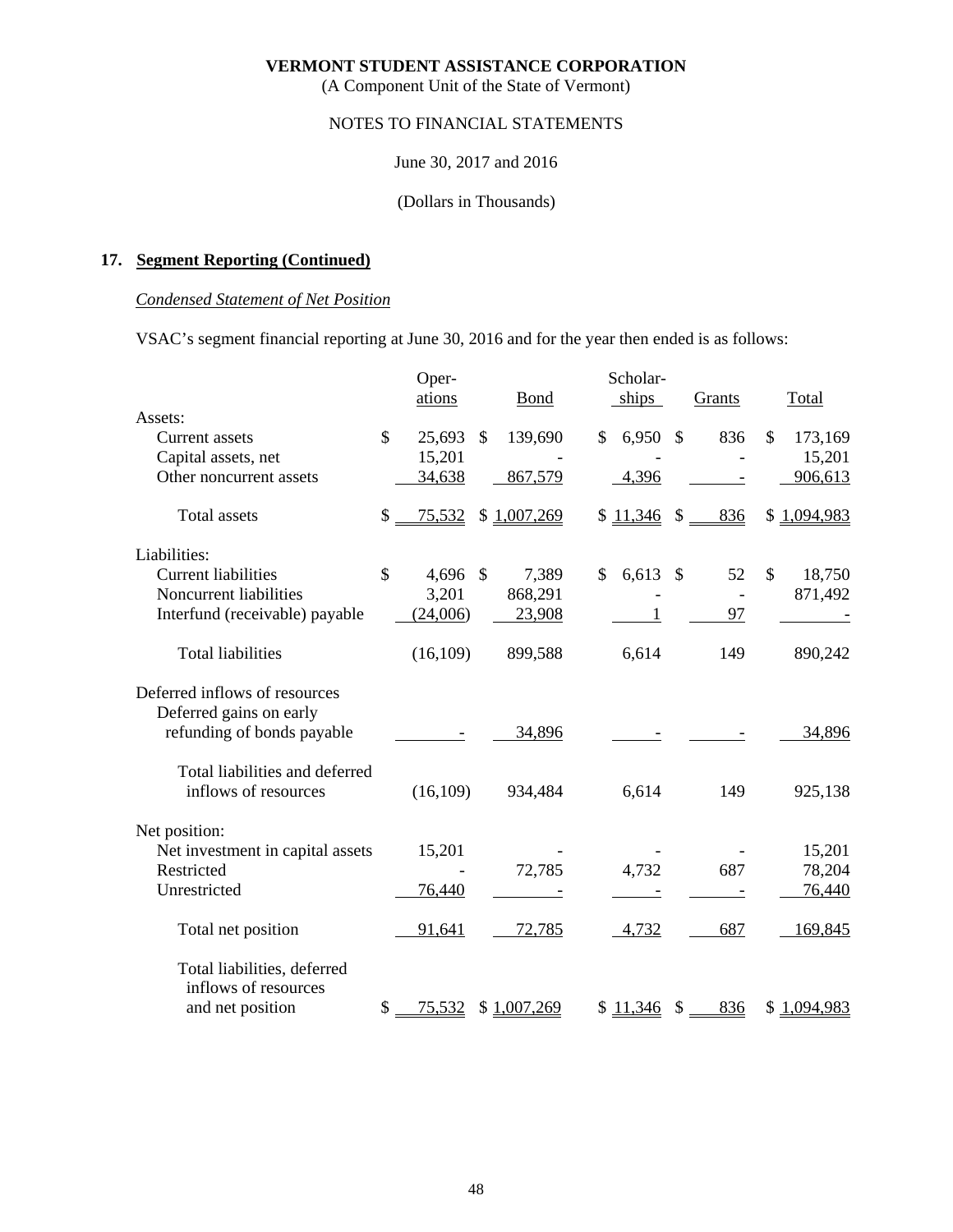(A Component Unit of the State of Vermont)

# NOTES TO FINANCIAL STATEMENTS

### June 30, 2017 and 2016

### (Dollars in Thousands)

# **17. Segment Reporting (Continued)**

# *Condensed Statement of Revenues, Expenses and Changes in Net Position*

|                                                                                     |              | Oper-         | Scholar-      |             |                      |               |         |               |
|-------------------------------------------------------------------------------------|--------------|---------------|---------------|-------------|----------------------|---------------|---------|---------------|
|                                                                                     |              | ations        |               | <b>Bond</b> | ships                |               | Grants  | Total         |
| Operating revenues:                                                                 |              |               |               |             |                      |               |         |               |
| Interest and fees on student loans                                                  | $\mathbb{S}$ | 1,649         | $\mathcal{S}$ | 39,991 \$   |                      | $\mathcal{S}$ |         | \$<br>41,640  |
| Guarantee agency administrative                                                     |              |               |               |             |                      |               |         |               |
| revenues                                                                            |              | 5,528         |               |             |                      |               |         | 5,528         |
| Vermont state grants                                                                |              | 96            |               |             | 499                  |               | 19,680  | 20,275        |
| Federal grants                                                                      |              | 4,406         |               |             | 934                  |               |         | 5,340         |
| Scholarship and gift income                                                         |              |               |               |             | 4,523                |               |         | 4,523         |
| Federal loan servicing income                                                       |              | 3,821         |               |             |                      |               |         | 3,821         |
| Interest on cash and investments, and                                               |              |               |               |             |                      |               |         |               |
| other income                                                                        |              | 1,017         |               | 160         |                      |               |         | 1,178         |
| Total operating revenues                                                            |              | 16,517        |               | 40,151      | 5,957                |               | 19,680  | 82,305        |
| Operating expenses:<br>Operating expenses excluding<br>depreciation<br>Depreciation |              | 21,842<br>874 |               | 29,087      | 6,240                |               | 20,792  | 77,961<br>874 |
|                                                                                     |              |               |               |             |                      |               |         |               |
| Total operating expenses                                                            |              | 22,716        |               | 29,087      | 6,240                |               | 20,792  | 78,835        |
| Change in net position from operations                                              |              | (6,199)       |               | 11,064      | (283)                |               | (1,112) | 3,470         |
| Interfund transfer                                                                  |              | (10,904)      |               | 9,871       | 262                  |               | 771     |               |
| Change in net position                                                              |              | (17, 103)     |               | 20,935      | (21)                 |               | (341)   | 3,470         |
| Net position, beginning of year                                                     |              | 108,744       |               | 51,850      | 4,753                |               | 1,028   | 166,375       |
| Net position, end of year                                                           |              | $$ -91,641$   |               | \$ 72,785   | $\frac{4,732}{ }$ \$ |               | 687     | \$169,845     |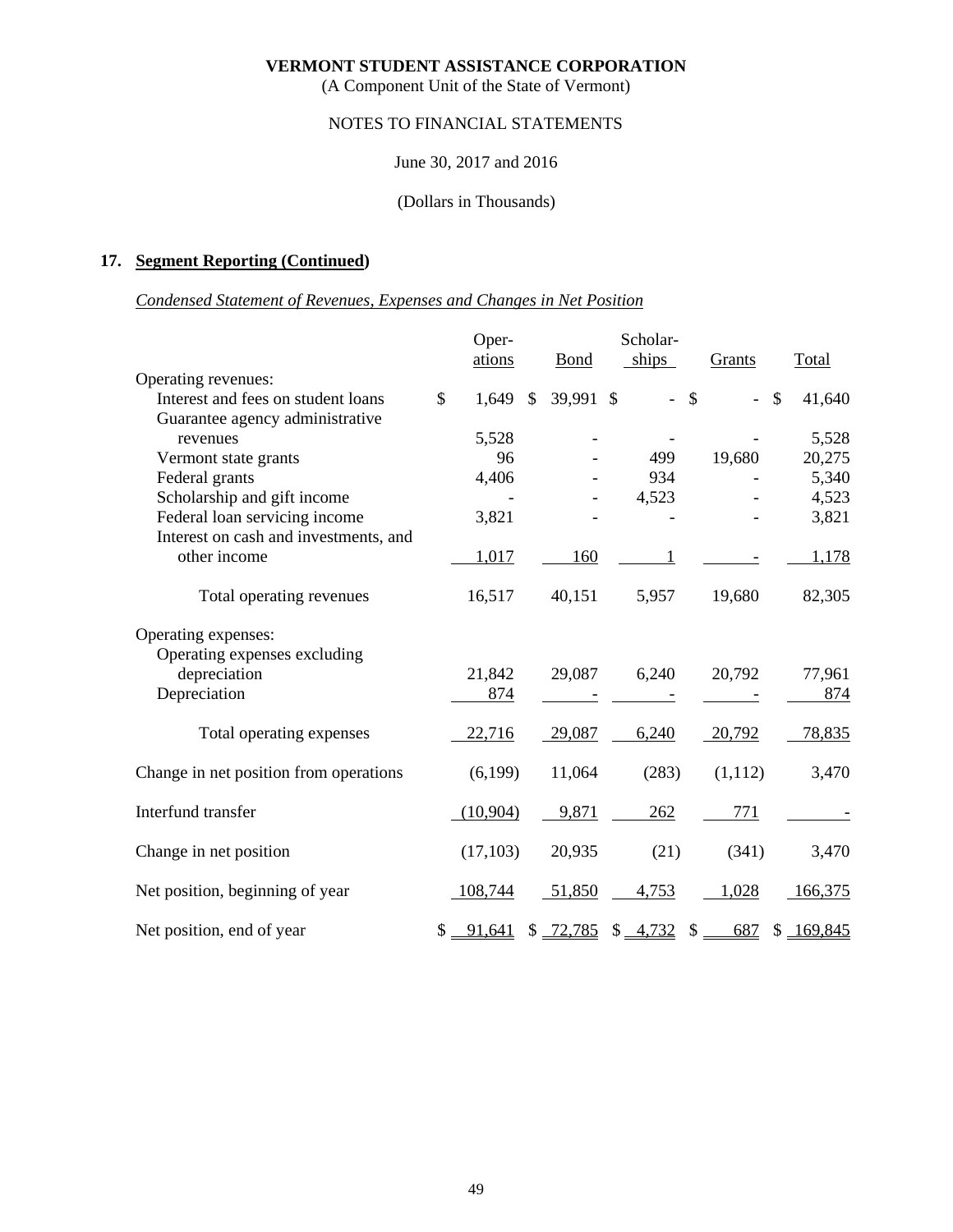(A Component Unit of the State of Vermont)

# NOTES TO FINANCIAL STATEMENTS

### June 30, 2017 and 2016

### (Dollars in Thousands)

# **17. Segment Reporting (Concluded)**

*Condensed Statement of Cash Flows* 

|                                              | Oper- |              |           | Scholar- |       |                            |               |           |  |
|----------------------------------------------|-------|--------------|-----------|----------|-------|----------------------------|---------------|-----------|--|
|                                              |       | ations       | Bond      |          | ships | Grants                     |               | Total     |  |
| Cash (used) provided by operating activities | \$.   | $(6,434)$ \$ | 155,868   | -S       | (567) | <sup>S</sup><br>$(203)$ \$ |               | 148,664   |  |
| Cash used by noncapital financing activities |       |              | (156,009) |          |       |                            |               | (156,009) |  |
| Cash used by capital and related             |       |              |           |          |       |                            |               |           |  |
| financing activities                         |       | (257)        |           |          |       |                            |               | (257)     |  |
| Cash provided by investing activities        |       | 3,890        | 141       |          | 806   |                            |               | 4,837     |  |
| Net (decrease) increase in cash and          |       |              |           |          |       |                            |               |           |  |
| cash equivalents                             |       | (2,801)      |           |          | 239   | (203)                      |               | (2,765)   |  |
| Cash and cash equivalents, beginning of year |       | 19,908       |           |          | 4,966 | 1,032                      |               | 25,906    |  |
| Cash and cash equivalents, end of year       | \$.   | 17.107       |           |          | 5.205 | 829<br>S.                  | <sup>\$</sup> | 23.141    |  |